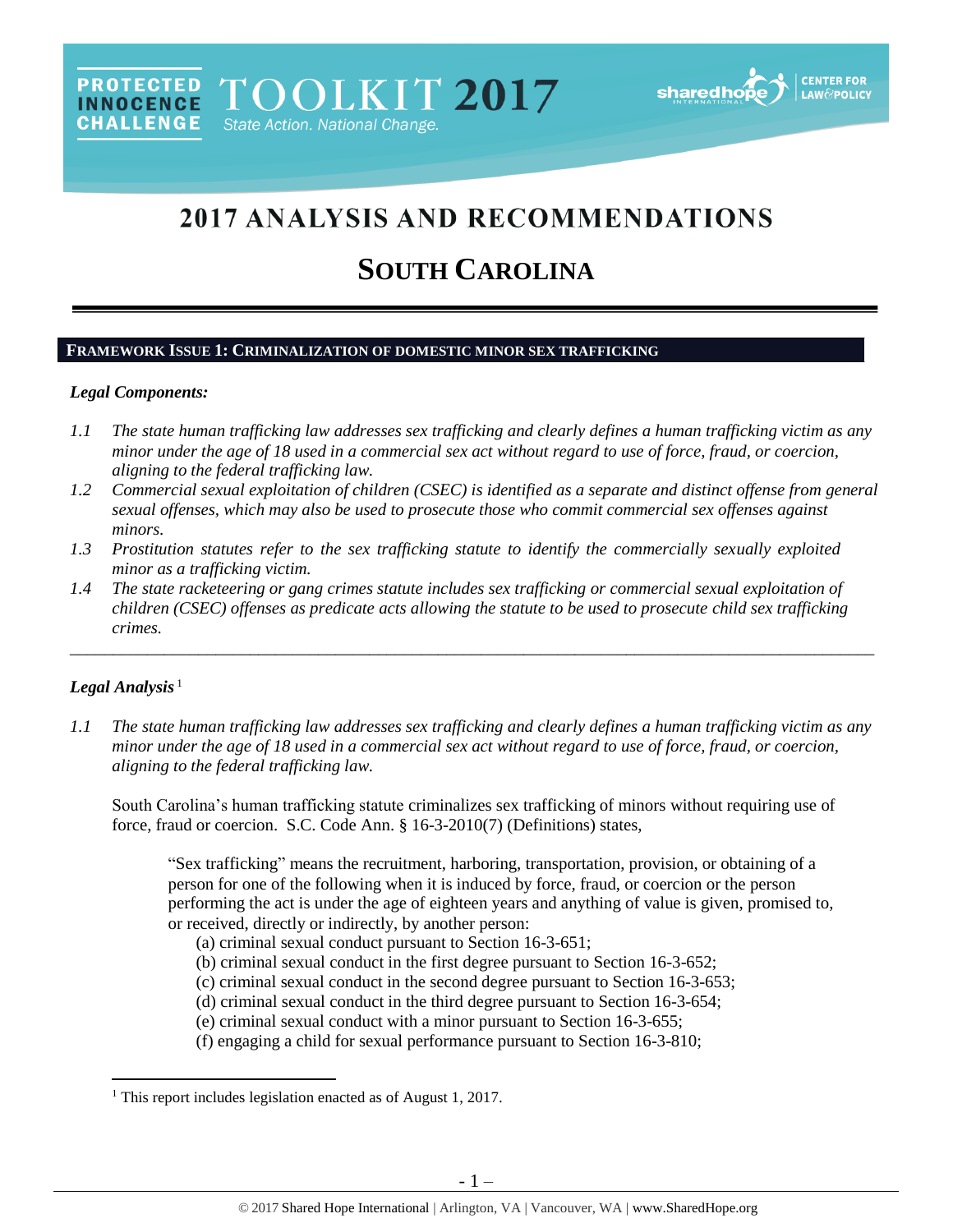(g) producing, directing or promoting sexual performance by a child pursuant to Section 16- 3-820;

(h) sexual battery pursuant to Section 16-3-651;

(i) sexual conduct pursuant to Section 16-3-800; or

(j) sexual performance pursuant to Section 16-3-800.

S.C. Code Ann. § 16-3-2020 (Trafficking in persons; penalties; defenses) states,

(A) A person<sup>2</sup> who recruits, entices, solicits, isolates, harbors, transports, provides, or obtains, or so attempts, a victim, knowing that the victim will be subjected to sex trafficking . . . through any means or who benefits, financially or by receiving anything of value, from participation in a venture which has engaged in an act described in this subsection, is guilty of trafficking in persons.<sup>3</sup>

(B) A person who recruits, entices, solicits, isolates, harbors, transports, provides, or obtains, or so attempts, a victim, for the purposes of sex trafficking . . . through any means or who benefits, financially or by receiving anything of value, from participation in a venture which has engaged in an act described in subsection (A), is guilty of trafficking in persons.

(G) A person who aids, abets, or conspires with another person to violate the criminal provisions of this section must be punished in the same manner as provided for the principal offender and is considered a trafficker. A person is considered a trafficker if he knowingly gives, agrees to give, or offers to give anything of value so that any person may engage in commercial sexual activity with another person when he knows that the other person is a victim of trafficking in persons.  $(H)$  A business owner who uses his business<sup>4</sup> in a way that participates in a violation of this article, upon conviction, must be imprisoned for not more than ten years in addition to the penalties provided in this section for each violation.

. . . .

 $\overline{\phantom{a}}$ 

. . . .

(J) In a prosecution of a person who is a victim of trafficking in persons, it is an affirmative defense that he was under duress or coerced into committing the offenses for which he is subject to prosecution, if the offenses were committed as a direct result of, or incidental or related to, trafficking. A victim of trafficking in persons convicted of a violation of this article or prostitution may motion the court to vacate the conviction and expunge the record of the conviction. The court may grant the motion on a finding that the person's participation in the offense was a direct result of being a victim. A victim of trafficking in persons is not subject to prosecution pursuant to this article or prostitution, if the victim was a minor at the time of the offense and committed the offense as a direct result of, or incidental or related to, trafficking. (K) Evidence of the following facts or conditions do not constitute a defense in a prosecution for a violation of this article, nor does the evidence preclude a finding of a violation:

(1) the victim's sexual history or history of commercial sexual activity, the specific instances of the victim's sexual conduct, opinion evidence of the victim's sexual conduct, and reputation evidence of the victim's sexual conduct;

(2) the victim's connection by blood or marriage to a defendant in the case or to anyone involved in the victim's trafficking;

(3) the implied or express consent of a victim to acts which violate the provisions of this section do not constitute a defense to violations of this section;

<sup>2</sup> "'Person' means an individual, corporation, partnership, charitable organization, or another legal entity." S.C. Code Ann. § 16-3-2010(6).

<sup>&</sup>lt;sup>3</sup> "Trafficking in persons' means when a victim is subjected to or a person attempts to subject a victim to sex trafficking, forced labor or services, involuntary servitude, or debt bondage." S.C. Code Ann. § 16-3-2010(9). 4 "'Business' means a corporation, partnership, proprietorship, firm, enterprise, franchise, organization, or selfemployed individual." S.C. Code Ann. § 16-3-2010(1).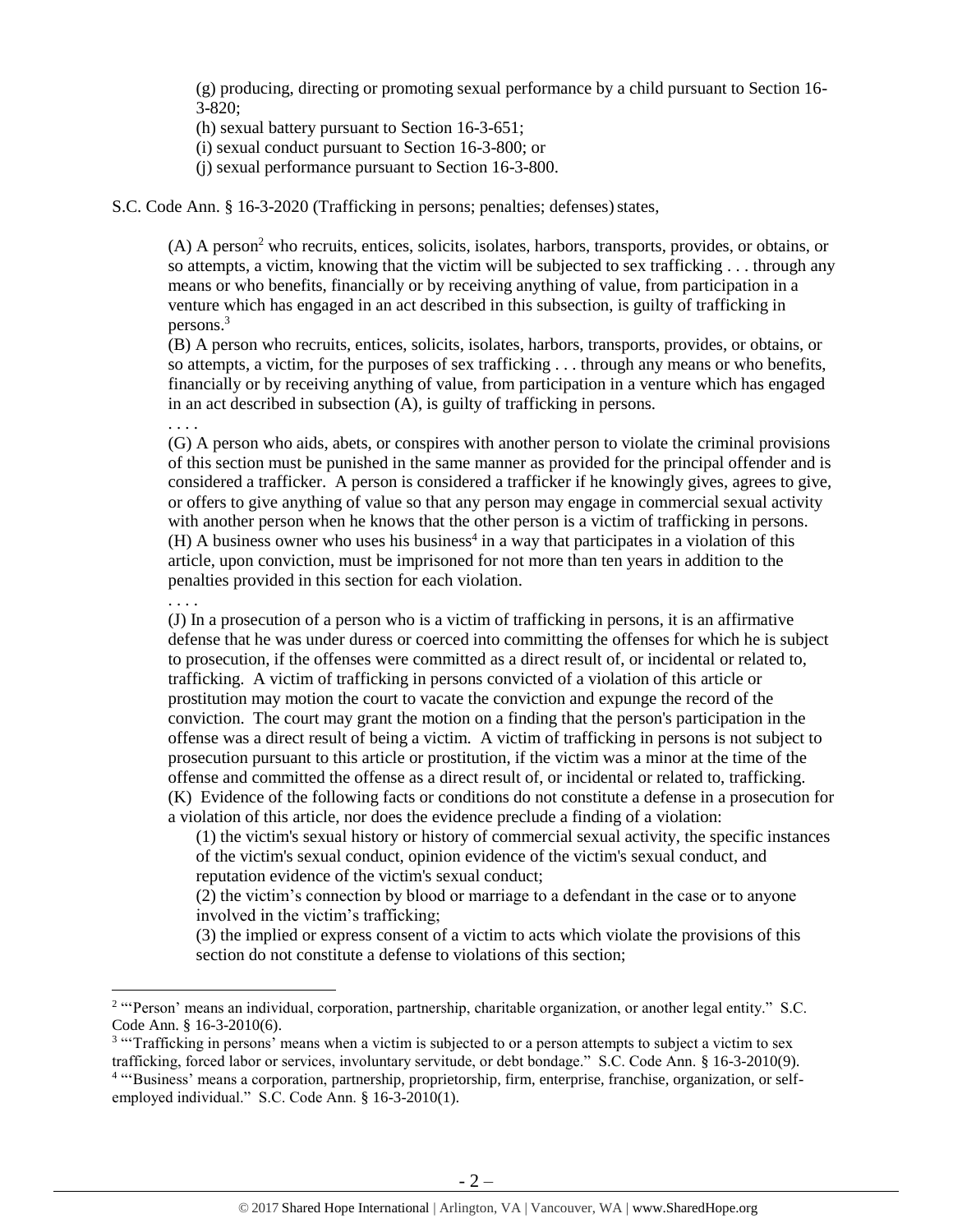(4) age of consent to sex, legal age of marriage, or other discretionary age; and

(5) mistake as to the victim's age, even if the mistake is reasonable.

(L) A person who violates the provisions of this section may be prosecuted by the State Grand Jury, pursuant to Section 14-7-1600 when a victim is trafficked in more than one country or a trafficker commits the offense of trafficking in persons in more than one county.

A first offense is a felony, punishable by up to 15 years imprisonment. S.C. Code Ann. § 16-3-2020(C). A second offense is a felony, punishable by up to 30 years imprisonment. S.C. Code Ann. § 16-3- 2020(D). A third or subsequent offense is a felony punishable by up to 45 years imprisonment. S.C. Code Ann. § 16-3-2020(E). If the victim of such an offense is under the age of eighteen, "an additional term of fifteen years may be imposed in addition and must be consecutive" to the penalties listed above. S.C. Code Ann. § 16-3-2020(F).<sup>5</sup>

However, the definition of "Trafficking in Persons" in S.C. Code Ann. § 16-3-2010 (9), has not been updated to reflect that force, fraud or coercion is no longer required when the sex trafficking victim is a minor. S.C. Code Ann. § 16-3-2010(9) states,

<span id="page-2-0"></span>"Trafficking in persons" means when a victim is subjected to or a person attempts to subject a victim to sex trafficking, forced labor or services, involuntary servitude, or debt bondage by employing one of the following:

(a) physically restraining or threatening to physically restrain another person;

(b) knowingly destroying, concealing, removing, confiscating, or possessing an actual or purported passport or other immigration document, or another actual or purported government identification document, of the victim;

(c) extortion or blackmail;

l

(d) causing or threatening to cause financial harm to the victim;

- (e) facilitating or controlling a victim's access to a controlled substance; or (f) coercion.
- *1.2 Commercial sexual exploitation of children (CSEC) is identified as a separate and distinct offense from general sexual offenses, which may also be used to prosecute those who commit commercial sex offenses against minors.*

South Carolina has several statutes specifically criminalizing the commercial sexual exploitation of children<sup>6</sup>. The following laws criminalize CSEC in South Carolina:

- (1) one or more prior convictions for:
	- (a) a most serious offense; or
	- (b) a federal or out-of-state conviction for an offense that would be classified as a most serious offense under this section; or
- (2) two or more prior convictions for:
	- (a) a serious offense; or

(b) a federal or out-of-state conviction for an offense that would be classified as a serious offense under this section.

<sup>&</sup>lt;sup>5</sup> Pursuant to S.C. Code Ann. § 17-25-45(C)(1) (Life sentence for person convicted for certain crimes), Trafficking in Persons is listed as a "most serious offense." S.C. Code Ann. § 17-25-45(A) states,

Notwithstanding any other provision of law, except in cases in which the death penalty is imposed, upon a conviction for a most serious offense as defined by this section, a person must be sentenced to a term of imprisonment for life without the possibility of parole if that person has either:

<sup>6</sup> Pursuant to S.C. Code Ann. § 63-19-20(1), "child" or "juvenile" is defined as, "a person less than eighteen years of age."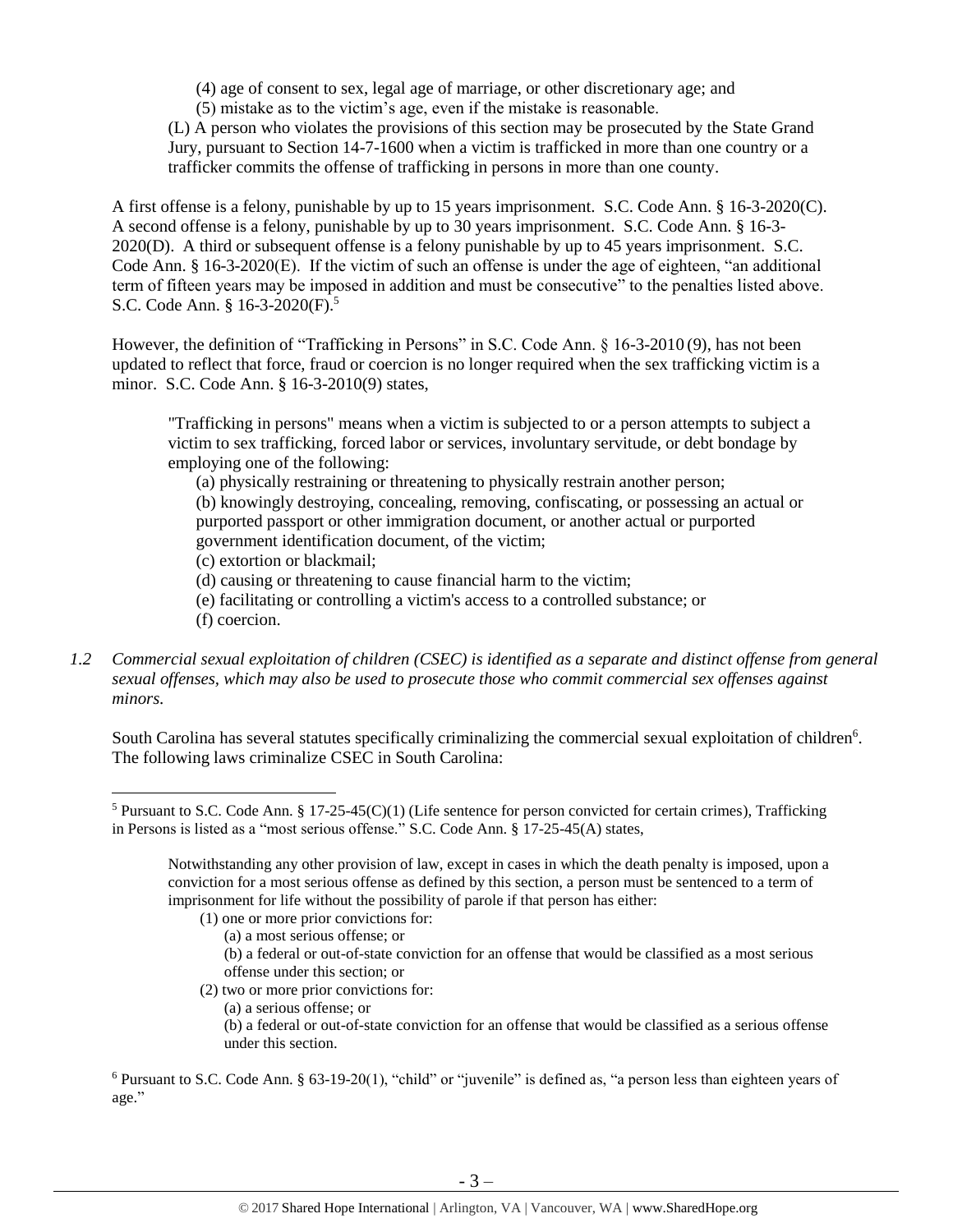- 1. S.C. Code Ann. § 16-15-415 (Promoting prostitution of a minor defined; defenses; penalties) states in subsection (A) that "[a]n individual commits the offense of promoting prostitution of a minor if he knowingly: (1) entices, forces, encourages, or otherwise facilitates a minor to participate in prostitution; or (2) supervises, supports, advises, or promotes the prostitution of or by a minor." This crime is a Class C felony. S.C. Code Ann. § 16-1-90(C). A conviction under this section is punishable by imprisonment for 3–20 years without eligibility for parole or suspended sentence for the first 3 years. S.C. Code Ann. §§ 16- 15-415(C), 16-1-20(A)(3).
- 2. S.C. Code Ann. § 16-15-425(A) (Participating in prostitution of a minor defined; defenses; penalties) states, "An individual commits the offense of participating in the prostitution of a minor if he is not a minor and he patronizes a minor prostitute," which includes "(1) soliciting or requesting a minor to participate in prostitution; (2) paying or agreeing to pay a minor, either directly or through the minor's agent, to participate in prostitution; or (3) paying a minor, or the minor's agent, for having participated in prostitution, pursuant to a prior agreement." This crime is a Class F felony punishable by imprisonment for 2–5 years, and the offender is not eligible for parole or suspended sentence for the first 2 years. S.C. Code Ann. §§ 16-15-425(C), 16-1-90(F), 16-1-20(A)(6).
- 3. S.C. Code Ann. § 16-15-395(A) (First degree sexual exploitation of a minor defined; presumptions; defenses; penalties) states,

An individual commits the offense of first degree sexual exploitation of a minor if, knowing the character or content of the material or performance, he:

(1) uses, employs, induces, coerces, encourages, or facilitates a minor to engage in or assist others to engage in sexual activity or appear in a state of sexually explicit nudity when a reasonable person would infer the purpose is sexual stimulation for a live performance or for the purpose of producing material that contains a visual representation depicting this activity or a state of sexually explicit nudity when a reasonable person would infer the purpose is sexual stimulation;

(2) permits a minor under his custody or control to engage in sexual activity or appear in a state of sexually explicit nudity when a reasonable person would infer the purpose is sexual stimulation for a live performance or for the purpose of producing material that contains a visual representation depicting this activity or a state of sexually explicit nudity when a reasonable person would infer the purpose is sexual stimulation;

(3) transports or finances the transportation of a minor through or across this State with the intent that the minor engage in sexual activity or appear in a state of sexually explicit nudity when a reasonable person would infer the purpose is sexual stimulation for a live performance or for the purpose of producing material that contains a visual representation depicting this activity or a state of sexually explicit nudity when a reasonable person would infer the purpose is sexual stimulation; or

(4) records, photographs, films, develops, duplicates, produces, or creates a digital electronic file for sale or pecuniary gain material that contains a visual representation depicting a minor engaged in sexual activity or a state of sexually explicit nudity when a reasonable person would infer the purpose is sexual stimulation.

This crime is a Class C felony punishable by imprisonment for 3–20 years and the offender is not eligible for parole or suspended sentence for the first 3 years. S.C. Code Ann. §§ 16-15-395(D), 16-1-90(C), 16-1-  $20(A)(3)$ .

4. S.C. Code Ann. § 16-3-820 (Producing, directing or promoting sexual performance by child; penalty) states, "It is unlawful for any person to produce, direct, or promote a performance that includes sexual conduct by a child younger than eighteen years of age." These acts constitute third degree criminal sexual conduct, a Class E felony punishable by imprisonment up to 10 years. S.C. Code Ann. §§ 16-3-820(b), 16-3-654(2), 16-1-90(E), 16-1-20(A)(5).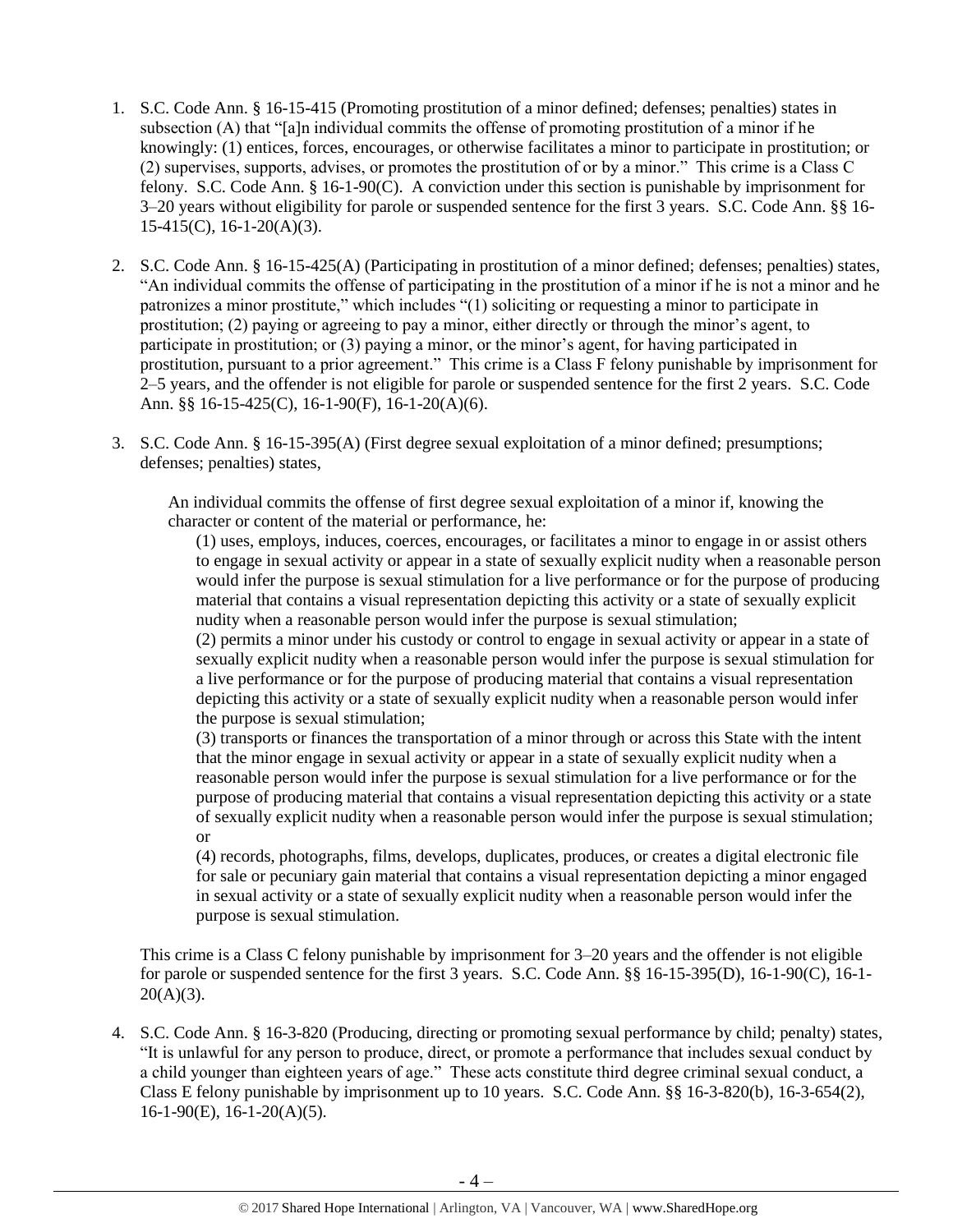- 5. S.C. Code Ann. § 16-15-387 (Employment of person under eighteen to appear in public in state of sexually explicit nudity; mistake of age, penalties). Pursuant to this statute, "[i]t is unlawful for a person to employ a person under the age of eighteen years to appear in a state of sexually explicit nudity, as defined in Section 16-15-375(6),<sup>7</sup> in a public place." S.C. Code Ann. § 16-15-387(A). This crime is a class E felony punishable by imprisonment up to 10 years, a fine up to \$5,000, or both. S.C. Code Ann. §§ 16-15-387(B),  $16-1-90(E)$ ,  $16-1-20(A)(5)$ .
- 6. S.C. Code Ann. § 16-15-405(A) (Second degree sexual exploitation of a minor defined; presumptions; defenses; penalties) states,

An individual commits the offense of second degree sexual exploitation of a minor if, knowing the character or content of the material, he:

(1) records, photographs, films, develops, duplicates, produces, or creates digital electronic file material that contains a visual representation of a minor engaged in sexual activity or appearing in a state of sexually explicit nudity when a reasonable person would infer the purpose is sexual stimulation; or

(2) distributes, transports, exhibits, receives, sells, purchases, exchanges, or solicits material that contains a visual representation of a minor engaged in sexual activity or appearing in a state of sexually explicit nudity when a reasonable person would infer the purpose is sexual stimulation.

This crime is a class E felony punishable by imprisonment for 2–10 years and the offender is not eligible for parole or suspended sentence for the first 2 years. S.C. Code Ann. §§ 16-15-405(D), 16-1-90(E), 16-1-  $20(A)(5)$ .

7. S.C. Code Ann. § 16-3-810 (Engaging child for sexual performance; penalty) provides that "[i]t is unlawful for any person to employ, authorize, or induce a child younger than eighteen years of age to engage in a sexual performance." S.C. Code Ann. § 16-3-810(a). This crime qualifies as second degree criminal sexual conduct, a Class C felony, and is punishable by imprisonment up to 20 years. S.C. Code Ann. §§ 16-3- 810(b), 16-3-653(2), 16-1-90(C), 16-1-20(A)(3).

Other crimes against children that are not specifically targeted at commercial sexual exploitation but may be used in a case of domestic minor sex trafficking include the following:

1. S.C. Code Ann. § 16-15-342 (Criminal solicitation of a minor; defenses; penalties) states in subsection (A), "A person eighteen years of age or older commits the offense of criminal solicitation of a minor if he knowingly contacts or communicates with, or attempts to contact or communicate with, a person who is under the age of eighteen, or a person reasonably believed to be under the age of eighteen, for the purpose of or with the intent of persuading, inducing, enticing, or coercing the person to engage or participate in a sexual activity as defined in Section  $16-15-375(5)^8 \dots$  or with the intent to perform a sexual activity in the

"Sexual activity" includes any of the following acts or simulations thereof:

 $\overline{\phantom{a}}$ <sup>7</sup> S.C. Code Ann. § 16-15-375(6) defines "sexually explicit nudity" as "the showing of: (a) uncovered, or less than opaquely covered human genitals, pubic area, or buttocks, or the nipple or any portion of the areola of the human female breast; or (b) covered human male genitals in a discernibly turgid state."

<sup>8</sup> Pursuant to S.C. Code Ann. § 16-15-375(5),

<sup>(</sup>a) masturbation, whether done alone or with another human or animal;

<sup>(</sup>b) vaginal, anal, or oral intercourse, whether done with another human or an animal;

<sup>(</sup>c) touching, in an act of apparent sexual stimulation or sexual abuse, of the clothed or unclothed genitals, pubic area, or buttocks of another person or the clothed or unclothed breasts of a human female;

<sup>(</sup>d) an act or condition that depicts bestiality, sado-masochistic abuse, meaning flagellation or torture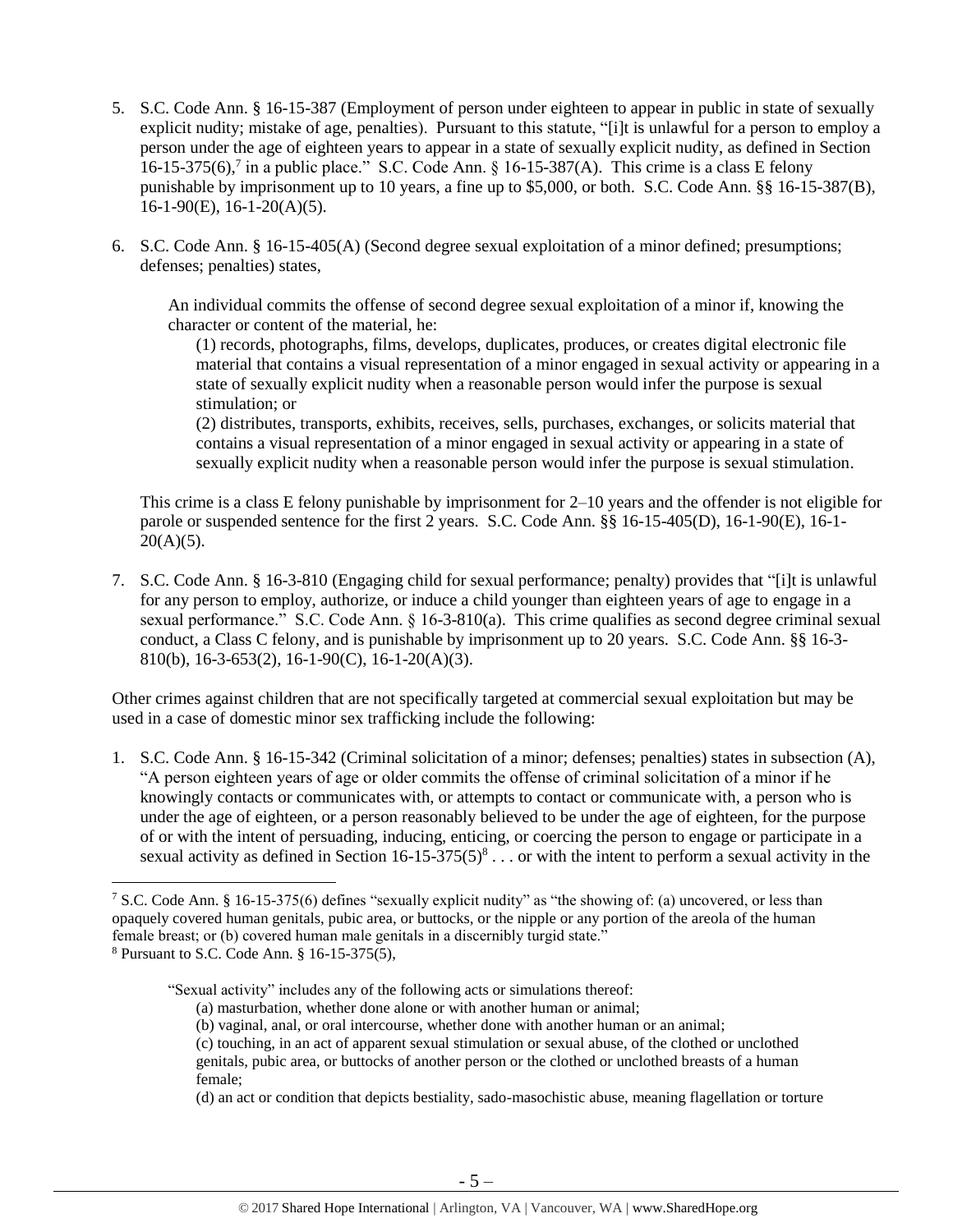presence of the person under the age of eighteen, or person reasonably believed to be under the age of eighteen." This crime is a Class E felony punishable by imprisonment for 10 years, a fine up to \$5,000, or both. S.C. Code Ann. §§ 16-15-342(E), 16-1-90(E), 16-1-20(A)(5).

- 2. Pursuant to S.C. Code Ann. § 16-15-335 (Permitting minor to engage in any act constituting violation of this article prohibited; penalties), a crime is committed when a person at least 18 years of age "knowingly hires, employs, uses, or permits a person under the age of eighteen years to do or assist in doing an act or thing constituting an offense pursuant to this article [Obscenity, material harmful to minors, child exploitation, and child prostitution] and involving any material, act, or thing he knows or reasonably should know to be obscene within the meaning of Section 16-15-305." This crime is a Class E felony punishable by imprisonment up to 10 years. S.C. Code Ann. §§ 16-15-335, 16-1-90(E), 16-1-20(A)(5).
- *1.3 Prostitution statutes refer to the sex trafficking statute to acknowledge the intersection of prostitution with trafficking victimization.*

South Carolina's prostitution statute, S.C. Code Ann. § 16-15-90 (Prostitution; lewdness, assignation and prostitution generally), does not refer to the trafficking in persons law when a minor is involved in prostitution.

However, South Carolina's sex trafficking law, S.C. Code Ann. § 16-3-2020(J) (Trafficking in persons; penalties; defenses) provides a specific exception for victims of sex trafficking to prosecution for prostitution offenses, thus acknowledging the interplay between prostitution and sex trafficking. S.C. Code Ann. § 16-3-2020(J) states in part,

A victim of trafficking in persons is not subject to prosecution pursuant to this article or prostitution, if the victim was a minor at the time of the offense and committed the offense as a direct result of, or incidental or related to, trafficking.

*1.4 The state racketeering or gang crimes statute includes sex trafficking or commercial sexual exploitation of children (CSEC) offenses as predicate acts allowing the statute to be used to prosecute child sex trafficking crimes.* 

South Carolina has not enacted a racketeering statute, but patterns of criminal activity committed by groups of five or more associates<sup>9</sup> may be prosecuted under the Criminal Gang Prevention Act. S.C. Code Ann. § 16-8-210 to 340 under which prohibited acts include the use of force or coercion related to participation or continued participation in gang activity (§ 16-8-240 (Use of or threat of physical violence by criminal gang member; penalties)) and witness intimidation (§ 16-8-250 (Preventing witness or victim from testifying; penalty; coerced person's right to bring civil action)).

> by or upon a person who is nude or clad in undergarments or in a costume which reveals the pubic hair, anus, vulva, genitals, or female breast nipples, or the condition of being fettered, bound, or otherwise physically restrained on the part of the one so clothed;

 $\overline{\phantom{a}}$ 

(f) the insertion of any part of a person's body, other than the male sexual organ, or of any object into another person's anus or vagina, except when done as part of a recognized medical procedure.

<sup>9</sup> *See* S. C. Code Ann. § 16-8-230(2), which states,

"Criminal gang" means a formal or informal ongoing organization, association, or group that consists of five or more persons who form for the purpose of committing criminal activity and who knowingly and actively participate in a pattern of criminal gang activity.

<sup>(</sup>e) excretory functions;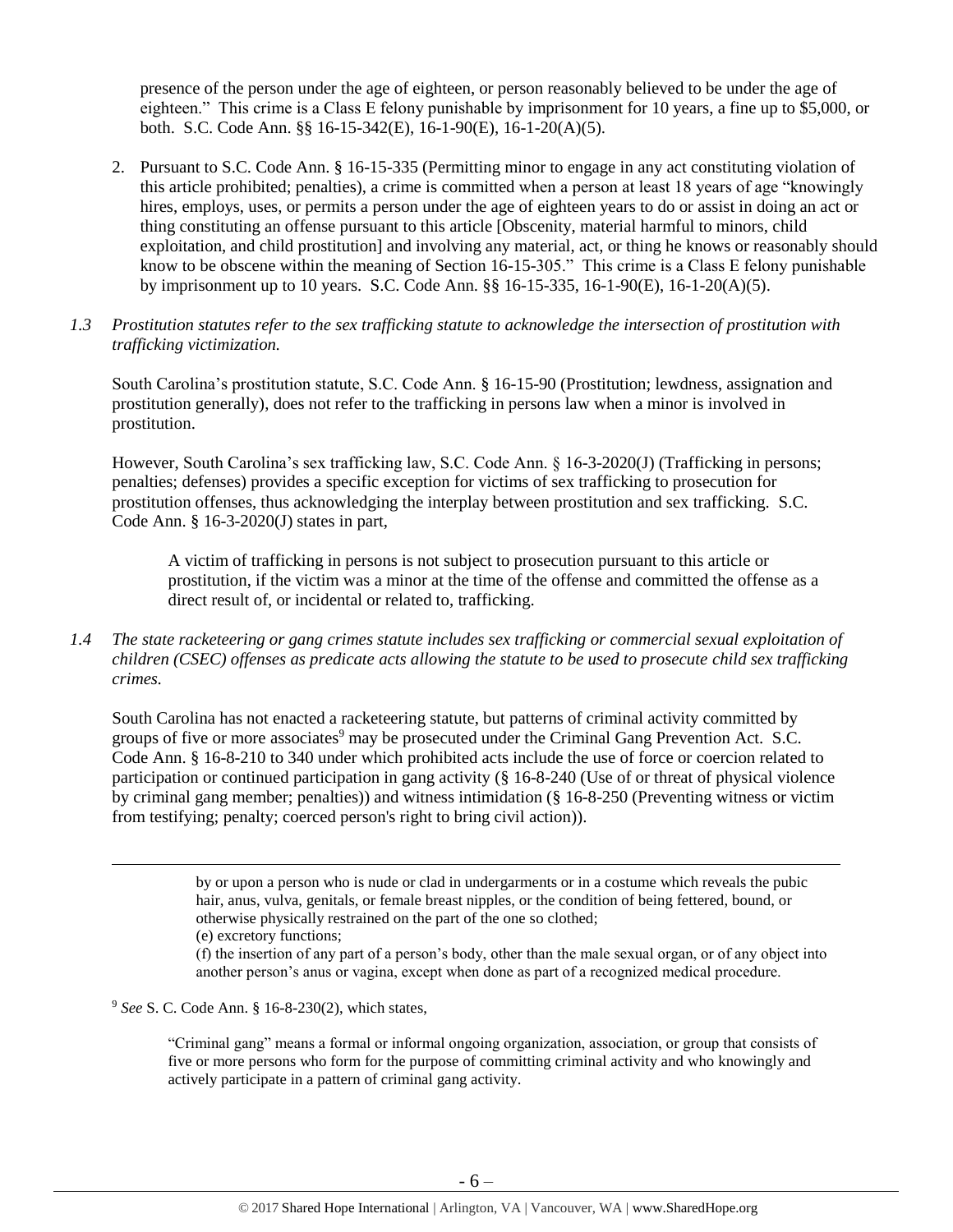Under S.C. Code Ann. § 16-8-230(4) (Definitions), "pattern of criminal gang activity" is defined as "the commission or attempted commission of, commission as an accessory before or after the fact to, or solicitation or conspiracy to commit, by a criminal gang member, while knowingly and actively participating in criminal gang activity, four or more of the following offenses occurring within a two-year period, provided that at least three of these offenses occurred after July 1, 2007." The offenses listed include "a violent offense as defined in Section 16-1-60 committed as a part of criminal gang activity." S.C. Code Ann. § 16-8-230(4)(a). S.C. Code Ann. § 16-1-60 (Violent crimes defined) states,

For purposes of definition under South Carolina law, a violent crime includes the offenses of: . . . criminal sexual conduct in the first and second degree (Sections 16-3-652 and 16-3-653); criminal sexual conduct with minors, first and second degree (Section 16-3-655); assault with intent to commit criminal sexual conduct, first and second degree (Section 16-3-656) . . . kidnapping (Section 16-3-910); trafficking in persons (Section 16-3-2020) . . . engaging a child for a sexual performance (Section 16-3-810) . . . producing, directing, or promoting sexual performance by a child (Section 16-3-820); lewd act upon a child under sixteen (Section 16-15-140 - repealed); sexual exploitation of a minor first degree (Section 16-15-395); sexual exploitation of a minor second degree (Section 16-15-405); promoting prostitution of a minor (Section 16-15-415); participating in prostitution of a minor (Section 16-15-425) . . . and attempt to commit any of the above offenses (Section 16-1-80). Only those offenses specifically enumerated in this section are considered violent offenses.

Financial penalties are also provided under S.C. Code Ann. § 16-8-260(2), (3) (Seizure of firearms, ammunition, electronic records, money, etc.; forfeiture actions), which is part of the "Criminal Gang Prevention Act" and states,

(2) Any written or electronic communications, records, money, negotiable instruments, or valuables may be seized by a law enforcement officer or agency when the law enforcement officer or agency reasonably believes that the written or electronic communications, records, money, negotiable instruments, or valuables have been used in a pattern of criminal gang activity or have been used for the purpose of benefiting, promoting, or furthering the interests of a criminal gang.

(3) Any contraband, as defined in Section  $16-8-230$ ,<sup>10</sup> or other asset owned or titled in the name of the gang or an individual gang member may be seized by a law enforcement officer or agency when the law enforcement officer or agency reasonably believes that the contraband or asset has been used in a pattern of criminal gang activity or has been used for the purpose of benefiting, promoting, or furthering the interests of a criminal gang.

 $\overline{\phantom{a}}$ 

<sup>&</sup>lt;sup>10</sup> "Contraband" is defined in S.C. Code Ann. § 16-8-230(1) as "any real or personal property, including money, that is owned by, in the possession of, or subject to the control of a criminal gang member and which is acquired by, derived from, or traceable to criminal gang activity."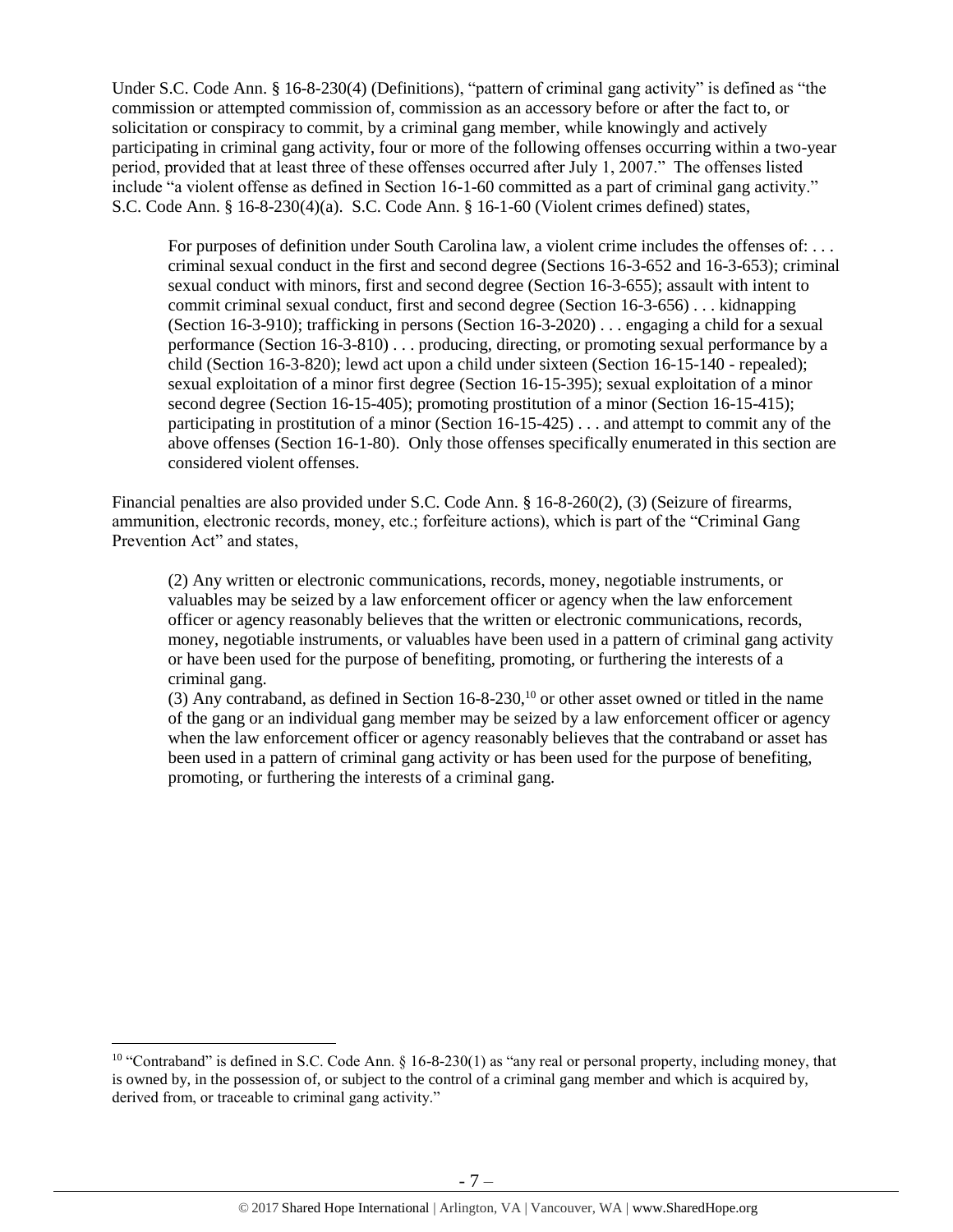# **FRAMEWORK ISSUE 2: CRIMINAL PROVISIONS ADDRESSING DEMAND**

### *Legal Components:*

- *2.1 The state sex trafficking law can be applied to buyers of commercial sex acts with a minor.*
- *2.2 Buyers of commercial sex acts with a minor can be prosecuted under commercial sexual exploitation of children (CSEC) laws.*
- *2.3 Solicitation of prostitution laws differentiate between buying sex acts with an adult and buying sex acts with a minor under 18.*
- *2.4 Penalties for buyers of commercial sex acts with minors are as high as federal penalties.*
- *2.5 Using the Internet or electronic communications to lure, entice, or purchase, or attempt to lure, entice, or purchase commercial sex acts with a minor is a separate crime or results in an enhanced penalty for buyers.*
- *2.6 No age mistake defense is permitted for a buyer of commercial sex acts with any minor under 18.*
- *2.7 Base penalties for buying sex acts with a minor under 18 are sufficiently high and not reduced for older minors.*
- *2.8 Financial penalties for buyers of commercial sex acts with minors are sufficiently high to make it difficult for buyers to hide the crime.*
- *2.9 Buying and possessing images of child sexual exploitation carries penalties as high as similar federal offenses.*

\_\_\_\_\_\_\_\_\_\_\_\_\_\_\_\_\_\_\_\_\_\_\_\_\_\_\_\_\_\_\_\_\_\_\_\_\_\_\_\_\_\_\_\_\_\_\_\_\_\_\_\_\_\_\_\_\_\_\_\_\_\_\_\_\_\_\_\_\_\_\_\_\_\_\_\_\_\_\_\_\_\_\_\_\_\_\_\_\_\_\_\_\_\_

*2.10 Convicted buyers of commercial sex acts with minors are required to register as sex offenders*.

## *Legal Analysis:*

 $\overline{a}$ 

*2.1 The state sex trafficking law can be applied to buyers of commercial sex acts with a minor.*

Some, but not all, buyers of sex with minors face criminal liability under South Carolina's human trafficking law. S.C. Code Ann. § 16-3-2020(A), (B) (Trafficking in persons; penalties; defenses) states, "[a] person who recruits, entices, solicits, isolates, harbors, transports, provides, or obtains, or so attempts, a victim, knowing that the victim will be subjected to sex trafficking . . . [or] for the purposes of sex trafficking . . . is guilty of trafficking in persons." Under S.C. Code Ann. § 16-3-2010(7) (Definitions), "sex trafficking" is defined as, "the recruitment, harboring, transportation, provision, or obtaining of a person for one of the following<sup>11</sup> when it is induced by force, fraud, or coercion or the person performing the act is under the age of eighteen years and anything of value is given, promised to, or received, directly or indirectly, by another person."

The requirement that "another person" be given, promised or receive the value exchanged for sex with a victim limits the definition of sex trafficking by requiring that a third party, i.e., a trafficker, receive the value exchanged.<sup>12</sup> Due to this requirement, buyers who could be held liable for buying or attempting to buy sex with a minor through the term "solicits" or, following federal precedent, through the term "obtains"<sup>13</sup> would only be liable if "another person" other than the victim is given or receives something

<sup>&</sup>lt;sup>11</sup> See supra Component1.1 for list of enumerated offenses.

<sup>&</sup>lt;sup>12</sup> *See infra* Component 5.1 for discussion of third party control requirement.

<sup>13</sup> *See United States v. Jungers*, 702 F.3d 1066 (8th Cir. 2013). In this case, the Eighth Circuit held that the federal sex trafficking law, 18 U.S.C. § 1591 (Sex trafficking of children or by force, fraud, or coercion) applies to buyers of sex with minors. Reversing a District of South Dakota ruling that Congress did not intend the string of verbs constituting criminal conduct under 18 U.S.C. § 1591(a)(1) ("recruits, entices, harbors, transports, provides, obtains, or maintains") to reach the conduct of buyers (United States v. Jungers, 834 F. Supp. 2d 930, 931 (D.S.D. 2011)), the Eighth Circuit concluded that 18 U.S.C. § 1591 does not contain "a latent exemption for purchasers" because buyers can "engage in at least some of the prohibited conduct." Jungers, 702 F. 3d 1066, 1072. Congress codified Jungers clarifying that the federal sex trafficking law is intended to apply to buyers in the Justice for Victims of Trafficking Act (JVTA) of 2015 Pub. L. No. 114-22, 129 Stat 227), enacted on May 29, 2015. The JVTA adds the terms "patronize" and "solicit" to the list of prohibited conduct and expressly states, "section 108 of this title amends section 1591 of title 18, United States Code, to add the words 'solicits or patronizes' to the sex trafficking statute making absolutely clear for judges, juries, prosecutors, and law enforcement officials that criminals who purchase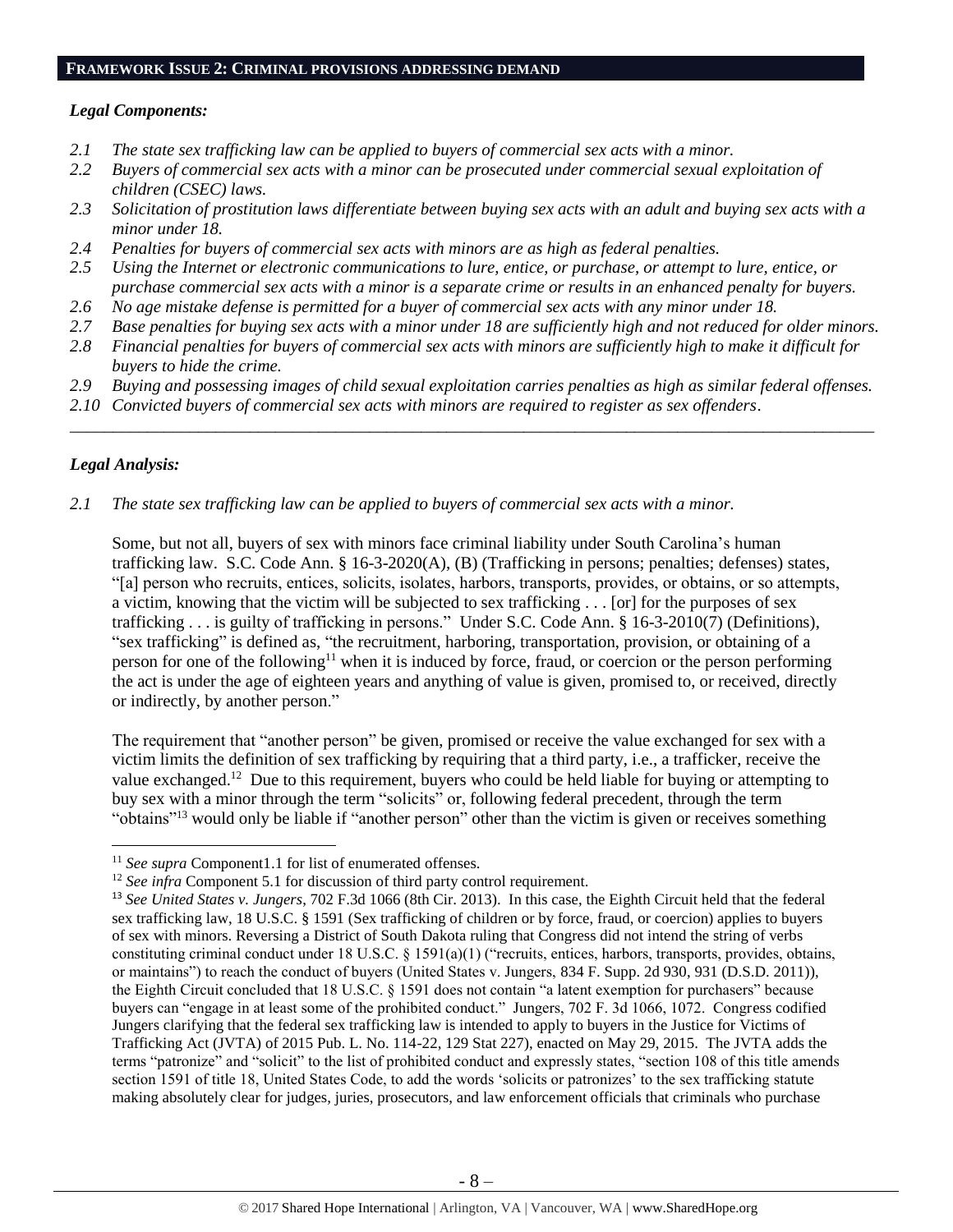of value from the commercial sex transaction. Thus, if a buyer directly exploits a child and buys sex with a child and that child is not under the control of—or unable to identify—a trafficker, then the buyer would not have "solicited" or "obtained" a child in violation of the trafficking law because something of value was not "given, promised to, or received, directly or indirectly, by another person."

The narrow criminal liability for buyers under S.C. Code Ann. § 16-3-2020(A), (B), is reemphasized under subsection (G) which provides culpability under the trafficking law when the buyer "knowingly gives, agrees to give, or offers to give anything of value so that any person may engage in commercial sexual activity with another person when he knows that the other person is a victim of trafficking in persons." Under this S.C. Code Ann. § 16-3-2020(G), only buyers of sex with a minor who know that the victim is under the control of a trafficker would face liability under the trafficking law.

- 2.1.1 Recommendation: Amend S.C. Code § 16-3-2020 (Trafficking in persons; penalties; defenses) to criminalize the conduct of buyers of sex with minors as a violation of S.C. Code § 16-3-2020 (Trafficking in persons; penalties; defenses) regardless of whether the child victim is under the control of a trafficker.
- *2.2 Buyers of commercial sex acts with a minor can be prosecuted under commercial sexual exploitation of children (CSEC) laws.*

S.C. Code Ann. § 16-15-425 (Participating in prostitution of a minor defined; defense; penalties) specifically targets those who buy sex with minors under 18. The statute states that "[a]n individual commits the offense of participating in the prostitution of a minor if he is not a minor and he patronizes a minor prostitute." S.C. Code Ann. § 16-15-425(A). The statute defines "patronizing a minor prostitute" as "(1) soliciting or requesting a minor to participate in prostitution; (2) paying or agreeing to pay a minor, either directly or through the minor's agent, to participate in prostitution; or (3) paying a minor, or the minor's agent, for having participated in prostitution, pursuant to a prior agreement." S.C. Code Ann. § 16-15-425(A). A minor is defined as a person under 18. S.C. Code Ann. § 16-15-375(3).

*2.3 Solicitation of prostitution laws differentiate between buying sex acts with an adult and buying sex acts with a minor under 18.*

South Carolina's solicitation laws differentiate between buying sex with an adult and buying sex with a minor, with the crimes appearing in different code title sections. S.C. Code Ann. § 16-15-425 (Participating in prostitution of a minor defined; defenses; penalties) appears in Chapter 15, Article 3 (Obscenity, material harmful to minors, child exploitation, and child prostitution), whereas S.C. Code Ann. § 16-15-90 (Prostitution; lewdness, assignation and prostitution generally) falls within Chapter 15, Article 1, (Miscellaneous offenses). Buying sex with a minor is punishable as a Class F felony by imprisonment for 2–5 years, with the convicted offender ineligible for parole or a suspended sentence in the first two years. S.C. Code Ann. §§ 16-15-425(C), 16-1-90(F), 16-1-20(A)(6). In contrast, the punishment for engaging in prostitution with an adult is punishable by a fine not to exceed \$200 or imprisonment up to 30 days for the first offense. S.C. Code Ann. § 16-15-110(1). For third and subsequent offenses, the crime is punishable by a fine not to exceed \$3,000, imprisonment for a minimum of one year, or both. S.C. Code Ann. § 16-15-110(3).

 $\overline{\phantom{a}}$ 

sexual acts from human trafficking victims may be arrested, prosecuted, and convicted as sex trafficking offenders when this is merited by the facts of a particular case." Id. at Sec. 109. The Eighth Circuit decision in *United States v. Jungers* and the federal sex trafficking law as amended by the Justice for Victims of Trafficking Act establish persuasive authority when state courts interpret the string of verbs constituting prohibited conduct in state sex trafficking laws (in particular the term "obtains") to the extent such interpretation does not conflict with state case law.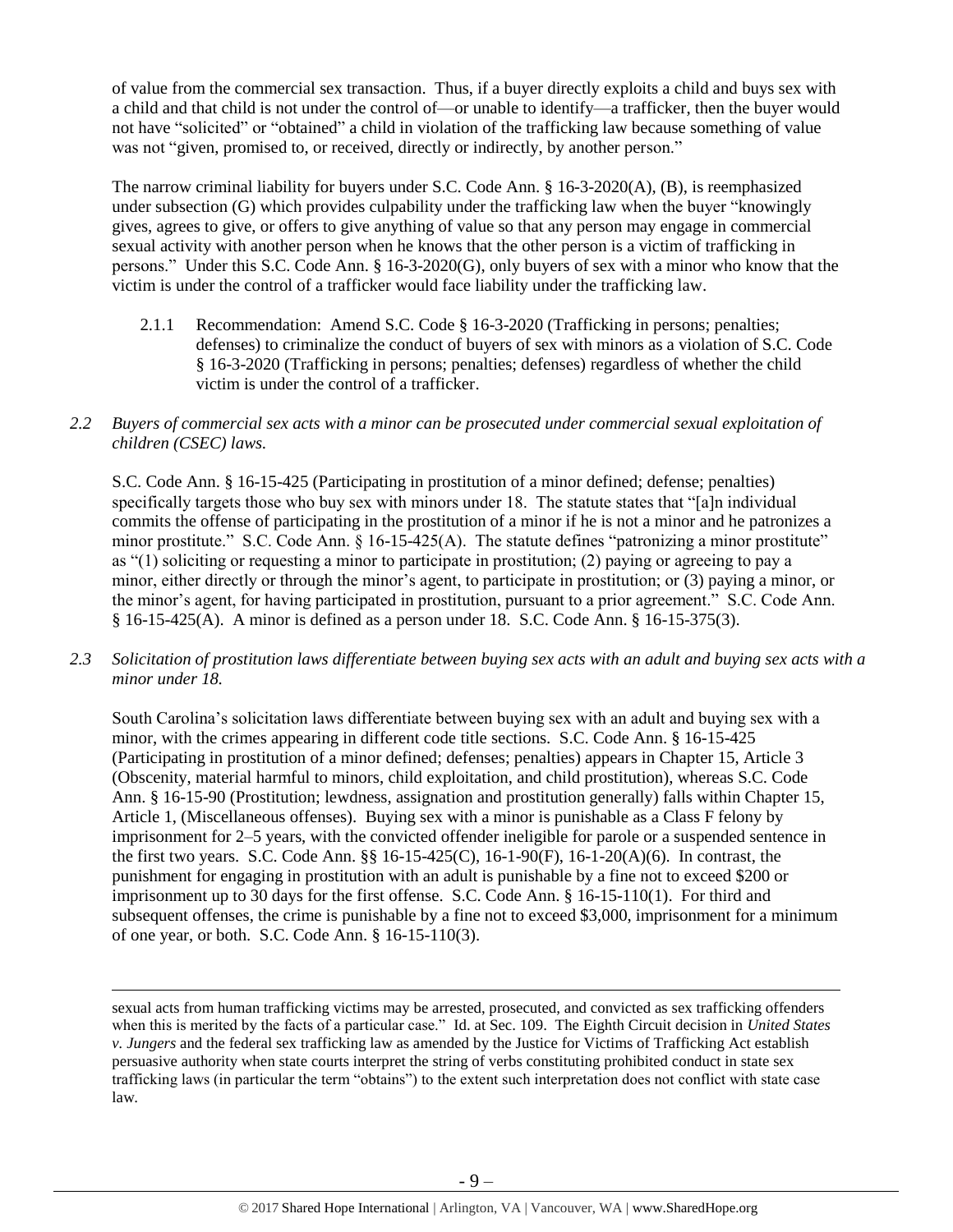*2.4 Penalties for buyers of commercial sex with minors are as high as those for federal trafficking offenders of domestic minor sex trafficking.*

A conviction for buying sex with a minor under S.C. Code Ann. § 16-15-425 (Participating in prostitution of a minor defined; defenses; penalties) is punishable by imprisonment for 2–5 years without eligibility for parole for 2 years. A buyer convicted under S.C. Code § 16-3-2020 (A) or (B) (Trafficking in persons; penalties; defenses) would face up to 15 years for a first conviction, up to 30 years for a second conviction and up to 45 years for a third or subsequent conviction, and may be sentenced to serve an additional 15 years consecutively if the victim is under the age of 18. S.C. Code §§ 16-3-2020(C)–(F).

<span id="page-9-0"></span>In comparison, if the victim is under the age of 14, a conviction under the TVPA for child sex trafficking is punishable by 15 years to life imprisonment and a fine not to exceed \$250,000. 18 U.S.C. §§  $1591(b)(1)$ ,  $3559(a)(1)$ ,  $3571(b)(3)$ . If the victim is between the ages of  $14-17$ , a conviction is punishable by 10 years to life imprisonment and a fine not to exceed \$250,000. 18 U.S.C. §§ 1591(b)(2), 3559(a)(1), 3571(b)(3). A conviction is punishable by mandatory life imprisonment, however, if the buyer has a prior conviction for a federal sex offense<sup>14</sup> against a minor. 18 U.S.C. § 3559(e)(1). To the extent buyers can be prosecuted under other federal CSEC laws,<sup>15</sup> a conviction is punishable by penalties ranging from a fine not to exceed \$250,000 to life imprisonment and a fine not to exceed \$250,000.<sup>16</sup>

*2.5 Using the Internet or electronic communications to lure, entice, or purchase, or attempt to lure, entice, or purchase commercial sex acts with a minor is a separate crime or results in an enhanced penalty for buyers.*

No specific statute or sentencing enhancement exists for using the Internet or electronic communications to purchase sex with a minor. The criminal solicitation statute, S.C. Code Ann. § 16-15-342(A) (Criminal solicitation of a minor; defenses; penalties), may apply to Internet or electronic solicitation as it states in part that "[a] person eighteen years of age or older commits the offense of criminal solicitation of a minor if he knowingly contacts or communicates with, or attempts to contact or communicate with, a person who is under the age of eighteen, or a person reasonably believed to be under the age of eighteen, for the purpose of or with the intent of persuading, inducing, enticing, or coercing the person to engage or participate in a sexual activity as defined in Section 16-15-375(5) . . . or with the intent to perform a sexual activity in the presence of the person under the age of eighteen, or person reasonably believed to be under the age of eighteen." A conviction under this section is punishable as a Class E felony by

 $\overline{a}$ <sup>14</sup> Pursuant to 18 U.S.C. § 3559(e)(2), "federal sex offense" is defined as,

<sup>[</sup>A]n offense under section 1591 [18 USCS § 1591] (relating to sex trafficking of children), 2241 [18 USCS § 2241] (relating to aggravated sexual abuse), 2242 [18 USCS § 2242] (relating to sexual abuse),  $2244(a)(1)$  [18 USCS §  $2244(a)(1)$ ] (relating to abusive sexual contact), 2245 [18 USCS § 2245] (relating to sexual abuse resulting in death), 2251 [18 USCS § 2251] (relating to sexual exploitation of children), 2251A [18 USCS § 2251A] (relating to selling or buying of children), 2422(b) [18 USCS § 2422(b)] (relating to coercion and enticement of a minor into prostitution), or 2423(a) [18 USCS § 2423(a)] (relating to transportation of minors).

<sup>15</sup> 18 U.S.C. §§ 2251A(b) (Selling or buying of children), 2251(a) (Sexual exploitation of children), 2423(a) (Transportation of a minor with intent for minor to engage in criminal sexual activity), 2422(a) (Coercion and enticement), 2252(a)(2), (a)(4) (Certain activities relating to material involving the sexual exploitation of minors). <sup>16</sup> 18 U.S.C. §§ 2251A(b) (conviction punishable by imprisonment for 30 years to life and a fine), 2251(e) (conviction punishable by imprisonment for 15–30 years and a fine), 2423(a) (conviction punishable by imprisonment for 10 years to life and a fine), 2422(a) (conviction punishable by a fine, imprisonment up to 20 years, or both), 2252(b) (stating that a conviction under subsection (a)(2) is punishable by imprisonment for  $5-20$  years and a fine, while a conviction under subsection  $(a)(4)$  is punishable by imprisonment up to 10 years, a fine, or both); *see also* 18 U.S.C §§ 3559(a)(1) (classifying all of the above listed offenses as felonies), 3571(b)(3) (providing a fine up to \$250,000 for any felony conviction).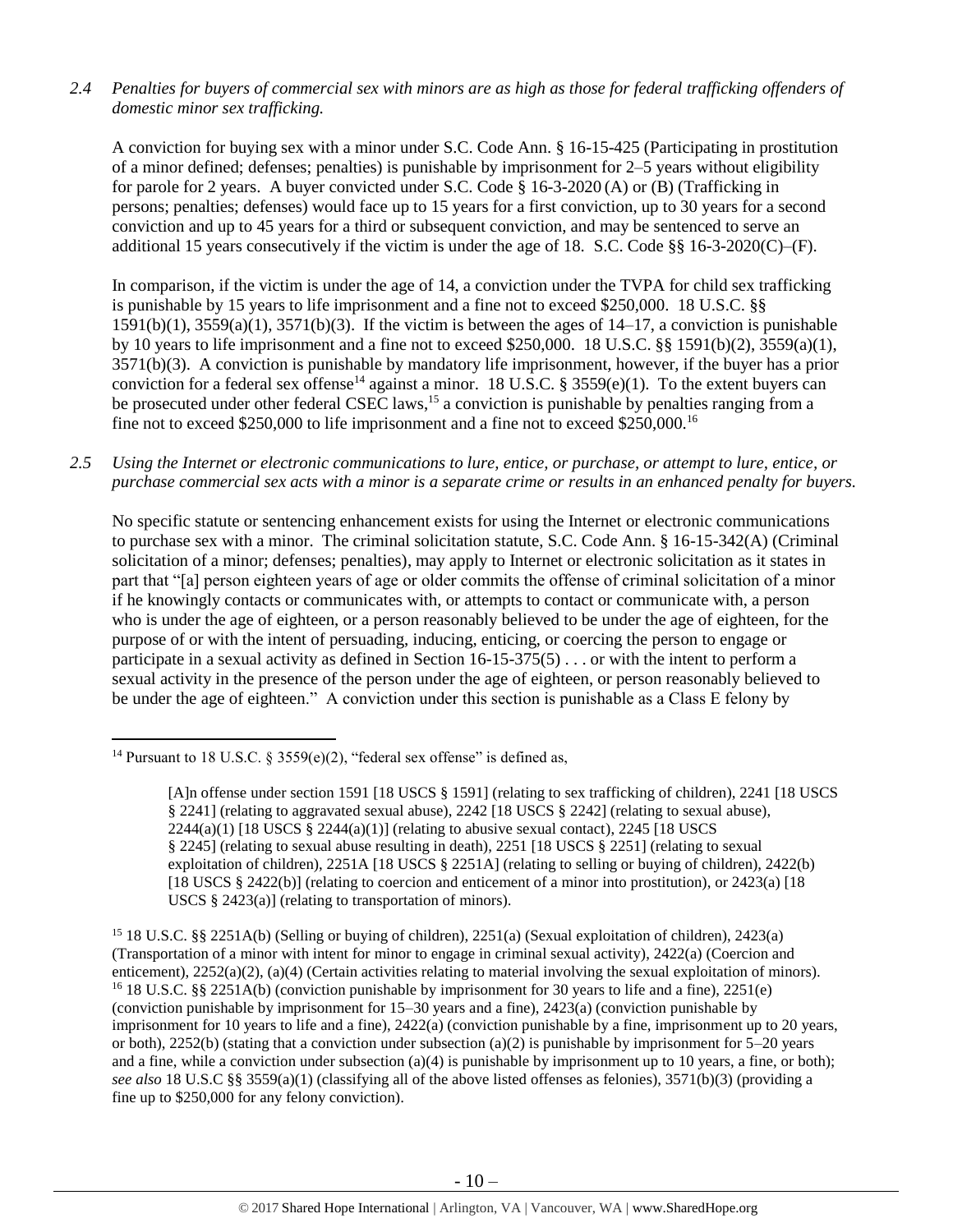imprisonment up to 10 years, a fine up to \$5,000, or both. S.C. Code Ann. §§ 16-15-342(E), 16-1-90(E),  $16-1-20(A)(5)$ .

2.5.1 Recommendation: Amend S.C. Code Ann. § 16-15-342 (Criminal solicitation of a minor; defenses; penalties) to specifically criminalize, with an enhanced penalty, the use of the Internet or electronic communications to lure, entice, or recruit a minor for purposes of commercial sexual exploitation.

# *2.6 No age mistake defense is permitted for a buyer of commercial sex acts with any minor under 18.*

S.C. Code Ann. § 16-15-425(B) (Participating in prostitution of a minor defined; defenses; penalties) precludes a mistake of age defense, stating "[m]istake of age is not a defense to a prosecution under this section." Likewise, S.C. Code Ann. § 16-15-405(C) (Second degree sexual exploitation of a minor defined; presumptions; defenses; penalties) provides, "[m]istake of age is not a defense to a prosecution under this section."

Additionally, S.C. Code Ann. § 16-3-2020 (K)(5) (Trafficking in persons; penalties; defenses), prohibits a buyer from asserting a defense concerning "mistake as to the victim's age, even if the mistake is reasonable." S.C. Code Ann. § 16-3-2020 (K) states,

Evidence of the following facts or conditions do not constitute a defense in a prosecution for a violation of [Article 19, Trafficking in Persons], nor does the evidence preclude a finding of a violation:

. . . .

 $\overline{a}$ 

(5) mistake as to the victim's age, even if the mistake is reasonable.

However, S.C. Code Ann. § 16-3-830 (Reasonable belief as to majority of child as affirmative defense) states, "[i]t is an affirmative defense to a prosecution under this article [Sexual performance by children] that the defendant, in good faith, reasonably believed that the person who engaged in the sexual conduct was eighteen years of age or older."

*2.7 Base penalties for buying sex acts with a minor under 18 are sufficiently high and not reduced for older minors.*

South Carolina's trafficking law does not stagger penalties based on a minor's age and provides sufficiently high penalties. A conviction under S.C. Code § 16-3-2020 (C), (D), (E), (F) (Trafficking in persons; penalties; defenses) is punishable by imprisonment for up to 15 years for a first conviction, up to 30 years for a second conviction, or up to 45 years for a third or subsequent offense, and an additional 15 years to be served consecutively if the victim is under the age of 18.

Similarly, South Carolina's buyer-applicable CSEC law, S.C. Code Ann. § 16-15-425 (Participating in prostitution of a minor defined; defenses; penalties), does not stagger penalties based on a minor's age; however, penalties under this offense are not sufficiently high. A conviction under S.C. Code Ann. § 16-15-425 is only punishable by imprisonment for 2–5 years, without the possibility of parole or suspended sentence for the first 2 years. S.C. Code Ann. §§ 16-15-425(C), 16-1-90(F), 16-1-20(A)(6).

*2.8 Financial penalties for buyers of commercial sex acts with minors are sufficiently high to make it difficult for buyers to hide the crime.*

A buyer convicted under S.C. Code Ann. § 16-3-2020 (Trafficking in persons; penalties; defenses) may face severe financial penalties including mandatory restitution and asset forfeiture.<sup>17</sup> In addition, a victim

<sup>&</sup>lt;sup>17</sup> *See infra* Component 3.4 for a comprehensive description of the financial penalties resulting from a violation of S.C. Code Ann. § 16-3-2020.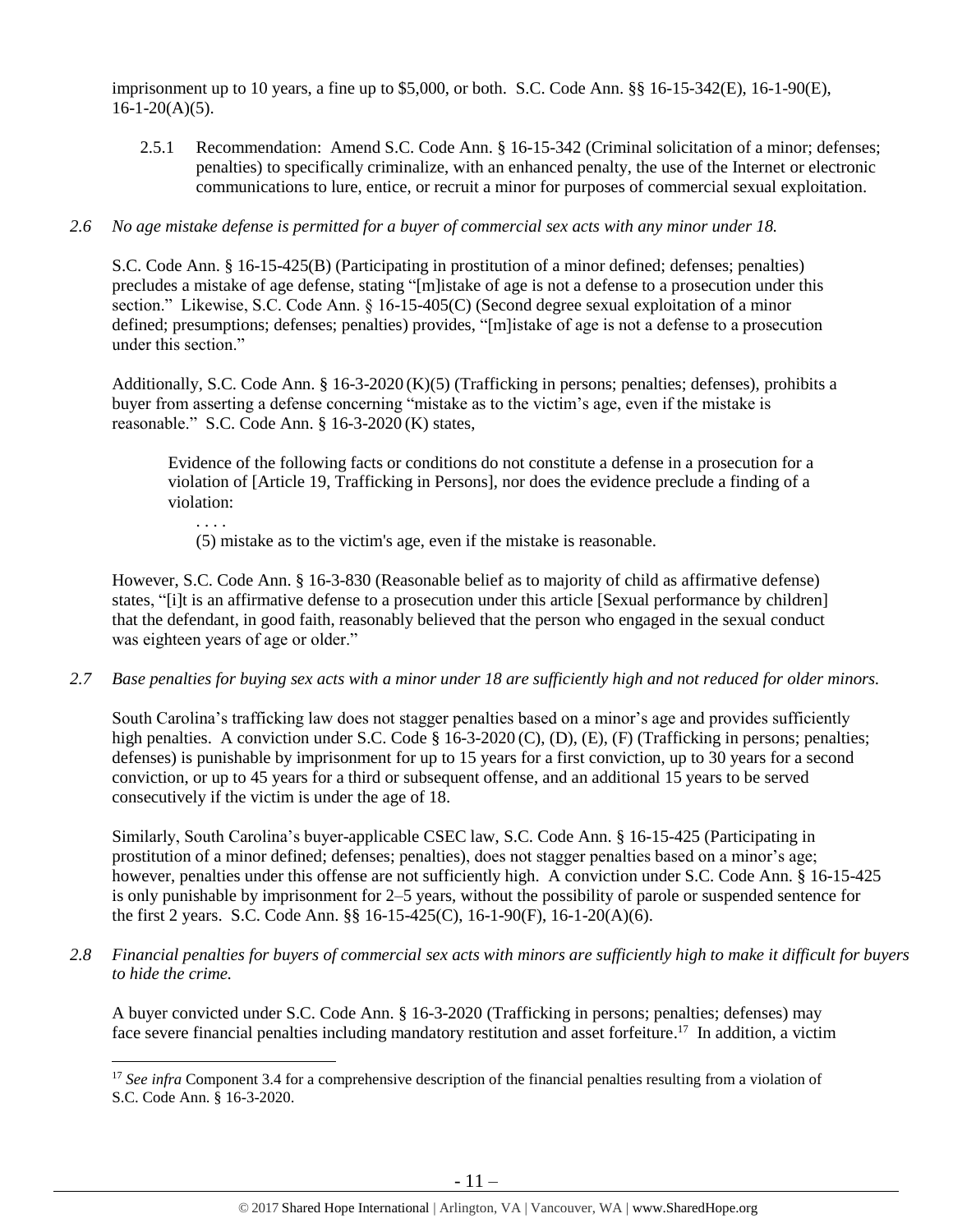of trafficking is entitled to all of the benefits, rights, and compensation granted under S.C. Code Ann. § 16-3-1110 (Definitions). S.C. Code Ann. §§ 16-3-2020(I), 16-3-2070.

Regarding restitution, S.C. Code Ann. § 16-3-2040(D) (Restitution for victims of trafficking) states,

Restitution . . .means payment for all injuries, specific losses, and expenses, including, but not limited to, attorney's fees, sustained by a crime victim resulting from an offender's criminal conduct pursuant to Section  $16-3-1110(12)(a)$ . In addition, the court may order an amount representing the value of the victim's labor or services.

Under S.C. Code Ann. § 16-3-1110(A)(11),  $(B)$ , <sup>18</sup>

 $(A) \ldots$ 

 $\overline{\phantom{a}}$ 

. . . .

(11) "Restitution" means payment for all injuries, specific losses, and expenses sustained by a crime victim resulting from an offender's criminal conduct. It includes, but is not limited to:

- <span id="page-11-0"></span>(a) medical and psychological counseling expenses;
- (b) specific damages and economic losses;
- (c) funeral expenses and related costs;
- (d) vehicle impoundment fees;
- (e) child care costs; and

(f) transportation related to a victim's participation in the criminal justice process.

(B) Restitution does not include awards for pain and suffering, wrongful death, emotional distress, or loss of consortium. Restitution orders do not limit any civil claims a crime victim may file.

A buyer may also be ordered to pay restitution to a victim's spouse, issue, descendants, or estate if "the victim of trafficking dies as a result of being trafficked." S.C. Code Ann. § 16-3-2040(B).

Any property related to or profited by the crime could be subject to civil forfeiture at the discretion of the court. S.C. Code Ann. § 16-3-2090 (Forfeiture). Under S.C. Code Ann. § 16-3-2090(A)(1), the following items are subject to forfeiture:

(a) all monies used, or intended for use, in violation of Section 16-3-2020;

(b) all property constituting the proceeds obtained directly or indirectly, for a violation of Section 16-3-2020;

(c) all property derived from the proceeds obtained, directly or indirectly, from any sale or exchange for pecuniary gain from a violation of Section 16-3-2020;

(d) all property used or intended for use, in any manner or part, to commit or facilitate the commission of a violation for pecuniary gain of Section 16-3-2020;

(e) all books, records, and research products and materials, including formulas, microfilm, tapes, and data which are used, or which have been positioned for use, in violation of Section 16-3- 2020;

(f) all conveyances including, but not limited to, trailers, aircraft, motor vehicles, and watergoing vessels, which are used or intended for use unlawfully to conceal or transport or facilitate a violation of Section 16-3-2020. No motor vehicle may be forfeited to the State under this item unless it is used, intended for use, or in any manner facilitates a violation of Section 16-3-2020; (g) all property including, but not limited to, monies, negotiable instruments, securities, or other

<sup>&</sup>lt;sup>18</sup> The text of S.C. Code Ann. § 16-3-1110 cited here and elsewhere in this report includes amendments made by the enactment of Senate Bill 289 during the 2017 122nd Legislative Session of the South Carolina Legislature (effective July 1, 2017).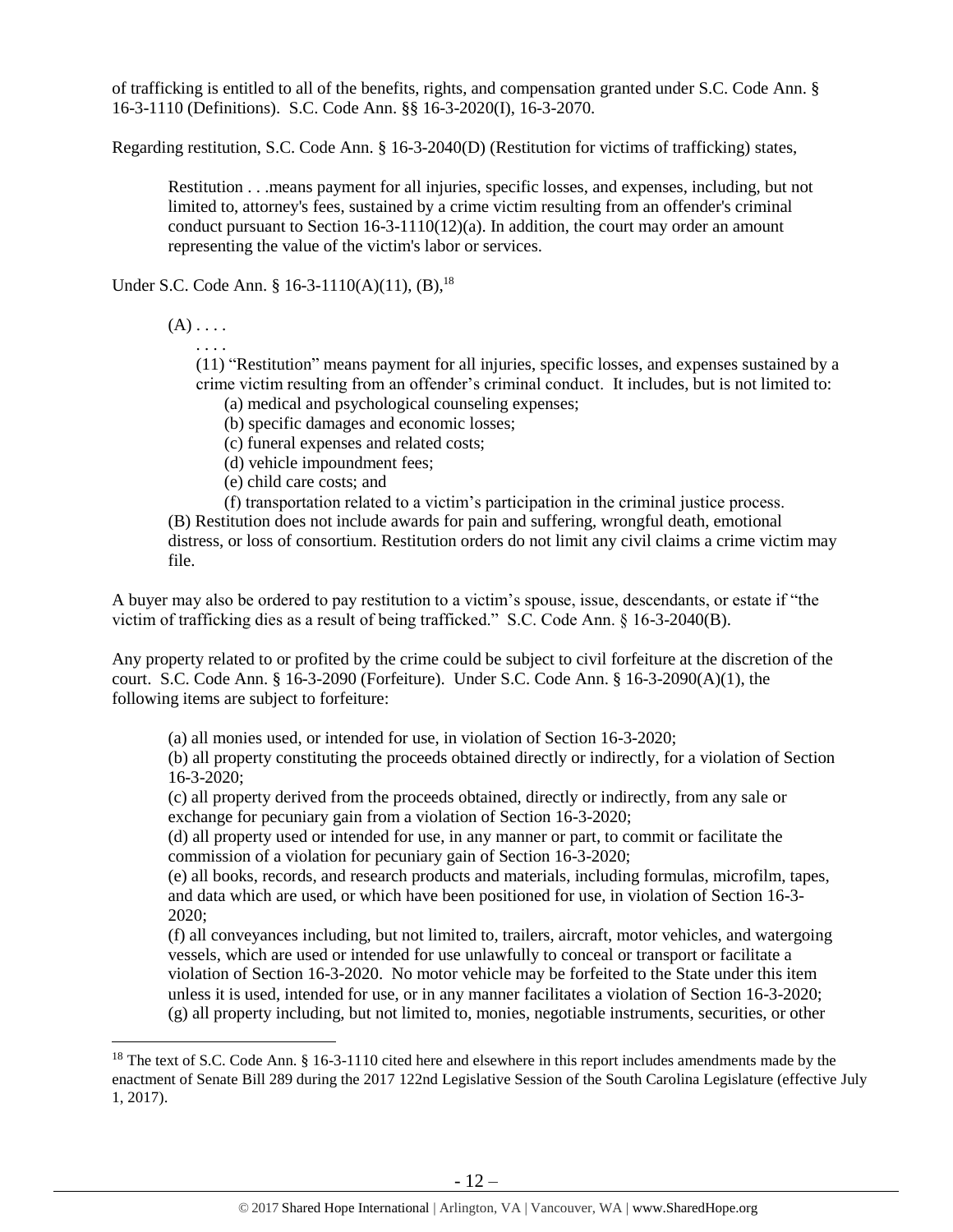things of value furnished or intended to be furnished by any person in exchange for any kind of services under Section 16-3-2020, and all proceeds including, but not limited to, monies, and real and personal property traceable to any exchange under Section 16-3-2020; and (h) overseas assets of persons convicted of trafficking in persons also are subject to forfeiture to the extent they can be retrieved by the government.

Seizure is permitted by process, or without process under S.C. Code Ann. § 16-3-2090(A)(2), which provides:

(a) seizure is incident to an arrest or a search under a search warrant or an inspection under an administrative inspection warrant;

(b) property subject to seizure has been the subject of a prior judgment in favor of the State in a criminal injunction or forfeiture proceeding based upon under Section 16-3-2020;

(c) the investigating agency has probable cause to believe that the property is directly or indirectly dangerous to health of safety; or

(d) the investigating agency has probable cause to believe that the property was used or is intended to be used in violation of Section 16-3-2020.

In addition, buyers are subject to discretionary criminal asset forfeiture. The asset forfeiture law within Chapter 15, Article 3 (Obscenity, material harmful to minors, child exploitation, and child prostitution) allows for forfeiture for some crimes a buyer may commit. S.C. Code Ann. § 16-15-445(A) (Seizure and forfeiture of equipment used in committing violation; hearing; disposition of forfeited property; allocation of sale proceeds) states,

All equipment used directly by a person in committing a violation of Sections 16-15-305 [Disseminating, procuring or promoting obscenity unlawful], 16-15-342 [Criminal solicitation of a minor; defenses; penalties], 16-15-395 [First degree sexual exploitation of a minor defined; presumptions; defenses; penalties], 16-15-405 [Second degree sexual exploitation of a minor defined; presumptions; defenses; penalties], or 16-15-410 [Third degree sexual exploitation of a minor defined], including necessary software, may be seized by the law enforcement agency making the arrest and ordered forfeited by the court in which the conviction was obtained.

Seizure of the property may be executed at the time of arrest by the arresting agency. S.C. Code Ann. § 16-15-445(A). Disposition of forfeited property is governed by S.C. Code Ann. § 16-15-445(C),<sup>19</sup> which states in part,

[P]roperty forfeited pursuant to court order must be destroyed by the arresting law enforcement agency, unless that law enforcement agency can show good cause for retaining the property. Ownership of property so retained vests in the arresting law enforcement agency which may use the property in the performance of its duties, destroy it, or sell it at public auction. Retained property may be sold at public auction . . . . After payment of the expenses of the auction, onehalf of the net proceeds may be retained by the arresting law enforcement agency, and one-half must be remitted to the State Treasurer for deposit to the credit of the Office of the Attorney General, South Carolina Crime Victim Services Division, Department of Crime Victim Compensation, Victim Compensation Fund.

Pursuant to S.C. Code Ann. § 16-3-2090(B)(7),

 $\overline{\phantom{a}}$ 

. . . .

<sup>&</sup>lt;sup>19</sup> The text of S.C. Code Ann. § 16-15-445 cited here and elsewhere in this report includes amendments made by the enactment of Senate Bill 289 during the 2017 122nd Legislative Session of the South Carolina Legislature (effective July 1, 2017).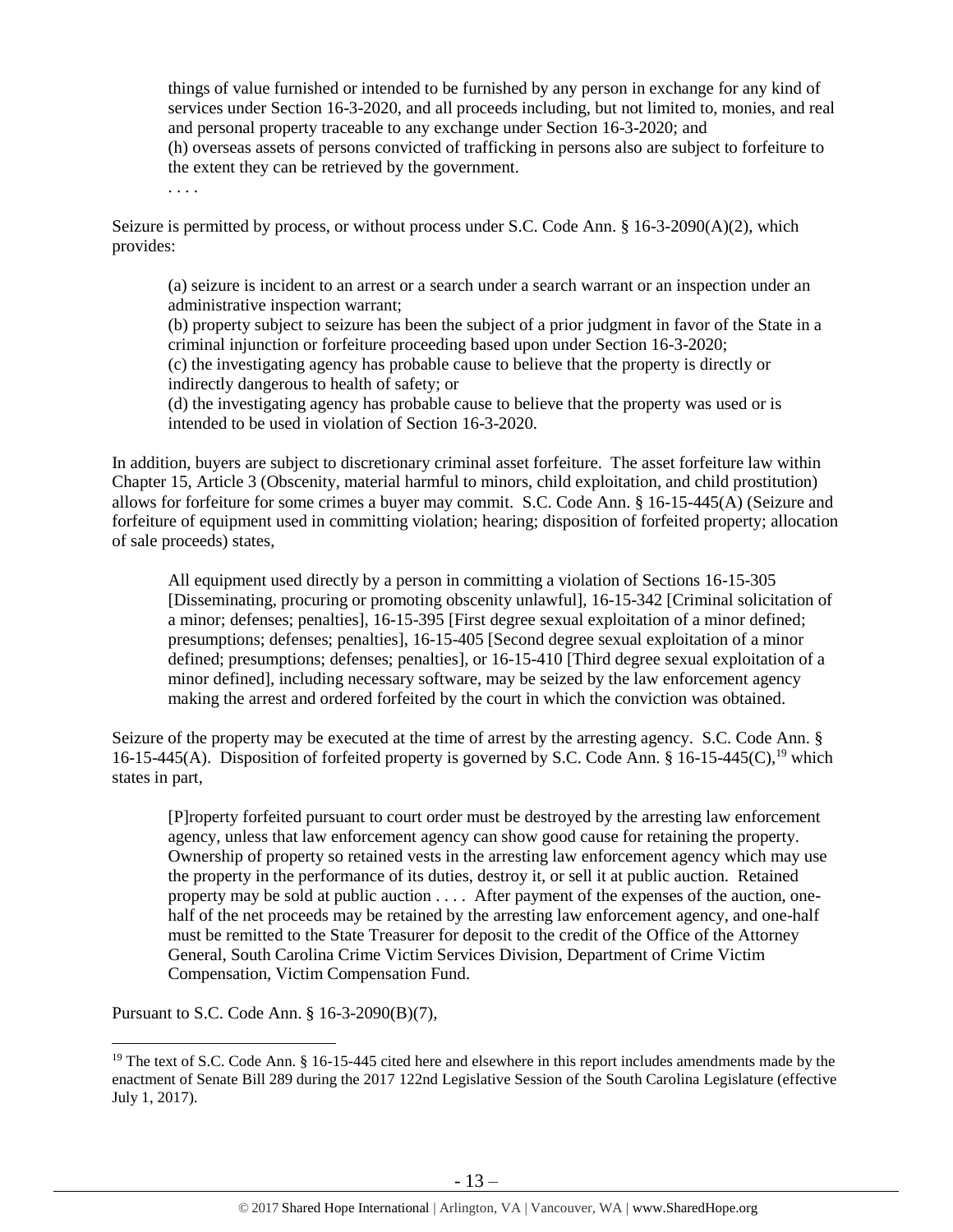Disposition of forfeited property under this section must be accomplished as follows: (a) Property forfeited under this subsection shall first be applied to payment to the victim. The return of the victim to his home country or other absence of the victim from the

jurisdiction shall not prevent the victim from receiving compensation.

(b) The victim and the South Carolina Victims' Compensation Fund shall each receive onefourth, and law enforcement shall receive one-half of the value of the forfeited property. (c) If no victim is named, or reasonable attempts to locate a named victim for forfeiture and forfeiture fails, then all funds shall revert to the South Carolina Victims' Compensation Fund and law enforcement to be divided equally.

(d) If federal law enforcement becomes involved in the investigation, they shall equitably split the share local law enforcement receives under this section, if they request or pursue any of the forfeiture. The equitable split must be pursuant to 21 U.S.C. Section  $881(e)(1)(A)$  and (e)(3), 18 U.S.C. Section 981(e)(2), and 19 U.S.C. Section 1616a.

Otherwise, most crimes that buyers of commercial sex can be charged with, including the CSEC offense under S.C. Code Ann. § 16-15-425 (Participating in prostitution of a minor defined; defenses; penalties), do not have financial penalties and S.C. Code § 16-3-2020 (Trafficking in Persons) do not impose a mandatory fine. However, the non-commercial offense under S.C. Code Ann. § 16-15-342(E) (Criminal solicitation of a minor; defenses; policies), includes soliciting a minor for sexual purposes and subjects a buyer to a possible fine not to exceed \$5,000.

- 2.8.1 Recommendation: Amend S.C. Code § 16-3-2020 (Trafficking in persons; penalties; defenses) and other CSEC offenses, including S.C. Code Ann. § 16-15-425 (Participating in prostitution of a minor defined; defenses; penalties), to include significant mandatory fines and amend S.C. Code Ann. § 16-15-342(E) (Criminal solicitation of a minor; defenses; penalties) to raise the fine and make it mandatory in cases of commercial sexual exploitation of a child.
- *2.9 Buying and possessing images of child sexual exploitation carries penalties as high as similar federal offenses.*

Buying images of child sexual exploitation (ICSE) is prohibited under S.C. Code Ann. § 16-15-405 (Second degree sexual exploitation of a minor defined; presumptions; defense; penalties), which states in part, "(A) An individual commits the offense of second degree sexual exploitation of a minor if, knowing the character or content of the material, he: . . . (2) distributes, transports, exhibits, receives, sells, purchases, exchanges, or solicits material that contains a visual representation of a minor engaged in sexual activity or appearing in a state of sexually explicit nudity when a reasonable person would infer the purpose is sexual stimulation." A violation of this statute is punishable by imprisonment for 2–10 years and the offender will not be eligible for parole or a suspended sentence for the first 2 years of the sentence. S.C. Code Ann. § 16-15-405(D).

Additionally, a buyer could be charged with S.C. Code Ann. § 16-15-410 (Third degree sexual exploitation of a minor defined; penalties; exception), which states in subsection (A), "An individual commits the offense of third degree sexual exploitation of a minor if, knowing the character or content of the material, he possesses material that contains a visual representation of a minor engaging in sexual activity or appearing in a state of sexually explicit nudity when a reasonable person would infer the purpose is sexual stimulation." A violation of this statute is punishable by imprisonment up to 10 years. S.C. Code Ann. § 16-15-410(C).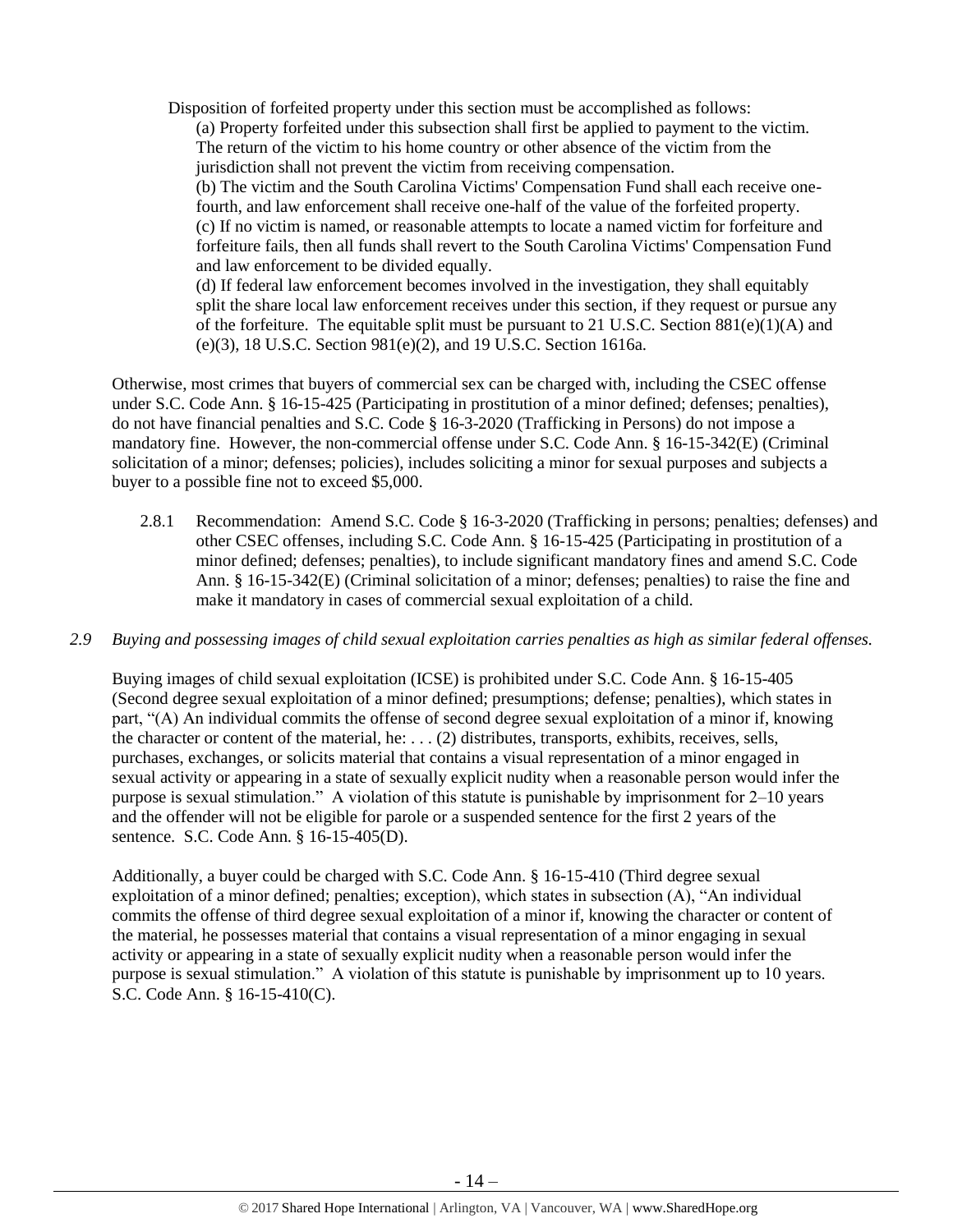In comparison, a federal conviction for possession of  $ICSE^{20}$  is generally punishable by imprisonment for  $5-20$ years and a fine not to exceed \$250,000.<sup>21</sup> Subsequent convictions, however, are punishable by imprisonment up to 40 years and a fine not to exceed \$250,000.<sup>22</sup>

# *2.10 Convicted buyers of commercial sex acts with minors are required to register as sex offenders*.

In South Carolina, a buyer must register when convicted of various offenses related to domestic minor sex trafficking, pursuant to S.C. Code Ann. § 23-3-430 (Sex offender registry; convictions and not guilty by reason of insanity findings requiring registration). Specifically, registration is required for, among other things, a violation of S.C. Code Ann. § 16-3-2020 (Trafficking in persons; penalties; defenses ) and any offense falling within Title 16, Chapter 15, Article 3 (Obscenity, material harmful to minors, child exploitation, and child prostitution) when a minor is involved, which includes S.C. Code Ann. § 16-15- 425 (Participating in prostitution of a minor; defense; penalties) and § 16-15-342 (Criminal solicitation of a minor; defenses; penalties). S.C. Code Ann.§ 23-3-430(A), (C)(13), (17).

l

<sup>&</sup>lt;sup>20</sup> 18 U.S.C. §§ 2252(a)(2), (a)(4) (Certain activities relating to material involving the sexual exploitation of minors),  $2252A(a)(2)$ –(3) (Certain activities relating to material constituting or containing child pornography), 1466A(a), (b) (Obscene visual representations of the sexual abuse of children).

<sup>&</sup>lt;sup>21</sup> 18 U.S.C. §§ 2252(b) (stating that a conviction under subsection (a)(2) is punishable by imprisonment for 5–20 years and a fine, while a conviction under subsection (a)(4) is punishable by imprisonment up to 10 years, a fine, or both),  $2252A(b)(1)$  (a conviction is punishable by imprisonment for  $5-20$  years and a fine),  $1466A(a)$ , (b) (stating that a conviction under subsection (a) is "subject to the penalties provided in section  $2252A(b)(1)$ ," imprisonment for 5–20 years and a fine, while a conviction under subsection (b) is "subject to the penalties provided in section 2252A(b)(2)," imprisonment up to 10 years, a fine, or both); *see also* 18 U.S.C. §§ 3559(a)(1) (classifying all of the above listed offenses as felonies), 3571(b)(3) (providing a fine up to \$250,000 for any felony conviction). <sup>22</sup> 18 U.S.C. §§ 2252(b) (stating if a person has a prior conviction under subsection (a)(2), or a list of other statutes, a conviction is punishable by a fine and imprisonment for 15–40 years, but if a person has a prior conviction under subsection (a)(4), or a list of other statutes, a conviction is punishable by a fine and imprisonment for  $10-20$  years),  $2252A(b)(1)$  (stating if a person has a prior conviction under subsection (a)(2), (a)(3), or a list of other statutes, a conviction is punishable by a fine and imprisonment for 15–40 years), 1466A(a), (b) (stating that the penalty scheme for section 2252A(b) applies); *see also* 18 U.S.C. §§ 3559(a)(1) (classifying all of the above listed offenses as

felonies), 3571(b)(3) (providing a fine up to \$250,000 for any felony conviction).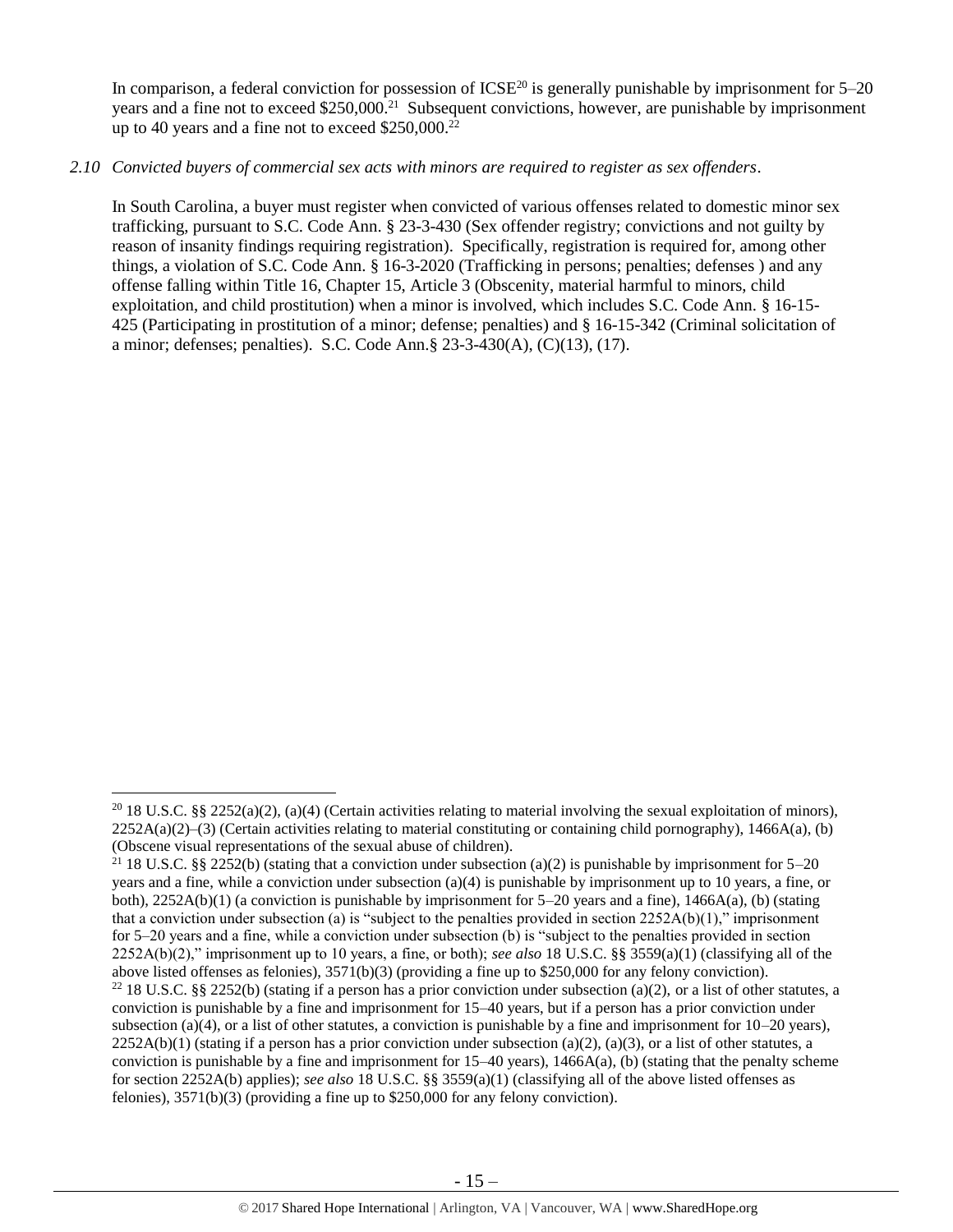#### **FRAMEWORK ISSUE 3: CRIMINAL PROVISIONS FOR TRAFFICKERS**

### *Legal Components:*

- *3.1 Penalties for trafficking a child for sexual exploitation are as high as federal penalties.*
- *3.2 Creating and distributing images of child sexual exploitation carries penalties as high as similar federal offenses.*
- *3.3 Using the Internet or electronic communications to lure, entice, recruit, or sell commercial sex acts with a minor is a separate crime or results in an enhanced penalty for traffickers.*
- *3.4 Financial penalties for traffickers, including asset forfeiture, are sufficiently high.*
- *3.5 Convicted traffickers are required to register as sex offenders.*
- *3.6 Laws relating to termination of parental rights include sex trafficking or commercial sexual exploitation of children (CSEC) offenses as grounds for termination in order to prevent traffickers from exploiting their parental rights as a form of control.*

*\_\_\_\_\_\_\_\_\_\_\_\_\_\_\_\_\_\_\_\_\_\_\_\_\_\_\_\_\_\_\_\_\_\_\_\_\_\_\_\_\_\_\_\_\_\_\_\_\_\_\_\_\_\_\_\_\_\_\_\_\_\_\_\_\_\_\_\_\_\_\_\_\_\_\_\_\_\_\_\_\_\_\_\_\_\_\_\_\_\_\_\_\_\_*

## *Legal Analysis:*

 $\overline{a}$ 

*3.1 Penalties for trafficking a child for sexual exploitation are as high as federal penalties.* 

S.C. Code Ann. § 16-3-2020 (A), (B) (Trafficking in persons; penalties; defenses) states that "[a] person who recruits, entices, solicits, isolates, harbors, transports, provides, or obtains, or so attempts, a victim, knowing that the victim will be subjected to sex trafficking  $\dots$  [or] for the purposes of sex trafficking  $\dots$ through any means . . . is guilty of trafficking in persons." A first offense is a felony, punishable by up to 15 years imprisonment. S.C. Code Ann. § 16-3-2020(C). A second offense is a felony, punishable by up to 30 years imprisonment. S.C. Code Ann. § 16-3-2020(D). A third or subsequent offense is a felony punishable by up to 45 years imprisonment. S.C. Code Ann. § 16-3-2020(E). If the victim of such an offense is under the age of eighteen, "an additional term of fifteen years may be imposed in addition and must be consecutive" to the penalties listed above. S.C. Code Ann. § 16-3-2020(F).<sup>23</sup>

Under S.C. Code Ann. § 16-15-415 (Promoting prostitution of a minor defined; defenses; penalties), "(A) An individual commits the offense of promoting prostitution of a minor if he knowingly: (1) entices, forces, encourages, or otherwise facilitates a minor to participate in prostitution; or (2) supervises, supports, advises, or promotes the prostitution of or by a minor." A conviction under this statute is a Class C felony punishable by imprisonment for 3–20 years. S.C. Code Ann. §§ 16-15-415(A), (C), 16-1- 90(C), 16-1-20(A)(3). The trafficker is not eligible for parole or suspended sentence during the first 3 years. S.C. Code Ann. § 16-15-415(C).

S.C. Code Ann. § 16-15-395(A) (First degree sexual exploitation of a minor defined; presumption; defenses; penalties), which includes when a person "uses, employs, induces, coerces, encourages, or facilitates a minor to engage in or assist others to engage in sexual activity or appear in a state of sexually explicit nudity when a reasonable person would infer the purpose is sexual stimulation for a live performance or for the purpose of producing material that contains a visual representation depicting this activity," is a Class C felony punishable by imprisonment for 3–20 years. S.C. Code Ann. §§ 16-15-  $395(A)$ , (D), 16-1-90(C), 16-1-20(A)(3). The trafficker would not be eligible for parole or suspended sentence in the first 3 years. S.C. Code Ann. § 16-15-395(D).

S.C. Code Ann. § 16-3-810 (Engaging child for sexual performance; penalty), a Class C felony, criminalizes, among other things, employing or inducing a child less than 18 "to engage in a sexual

<sup>&</sup>lt;sup>23</sup> See supra note [5](#page-2-0) for a discussion regarding the inclusion and ramifications of listing the offense of Trafficking in Persons as a "most serious offense."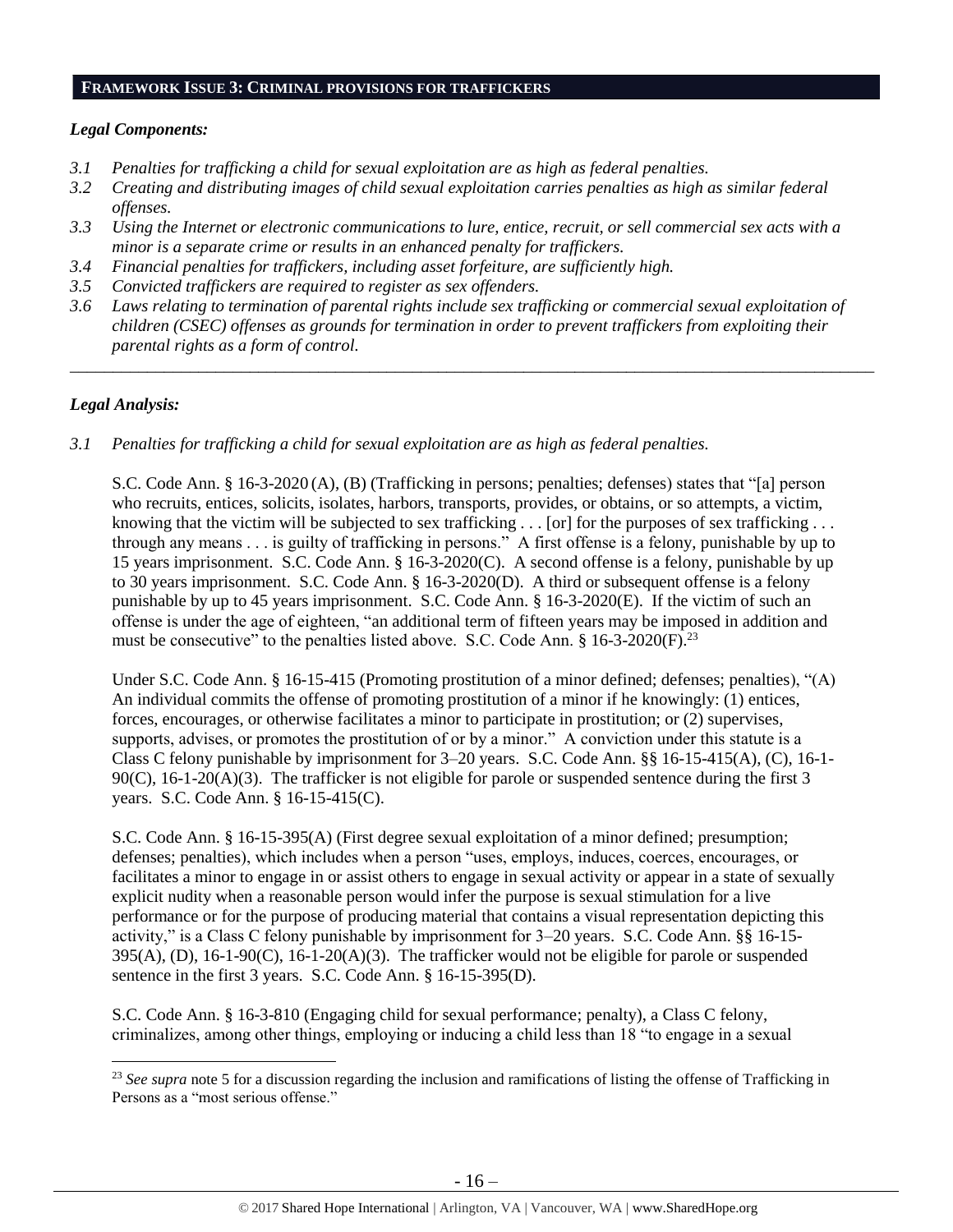performance." S.C. Code Ann. §§ 16-3-810(a), 16-1-90(C). A violation of this section is punishable by imprisonment for a maximum of 20 years. S.C. Code Ann. §§ 16-3-810(b), 16-3-653(2), 16-1-90(C), 16- 1-20(A)(3).

Lastly, a trafficker can be found guilty of the Class E felony under S.C. Code Ann. § 16-15-342 (Criminal solicitation of a minor; defenses; penalties), "if he knowingly contacts or communicates with, or attempts to contact or communicate with, a person who is under the age of eighteen, or a person reasonably believed to be under the age of eighteen, for the purpose of or with the intent of persuading, inducing, enticing, or coercing the person to engage or participate in a sexual activity as defined in Section 16-15- 375(5) . . . or with the intent to perform a sexual activity in the presence of the person under the age of eighteen, or person reasonably believed to be under the age of eighteen." A violation of this section is a Class E felony punishable by imprisonment up to 10 years, a fine not to exceed \$5,000, or both. S.C. Code Ann. §§ 16-15-342(A), (E), 16-1-90(E), 16-1-20(A)(5).

In comparison, if the victim is under the age of 14, a conviction under the Trafficking Victims Protection Act (TVPA) for child sex trafficking is punishable by 15 years to life imprisonment and a fine not to exceed \$250,000. 18 U.S.C. §§ 1591(b)(1),  $3559(a)(1)$ ,  $3571(b)(3)$ . If the victim is between the ages of 14–17, a conviction is punishable by 10 years to life imprisonment and a fine not to exceed \$250,000. 18 U.S.C. §§ 1591(b)(2),  $3559(a)(1)$ ,  $3571(b)(3)$ . A conviction is punishable by mandatory life imprisonment, however, if the trafficker has a prior conviction for a federal sex offense<sup>24</sup> against a minor. 18 U.S.C. § 3559(e)(1).

*3.2 Creating and distributing images of child sexual exploitation carries penalties as high as similar federal offenses*.

Under S.C. Code Ann. § 16-3-810 (Engaging child for sexual performance; penalty), a person who "employ[s], authorize[s], or induce[s] a child younger than eighteen years of age to engage in a sexual performance" is guilty of second degree criminal sexual conduct, which is punishable by imprisonment up to 20 years. S.C. Code Ann. §§ 16-3-810, 16-3-653(2).

Similarly, under S.C. Code Ann. § 16-15-405 (Second degree sexual exploitation of a minor defined; presumptions; defenses; penalties), a person who, among other things,

knowing the character or content of the material, . . . records, photographs, films, develops, duplicates, produces, or creates digital electronic file material that contains a visual representation of a minor engaged in sexual activity or appearing in a state of sexually explicit nudity when a reasonable person would infer the purpose is sexual stimulation

will face between 2 and 10 years imprisonment. S.C. Code Ann. § 16-15-405(A)(1), (D). The offender will not be eligible for parole or suspended sentence for the first 2 years. S.C. Code Ann. § 16-15-405(D).

In comparison, if the victim is under the age of 14, a conviction under the TVPA for child sex trafficking is punishable by 15 years to life imprisonment and a fine not to exceed \$250,000. 18 U.S.C. §§  $1591(b)(1)$ ,  $3559(a)(1)$ ,  $3571(b)(3)$ . If the victim is between the ages of  $14-17$ , a conviction is punishable by 10 years to life imprisonment and a fine not to exceed \$250,000. 18 U.S.C. §§ 1591(b)(2), 3559(a)(1), 3571(b)(3). A conviction is punishable by mandatory life imprisonment, however, if the trafficker has a prior conviction for a federal sex offense<sup>25</sup> against a minor. 18 U.S.C. § 3559(e)(1). Additionally, a

 $\overline{a}$ 

<sup>&</sup>lt;sup>24</sup> See supra note [14](#page-9-0) for the definition of "federal sex offense."

<sup>&</sup>lt;sup>25</sup> See supra note [14](#page-9-0) for the definition of "federal sex offense."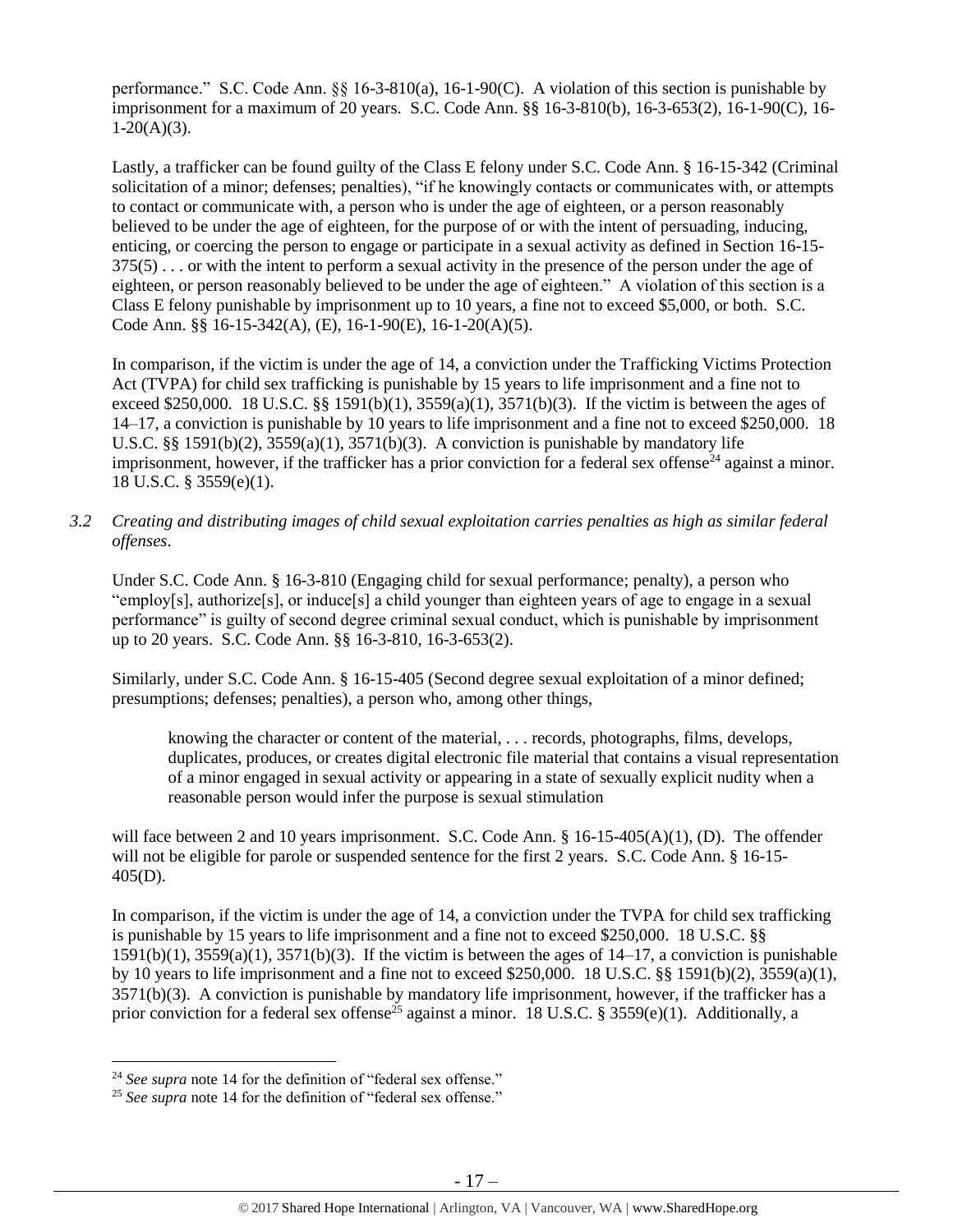federal conviction for distribution of images of child sexual exploitation  $(ICSE)^{26}$  is generally punishable by imprisonment for 5–20 years and a fine not to exceed \$250,000.<sup>27</sup> Subsequent convictions, however, are punishable by imprisonment up to 40 years and a fine not to exceed \$250,000.<sup>28</sup>

*3.3 Using the Internet or electronic communications to lure, entice, recruit, or sell commercial sex acts with a minor is a separate crime or results in an enhanced penalty for traffickers.* 

South Carolina law does not have a separate law criminalizing the use of the Internet to lure, entice, recruit, or sell commercial sex acts with a minor. However, S.C. Code Ann. § 16-15-342(A) (Criminal solicitation of a minor; defenses; penalties) may apply in some cases as it applies to communications generally. It states,

A person eighteen years of age or older commits the offense of criminal solicitation of a minor if he knowingly contacts or communicates with, or attempts to contact or communicate with, a person who is under the age of eighteen, or a person reasonably believed to be under the age of eighteen, for the purpose of or with the intent of persuading, inducing, enticing, or coercing the person to engage or participate in a sexual activity as defined in Section 16-15-375(5) . . . or with the intent to perform a sexual activity in the presence of the person under the age of eighteen, or person reasonably believed to be under the age of eighteen.

A violation of this statute is a Class E felony punishable by imprisonment for 10 years, a fine up to \$5,000, or both. S.C. Code Ann. §§ 16-15-342(E), 16-1-90(E), 16-1-20(A)(5).

3.3.1 Recommendation: Amend S.C. Code Ann. § 16-15-342 (Criminal solicitation of a minor; defenses; penalties) to expressly apply to the conduct of traffickers who use the Internet or other electronic communications to lure, entice, recruit, or sell commercial sex acts with a minor under 18.

# *3.4 Financial penalties for traffickers, including asset forfeiture, are sufficiently high*.

 $\overline{\phantom{a}}$ 

A trafficker convicted of trafficking under S.C. Code Ann. § 16-3-2020 (Trafficking in persons; penalties; defenses) faces mandatory restitution orders and asset forfeiture. Further, S.C. Code Ann. § 16-3-2020(I) states, "the victim of trafficking in persons [is entitled] to all benefits, rights, and compensation granted pursuant to Section 16-3-1110."

Regarding restitution, S.C. Code Ann. § 16-3-2040 (D) (Restitution for victims of trafficking) defines restitution as

<sup>&</sup>lt;sup>26</sup> 18 U.S.C. §§ 2252(a)(1), (a)(2), (a)(3) (Certain activities relating to material involving the sexual exploitation of minors),  $2252A(a)(2)$ ,  $(a)(3)$  (Certain activities relating to material constituting or containing child pornography), 1466A(a) (Obscene visual representations of the sexual abuse of children).

<sup>&</sup>lt;sup>27</sup> 18 U.S.C. §§ 2252(b) (stating that a conviction under subsection (a)(1), (a)(2), or (a)(3) is punishable by imprisonment for  $5-20$  years and a fine),  $2252A(b)(1)$  (a conviction is punishable by imprisonment for  $5-20$  years and a fine), 1466A(a), (b) (stating that a conviction under subsection (a) is "subject to the penalties provided in section 2252A(b)(1)," imprisonment for 5–20 years and a fine, while a conviction under subsection (b) is "subject to the penalties provided in section 2252A(b)(2)," imprisonment up to 10 years, a fine, or both); *see also* 18 U.S.C. §§ 3559(a)(1) (classifying all of the above listed offenses as felonies),  $3571(b)(3)$  (providing a fine up to \$250,000 for any felony conviction).

<sup>&</sup>lt;sup>28</sup> 18 U.S.C. §§ 2252(b) (stating if a person has a prior conviction under subsection (a)(1), (a)(2), or (a)(3) or a list of other statutes, a conviction is punishable by a fine and imprisonment for 15–40 years), 2252A(b)(1) (stating if a person has a prior conviction under subsection (a)(2), (a)(3), or a list of other statutes, a conviction is punishable by a fine and imprisonment for 15–40 years), 1466A(a), (b) (stating that the penalty scheme for section 2252A(b) applies); *see also* 18 U.S.C. §§ 3559(a)(1) (classifying all of the above listed offenses as felonies), 3571(b)(3) (providing a fine up to \$250,000 for any felony conviction).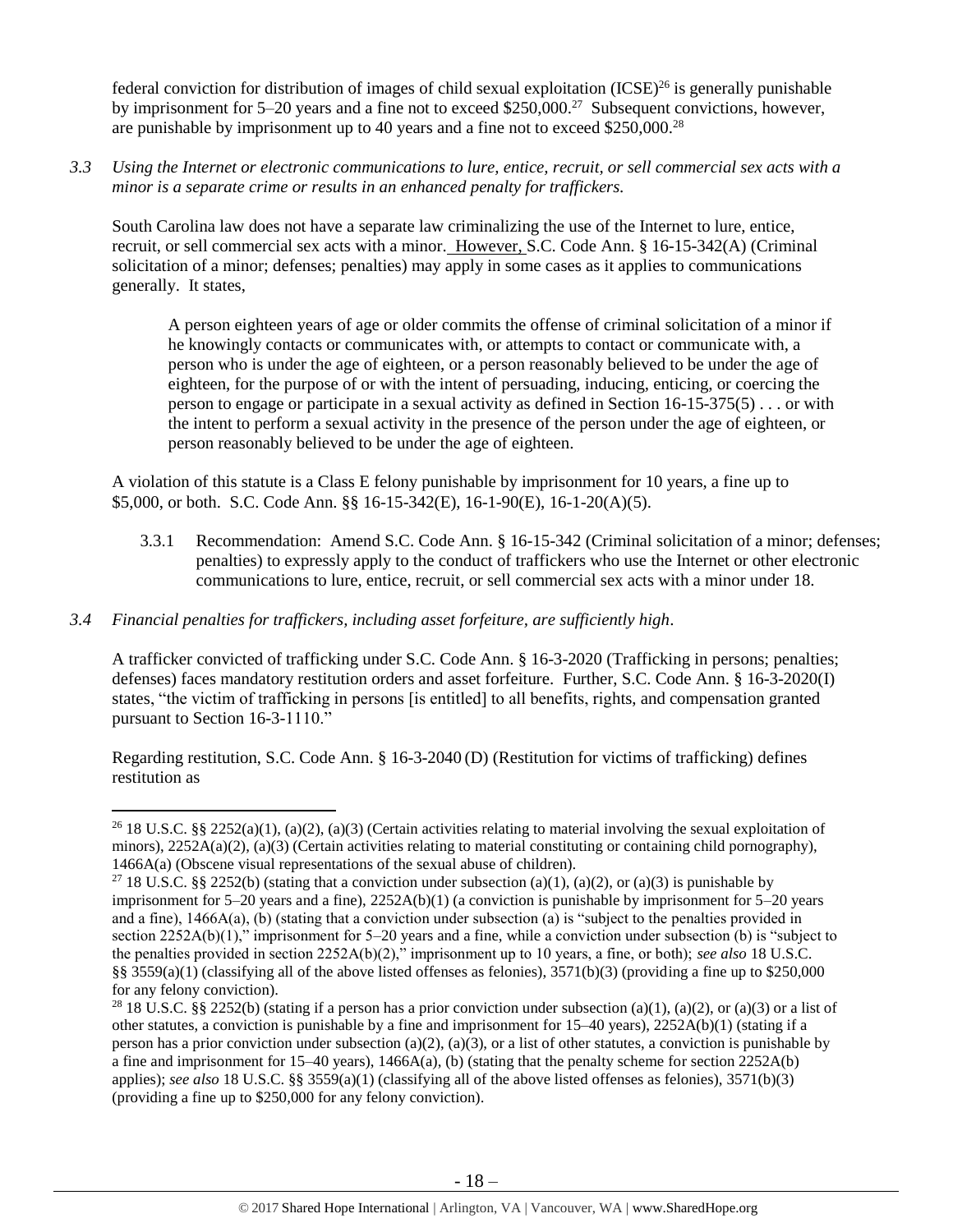payment for all injuries, specific losses, and expenses, including, but not limited to, attorney's fees, sustained by a crime victim resulting from an offender's criminal conduct pursuant to Section 16-3-1110(12)(a). In addition, the court may order an amount representing the value of the victim's labor or services.

Under S.C. Code Ann. § 16-3-1110(A)(11),  $(B)^{29}$  (Definitions),

 $(A) \ldots$ 

. . . .

(11) Restitution means payment for all injuries, specific losses, and expenses sustained by a crime victim resulting from an offender's criminal conduct. It includes, but is not limited to: (a) medical and psychological counseling expenses;

(b) specific damages and economic losses;

(c) funeral expenses and related costs;

(d) vehicle impoundment fees;

(e) child care costs; and

(f) transportation related to a victim's participation in the criminal justice process.

(B) Restitution does not include awards for pain and suffering, wrongful death, emotional distress, or loss of consortium. Restitution orders do not limit any civil claims a crime victim may file.

A trafficker may also be ordered to pay restitution to a victim's spouse, issue, descendants, or estate if "the victim of trafficking dies as a result of being trafficked." S.C. Code Ann. § 16-3-2040(B).

Additionally, under S.C. Code Ann. § 16-3-2090(A)(1) (Forfeiture), the following items are subject to discretionary civil forfeiture:

(a) all monies used, or intended for use, in violation of Section 16-3-2020;

(b) all property constituting the proceeds obtained directly or indirectly, for a violation of Section 16-3-2020;

(c) all property derived from the proceeds obtained, directly or indirectly, from any sale or exchange for pecuniary gain from a violation of Section 16-3-2020;

(d) all property used or intended for use, in any manner or part, to commit or facilitate the commission of a violation for pecuniary gain of Section 16-3-2020;

(e) all books, records, and research products and materials, including formulas, microfilm, tapes, and data which are used, or which have been positioned for use, in violation of Section 16-3- 2020;

(f) all conveyances including, but not limited to, trailers, aircraft, motor vehicles, and watergoing vessels, which are used or intended for use unlawfully to conceal or transport or facilitate a violation of Section 16-3-2020. No motor vehicle may be forfeited to the State under this item unless it is used, intended for use, or in any manner facilitates a violation of Section 16-3-2020; (g) all property including, but not limited to, monies, negotiable instruments, securities, or other things of value furnished or intended to be furnished by any person in exchange for any kind of services under Section 16-3-2020, and all proceeds including, but not limited to, monies, and real and personal property traceable to any exchange under Section 16-3-2020; and

(h) overseas assets of persons convicted of trafficking in persons also are subject to forfeiture to the extent they can be retrieved by the government.

"The Attorney General or his designee or the circuit solicitor or his designee has the burden of proof to

 $\overline{\phantom{a}}$ 

<sup>29</sup> *See supra* note [18.](#page-11-0)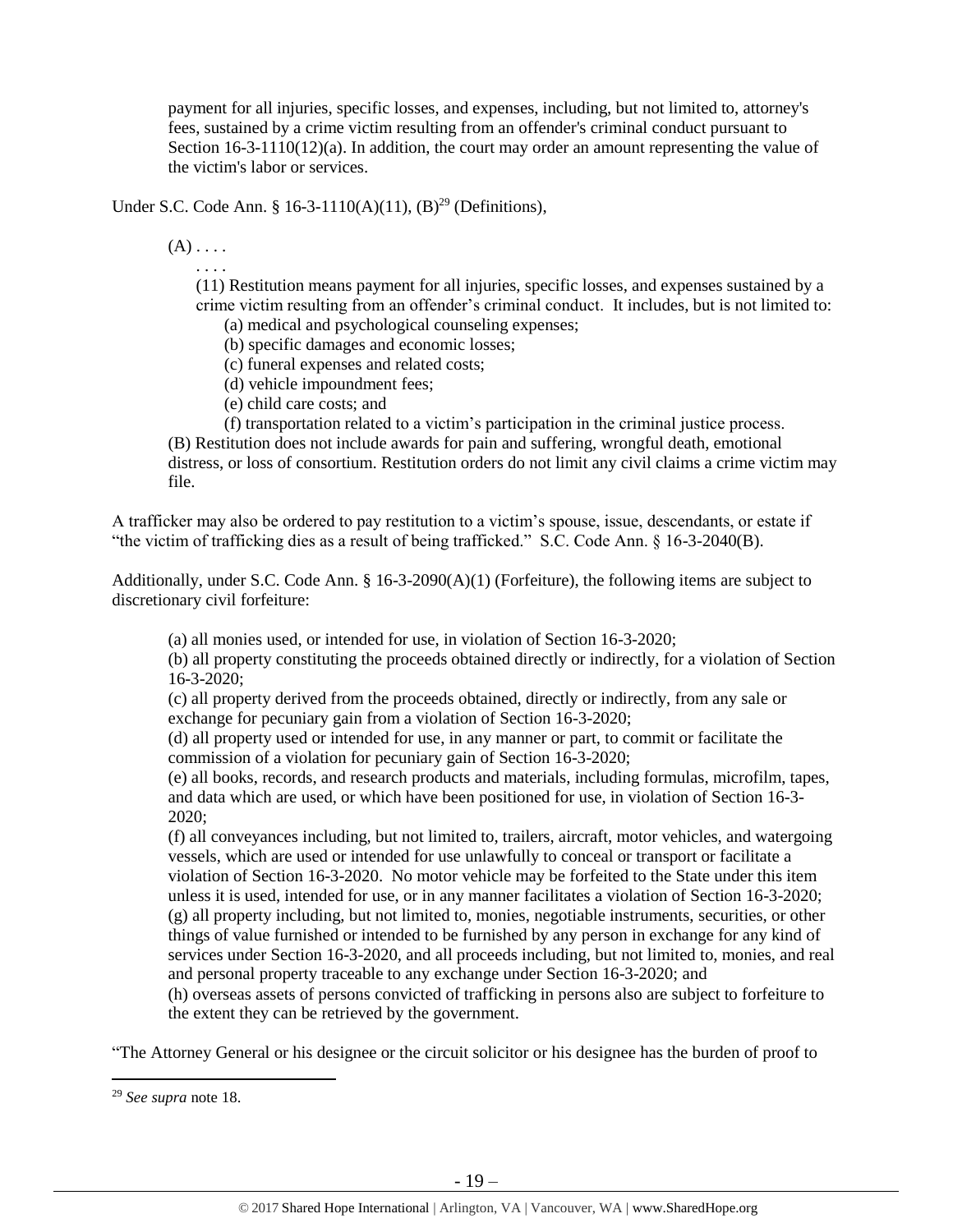establish by a preponderance of the evidence that the property is subject to forfeiture. If the judge finds a forfeiture, he shall then determine the lienholder's interest<sup>30</sup> as provided in this article." S.C. Code Ann. § 16-3-2090(B)(2).

Property may be seized upon process or without process under S.C. Code Ann. § 16-3-2090(A)(2) which provides:

(a) seizure is incident to an arrest or a search under a search warrant or an inspection under an administrative inspection warrant;

(b) property subject to seizure has been the subject of a prior judgment in favor of the State in a criminal injunction or forfeiture proceeding based upon under Section 16-3-2020; (c) the investigating agency has probable cause to believe that the property is directly or indirectly dangerous to health of safety; or

(d) the investigating agency has probable cause to believe that the property was used or is intended to be used in violation of Section 16-3-2020.

In addition, the discretionary criminal asset forfeiture law within Chapter 15, Article 3 (Obscenity, material harmful to minors, child exploitation, and child prostitution) allows for forfeiture for some crimes a trafficker may commit. S.C. Code Ann. § 16-15-445(A) (Seizure and forfeiture of equipment used in committing violation; hearing; disposition of forfeited property; allocation of sale proceeds) states,

All equipment used directly by a person in committing a violation of Sections 16-15-305 [Disseminating, procuring or promoting obscenity unlawful], 16-15-342 [Criminal solicitation of a minor; defenses; penalties], 16-15-395 [First degree sexual exploitation of a minor defined; presumptions; defenses; penalties], 16-15-405 [Second degree sexual exploitation of a minor defined; presumptions; defenses; penalties], or 16-15-410 [Third degree sexual exploitation of a minor defined], including necessary software, may be seized by the law enforcement agency making the arrest and ordered forfeited by the court in which the conviction was obtained.

Although no fines apply if convicted under S.C. Code Ann. § 16-3-2020 (Trafficking in persons; penalties; defenses) or CSEC laws, a conviction under S.C. Code Ann. § 16-15-342(A) (Criminal solicitation of a minor; defenses; penalties) may include as part of the sentence a fine up to \$5,000. S.C. Code Ann. § 16-15-342 (E). Similarly, a person convicted under S.C. Code Ann. § 16-15-387 (Employment of person under eighteen to appear in public state of sexually explicit nudity; mistake of age; penalties) could receive a fine not to exceed \$5,000. S.C. Code Ann. § 16-15-387(B).

- 3.4.1 Recommendation: Amend South Carolina's CSEC laws and S.C. Code Ann. § 16-3-2020 (Trafficking in persons; penalties; defenses) to include mandatory fines.
- 3.4.2 Recommendation: Amend S.C. Code Ann. § 16-15-445(A) (Seizure and forfeiture of equipment used in committing violation; hearing; disposition of forfeited property; allocation of sale proceeds) to include all violations of South Carolina's CSEC laws and S.C. Code Ann. § 16-3-2020 (Trafficking in persons; penalties; defenses) as grounds under which traffickers' assets could be seized and forfeited.

 $\overline{\phantom{a}}$ 

<sup>&</sup>lt;sup>30</sup> An innocent owner, manager, or owner of a licensed rental agency or any common carrier or carrier of goods for hire may apply to the court of common pleas for the return of any item seized. Notice of hearing or rule to show cause accompanied by copy of the application must be directed to all persons and agencies entitled to notice. If the judge denies the application, the hearing may proceed as a forfeiture hearing. S.C. Code Ann. § 16-3-2090(C)(1).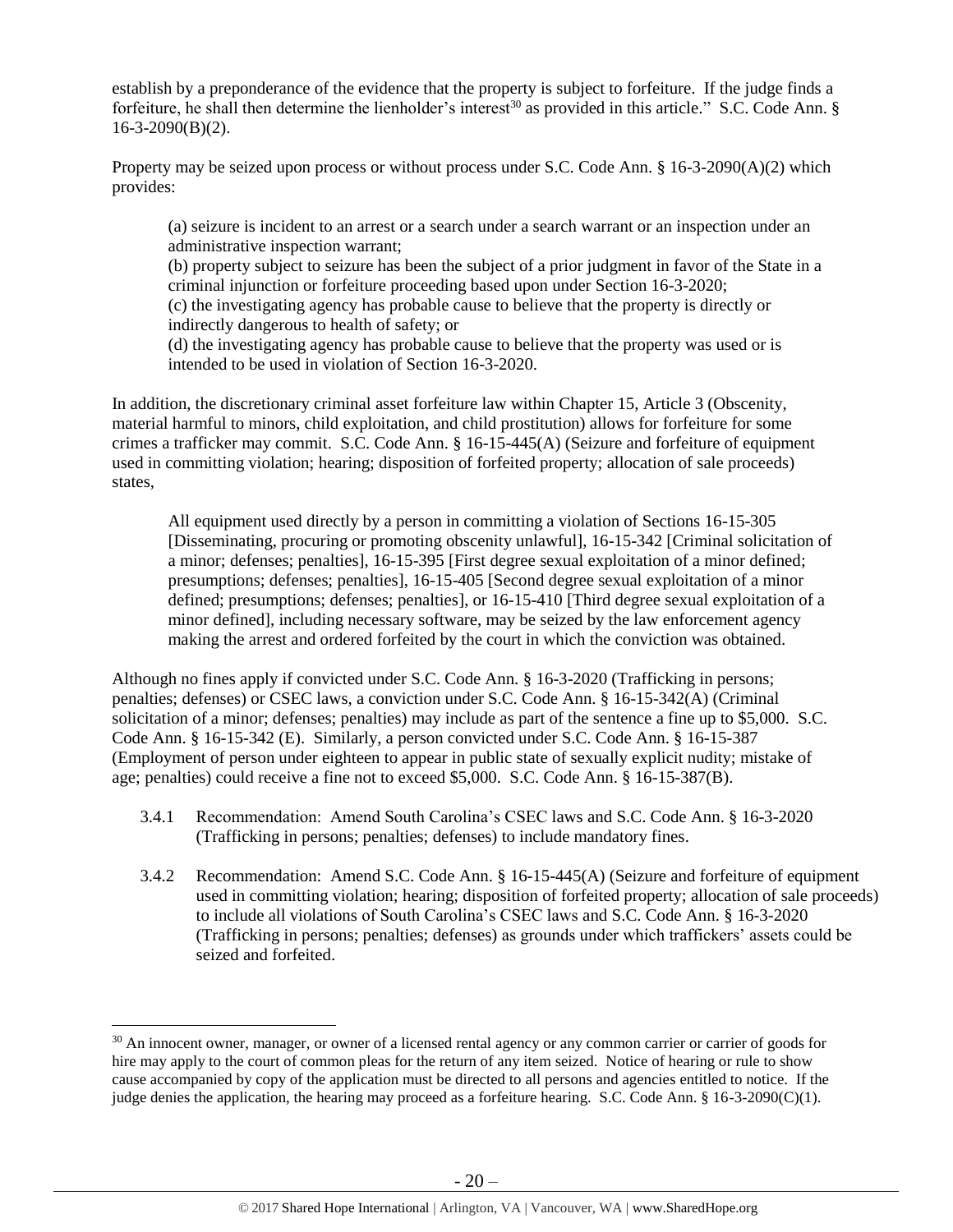# *3.5 Convicted traffickers are required to register as sex offenders.*

In South Carolina, a trafficker must register when convicted of various offenses related to domestic minor sex trafficking. S.C. Code Ann. § 23-3-430. Specifically, registration is required for, among other things, a violation of S.C. Code Ann. § 16-3-2010 (Trafficking in persons; penalties; defenses) and any offense falling within Title 16, Chapter 15, Article 3 (Obscenity, material harmful to minors, child exploitation, and child prostitution) when a minor is involved. S.C. Code Ann.  $\S 23-3-430(A)$ , (C)(13), (17).

*3.6 Laws relating to termination of parental rights include sex trafficking or commercial sexual exploitation of children (CSEC) offenses as grounds for termination in order to prevent traffickers from exploiting their parental rights as a form of control.* 

Human trafficking and other CSEC convictions may be grounds for termination of parental rights in South Carolina. Pursuant to S.C. Code Ann. § 63-7-2570(9) (Grounds), a parent can lose rights if the court finds termination to be "in the best interest of the child" and if the court also makes one or more findings, including that

[t]he physical abuse of a child of the parent resulted in the death or admission to the hospital for in-patient care of that child and the abuse is the act for which the parent has been convicted of or pled guilty or nolo contendere to committing, aiding, abetting, conspiring to commit, or soliciting an offense against the person as provided for in Chapter 3, Title 16, criminal domestic violence as defined in Section 16-25-20, criminal domestic violence of a high and aggravated nature as defined in Section 16-25-65, or an assault and battery offense as provided in Article 7, Chapter 3, Title 16.

Offenses within Title 16, Chapter 3 include S.C. Code Ann. § 16-3-2020 (Trafficking in persons; penalties; defenses), § 16-3-810 (Engaging a child for sexual performance; penalty), and § 16-3-820 (Producing, directing or promoting sexual performance by child; penalty). Therefore, in cases where the trafficker's actions resulted in hospitalization of the minor victim, parental rights can be terminated, but if the minor victim was not hospitalized, the statute does not provide for the termination of parental rights. S.C. Code Ann. § 63-7-2570(9).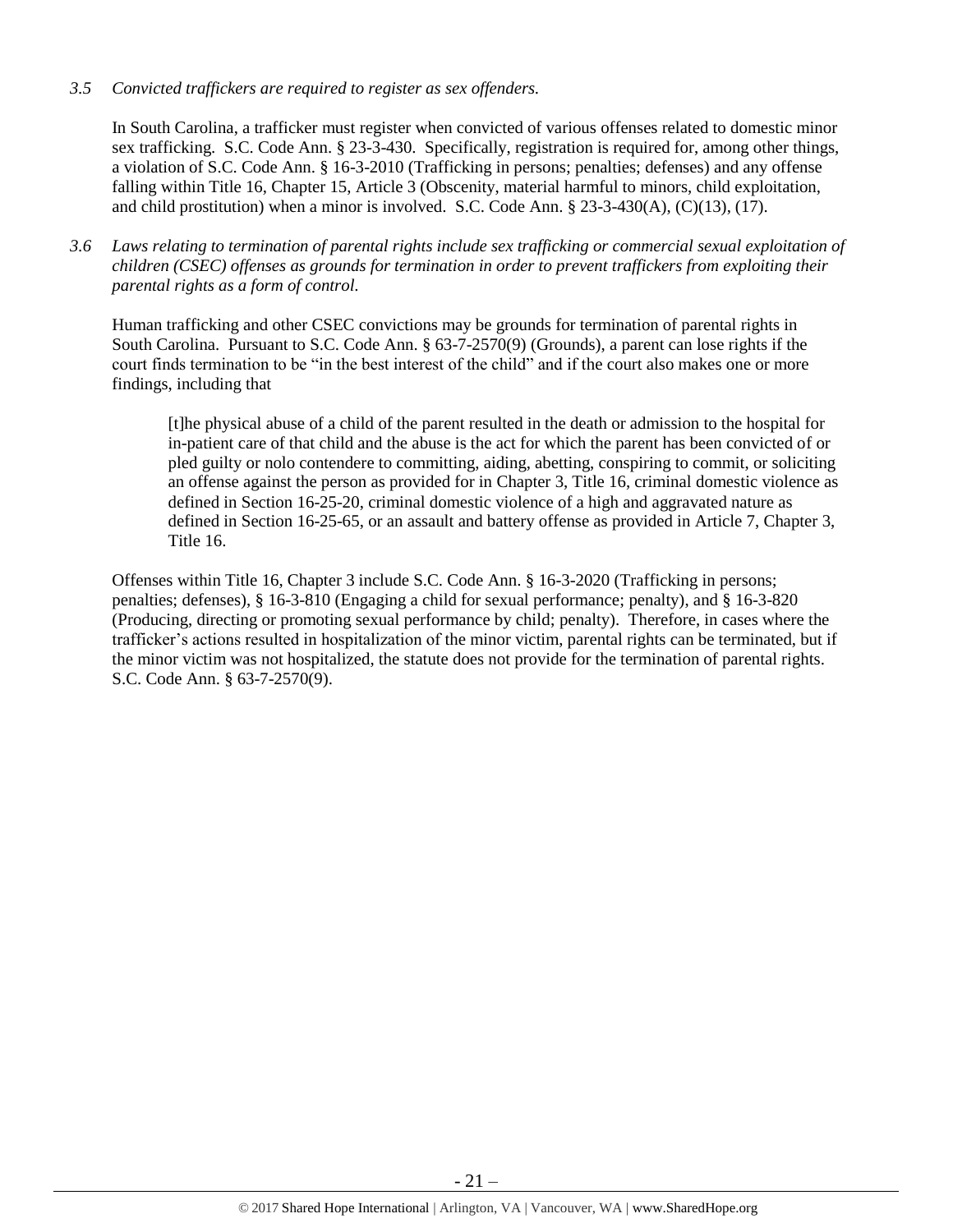# **FRAMEWORK ISSUE 4: CRIMINAL PROVISIONS FOR FACILITATORS**

# *Legal Components:*

- *4.1 The acts of assisting, enabling, or financially benefitting from child sex trafficking are included as criminal offenses in the state sex trafficking statute.*
- *4.2 Financial penalties, including asset forfeiture laws, are in place for those who benefit financially from or aid and assist in committing domestic minor sex trafficking.*
- *4.3 Promoting and selling child sex tourism is illegal.*
- *4.4 Promoting and selling images of child sexual exploitation carries penalties as high as similar federal offenses. \_\_\_\_\_\_\_\_\_\_\_\_\_\_\_\_\_\_\_\_\_\_\_\_\_\_\_\_\_\_\_\_\_\_\_\_\_\_\_\_\_\_\_\_\_\_\_\_\_\_\_\_\_\_\_\_\_\_\_\_\_\_\_\_\_\_\_\_\_\_\_\_\_\_\_\_\_\_\_\_\_\_\_\_\_\_\_\_\_\_\_\_\_\_*

# *Legal Analysis:*

*4.1 The acts of assisting, enabling, or financially benefitting from child sex trafficking are included as criminal offenses in the state sex trafficking statute*.

S.C. Code Ann. § 16-3-2020 (A), (B) (Trafficking in persons; penalties; defenses) makes it a crime to facilitate sex trafficking of minors, stating,

(A) A person who recruits, entices, solicits, isolates, harbors, transports, provides, or obtains, or so attempts, a victim, knowing that the victim will be subjected to sex trafficking . . . through any means or who benefits, financially or by receiving anything of value, from participation in a venture which has engaged in an act described in this subsection, is guilty of trafficking in persons. (B) A person who recruits, entices, solicits, isolates, harbors, transports, provides, or obtains, or so attempts, a victim, for the purposes of sex trafficking . . . through any means or who benefits, financially or by receiving anything of value, from participation in a venture which has engaged in an act described in subsection (A), is guilty of trafficking in persons.

A first offense is punishable by no more than 15 years imprisonment. S.C. Code Ann. § 16-3-2020(C). A second offense is punishable by no more than 30 years imprisonment. S.C. Code Ann. § 16-3-2020(D). A third or subsequent offense is punishable by no more than 45 years imprisonment. S.C. Code Ann. § 16-3-2020(E). If the victim of such an offense is under the age of 18, 15 years may be added consecutively to the penalties listed above. S.C. Code Ann. § 16-3-2020(F).

Furthermore, "[a] person who aids, abets, or conspires with another person to violate the criminal provisions of this section must be punished in the same manner as provided for the principal offender and is considered a trafficker." S.C. Code Ann. § 16-3-2020(G). Business owners who use their businesses to participate in a violation of this article are subject to imprisonment by no more than ten years in addition to the other penalties prescribed in this article. S.C. Code Ann. § 16-3-2020(H). S.C. Code Ann. § 16-3-2030 (A) (Criminal liability of principal owners of business; penalties) states,

The principal owners of a business, a business entity, including a corporation, partnership, charitable organization, or another legal entity, that knowingly aids or participates in an offense provided in this article is criminally liable for the offense and will be subject to a fine or loss of business license in the State, or both. In addition, the court may consider disgorgement of profit from activity in violation of this article and disbarment from state and local government contracts.

Under S.C. Code Ann. § 16-15-415(A)(1) (Promoting prostitution of a minor defined; defenses, penalties), "(A) An individual commits the offense of promoting prostitution of a minor if he knowingly: (1) entices, forces, encourages, or otherwise facilitates a minor to participate in prostitution." This offense is a Class C felony punishable by imprisonment for 3–20 years and the offender is not eligible for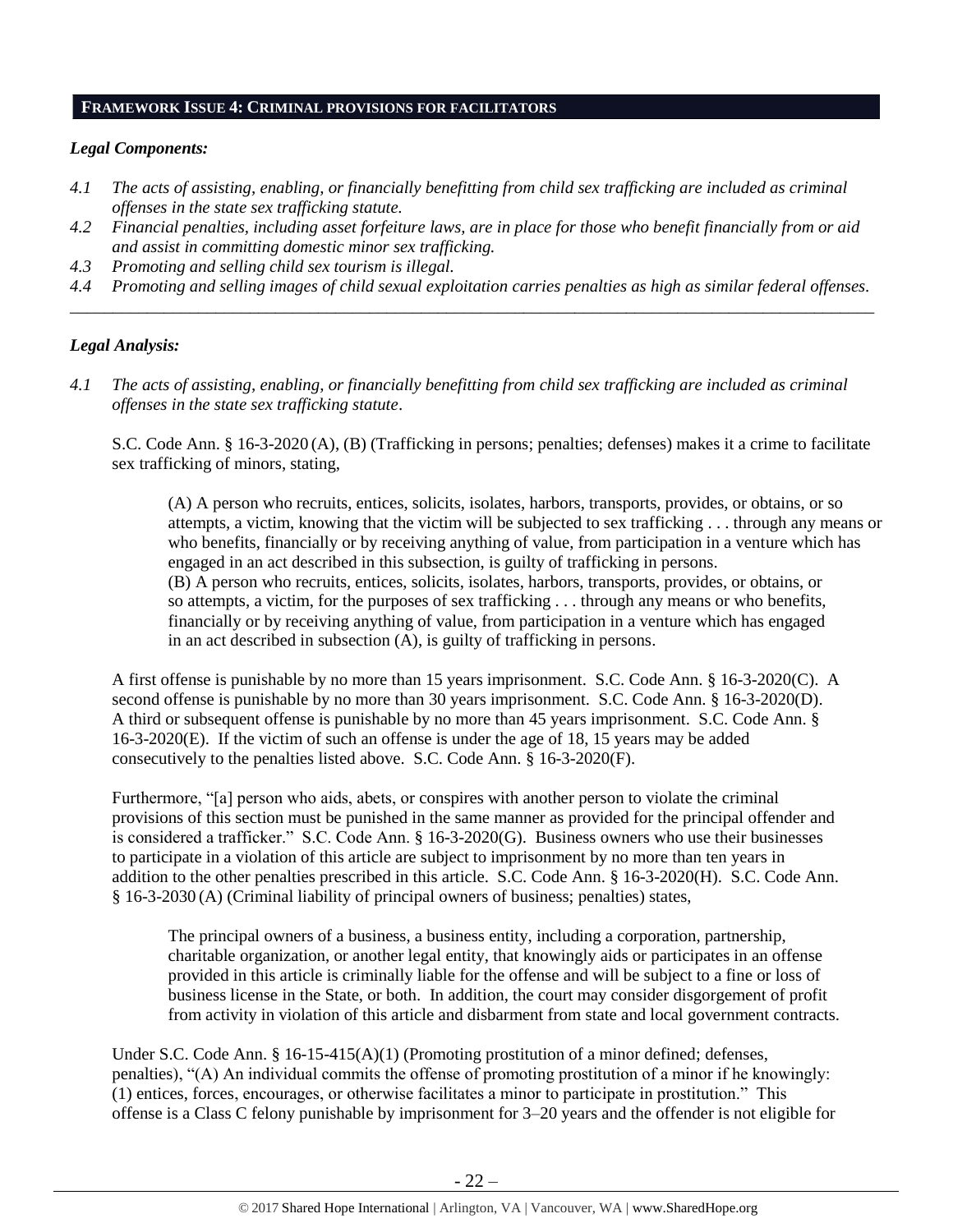parole or suspended sentence for the first 3 years. S.C. Code Ann. §§ 16-15-415(C), 16-1-90(C), 16-1-  $20(A)(3)$ .

Under S.C. Code Ann. § 16-15-395(A) (First degree sexual exploitation of a minor defined; presumptions; defenses; penalties),

An individual commits the offense of first degree sexual exploitation of a minor if, knowing the character or content of the material or performance, he:

(1) uses, employs, induces, coerces, encourages, or facilitates a minor to engage in or assist others to engage in sexual activity or appear in a state of sexually explicit nudity when a reasonable person would infer the purpose is sexual stimulation for a live performance or for the purpose of producing material that contains a visual representation depicting this activity;

. . . .

(3) transports or finances the transportation of a minor through or across this State with the intent that the minor engage in sexual activity for a live performance or for the purpose of producing material that contains a visual representation depicting this activity; or

(4) records, photographs, films, develops, duplicates, produces, or creates a digital electronic file for sale or pecuniary gain material that contains a visual representation depicting a minor engaged in sexual activity.

This crime is a Class C felony punishable by imprisonment for 3–20 years, and the offender is not eligible for parole or suspended sentence for the first 3 years. S.C. Code Ann. § 16-15-395(D), 16-1-90(C), 16-1-  $20(A)(3)$ .

Although not specifically directed to domestic minor sex trafficking victims, S.C. Code Ann. § 58-23- 1320 (Use of taxi for prostitution or lewd act or transporting person to place for such purpose) states,

It shall be unlawful for the driver of any such taxi to permit any person to occupy or use such taxi for the purpose of prostitution or for any other lewd or indecent act, knowing or having reasonable cause to know that it is being used or is to be used for any such purpose, or to direct, take or transport or offer or agree to take or transport any person to any building or place knowing or having reasonable cause to know that the purpose of such directing, taking or transporting is prostitution or any other lewd or indecent act.

A violation of this provision is a misdemeanor punishable by a fine up to \$100 or imprisonment up to 30 days. S.C. Code Ann. § 58-23-1410.

*4.2 Financial penalties, including asset forfeiture laws, are in place for those who benefit financially from or aid and assist in committing domestic minor sex trafficking.*

No fines apply to facilitators who are convicted under S.C. Code Ann. § 16-3-2020 (Trafficking in persons; penalties; defenses) or CSEC laws. However, if a facilitator is convicted under S.C. Code Ann. § 16-3-2020 (I) (Trafficking in persons; penalties; defenses), the facilitator is subject to mandatory orders of restitution and asset forfeiture. Further, "the victim of trafficking in persons [is entitled] to all benefits, rights, and compensation granted pursuant to Section 16-3-1110." S.C. Code Ann. §§ 16-3-2020(I), 16-3- 2070.

Regarding restitution, S.C. Code Ann. § 16-3-2040(D) (Restitution for victims of trafficking) defines restitution as

payment for all injuries, specific losses, and expenses, including, but not limited to, attorney's fees, sustained by a crime victim resulting from an offender's criminal conduct pursuant to Section 16-3-1110(12)(a). In addition, the court may order an amount representing the value of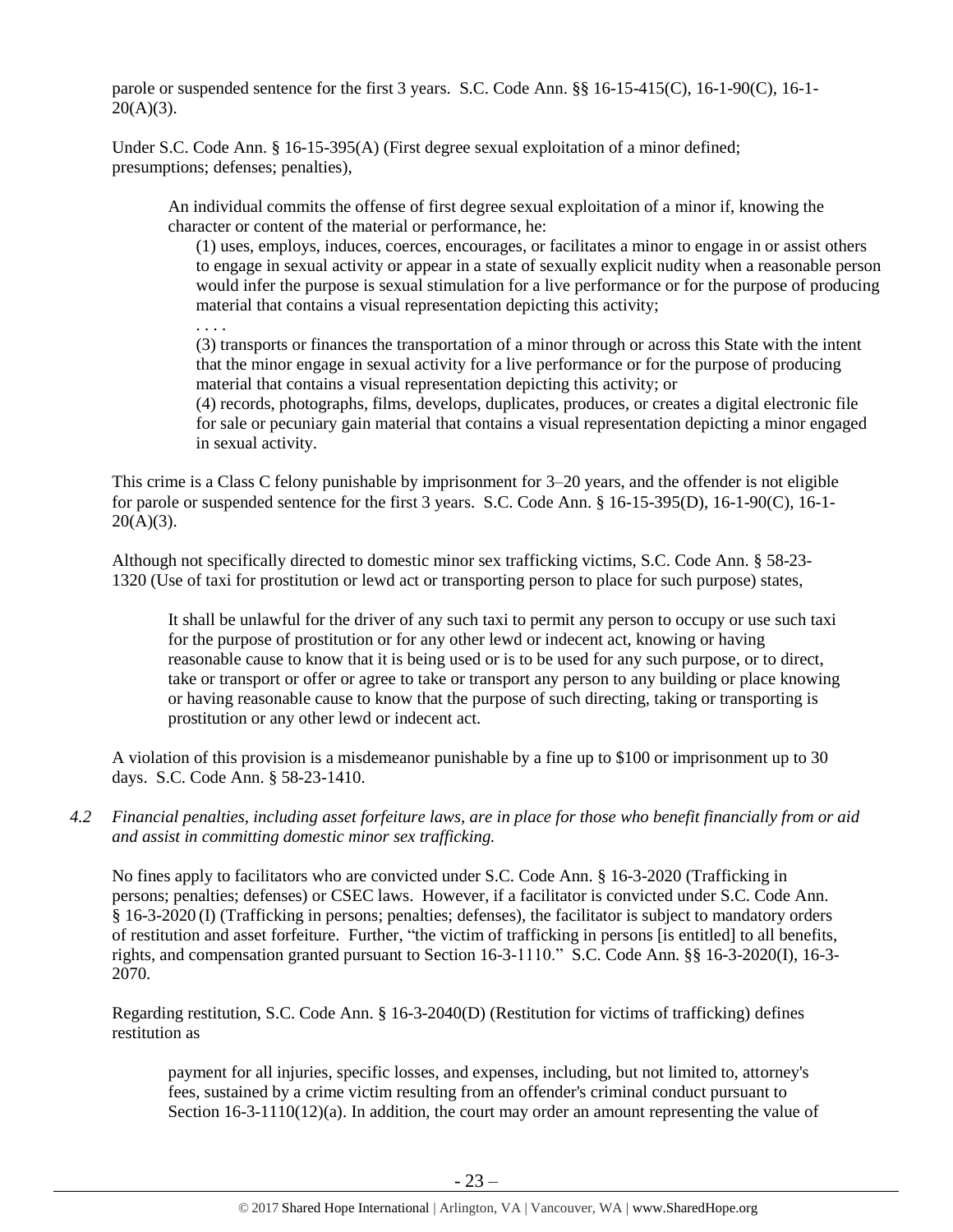the victim's labor or services.

# Under S.C. Code Ann. § 16-3-1110(A)(11),  $(B)^{31}$  (Definitions),

 $(A)$ ....

. . . . (11) "Restitution" means payment for all injuries, specific losses, and expenses sustained by a crime victim resulting from an offender's criminal conduct. It includes, but is not limited to:

(a) medical and psychological counseling expenses;

(b) specific damages and economic losses;

(c) funeral expenses and related costs;

(d) vehicle impoundment fees;

(e) child care costs; and

(f) transportation related to a victim's participation in the criminal justice process.

(B) Restitution does not include awards for pain and suffering, wrongful death, emotional distress, or loss of consortium. Restitution orders do not limit any civil claims a crime victim may file.

A trafficker may also be ordered to pay restitution to a victim's spouse, issue, descendants, or estate if "the victim of trafficking dies as a result of being trafficked." S.C. Code Ann. § 16-3-2040(B).

A violation may also result in a forfeiture of the following items under S.C. Code Ann. § 16-3-2090(A)(1) (Forfeiture):

(a) all monies used, or intended for use, in violation of Section 16-3-2020;

(b) all property constituting the proceeds obtained directly or indirectly, for a violation of Section 16-3-2020;

(c) all property derived from the proceeds obtained, directly or indirectly, from any sale or exchange for pecuniary gain from a violation of Section 16-3-2020;

(d) all property used or intended for use, in any manner or part, to commit or facilitate the commission of a violation for pecuniary gain of Section 16-3-2020;

(e) all books, records, and research products and materials, including formulas, microfilm, tapes, and data which are used, or which have been positioned for use, in violation of Section 16-3- 2020;

(f) all conveyances including, but not limited to, trailers, aircraft, motor vehicles, and watergoing vessels, which are used or intended for use unlawfully to conceal or transport or facilitate a violation of Section 16-3-2020. No motor vehicle may be forfeited to the State under this item unless it is used, intended for use, or in any manner facilitates a violation of Section 16-3-2020; (g) all property including, but not limited to, monies, negotiable instruments, securities, or other things of value furnished or intended to be furnished by any person in exchange for any kind of services under Section 16-3-2020, and all proceeds including, but not limited to, monies, and real and personal property traceable to any exchange under Section 16-3-2020; and

(h) overseas assets of persons convicted of trafficking in persons also are subject to forfeiture to the extent they can be retrieved by the government.

Property is subject to seizure upon process or without process under S.C. Code Ann. § 16-3-2090(A)(2) which provides:

(a) seizure is incident to an arrest or a search under a search warrant or an inspection under an administrative inspection warrant;

 $\overline{\phantom{a}}$ 

<sup>31</sup> *See supra* note [18.](#page-11-0)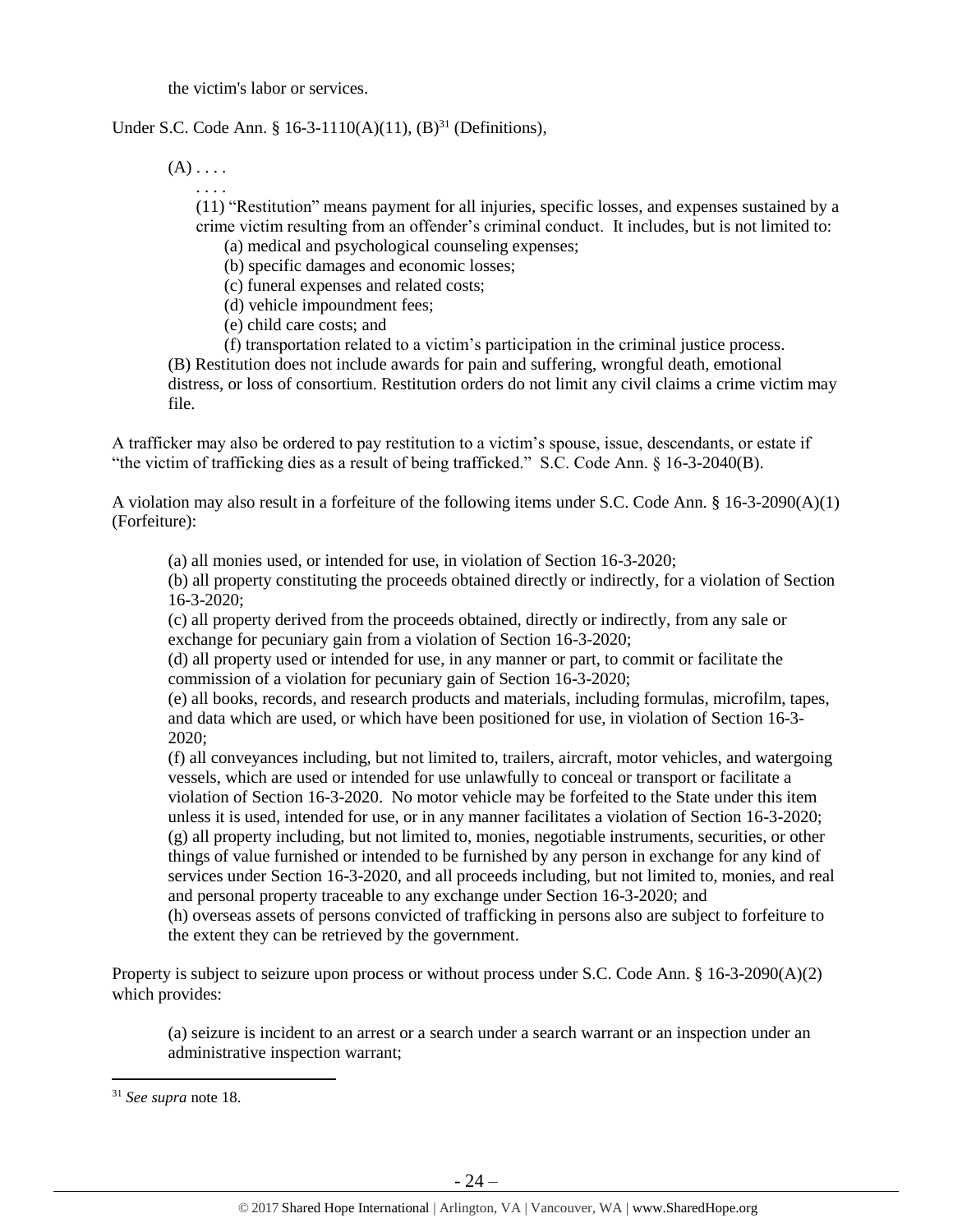(b) property subject to seizure has been the subject of a prior judgment in favor of the State in a criminal injunction or forfeiture proceeding based upon under Section 16-3-2020; (c) the investigating agency has probable cause to believe that the property is directly or indirectly dangerous to health of safety; or

(d) the investigating agency has probable cause to believe that the property was used or is intended to be used in violation of Section 16-3-2020.

Businesses who are in violation of S.C. Code Ann. § 16-3-2020 (Trafficking in persons; penalties; defenses) would also have to surrender their charters and face a revocation of their certificates to conduct business in the state. S.C. Code Ann.  $\S$  16-3-2030(B)(3).

The criminal asset forfeiture law within Title 16, Chapter 15, Article 3 (Obscenity, material harmful to minors, child exploitation, and child prostitution) is more limited and only allows for forfeiture in some crimes a facilitator may commit. S.C. Code Ann. § 16-15-445(A) (Seizure and forfeiture of equipment used in committing violation; hearing; disposition of forfeited property; allocation of sale proceeds) states,

All equipment used directly by a person in committing a violation of Sections 16-15-305 [Disseminating, procuring or promoting obscenity unlawful], 16-15-342 [Criminal solicitation of a minor; defenses; penalties], 16-15-395 [First degree sexual exploitation of a minor defined; presumptions; defenses; penalties], 16-15-405 [Second degree sexual exploitation of a minor defined; presumptions; defenses; penalties], or 16-15-410 [Third degree sexual exploitation of a minor defined], including necessary software, may be seized by the law enforcement agency making the arrest and ordered forfeited by the court in which the conviction was obtained.

- 4.2.1 Recommendation: Amend South Carolina's CSEC laws and S.C. Code Ann. § 16-3-2020 (Trafficking in persons; penalties; defenses) to include mandatory fines for facilitators.
- 4.2.2 Recommendation: Amend S.C. Code Ann. § 16-15-445(A) (Seizure and forfeiture of equipment used in committing violation; hearing; disposition of forfeited property; allocation of sale proceeds) to require facilitators who violate any of South Carolina's CSEC laws or S.C. Code Ann. § 16-3- 2020 (Trafficking in persons; penalties; defenses) to forfeit property used in or acquired through the commission of the crime.
- *4.3 Promoting and selling child sex tourism is illegal*.

There is no South Carolina law that addresses sex tourism.

- 4.3.1 Recommendation: Enact a law that prohibits selling or offering to sell travel services that include or facilitate travel for the purpose of engaging in commercial sexual exploitation of a minor or prostitution of a minor, if the travel is occurring in South Carolina.
- *4.4 Promoting and selling images of child sexual exploitation carries penalties as high as similar federal offenses*.

Under S.C. Code Ann. § 16-3-820(a) (Producing, directing or promoting sexual performance by child; penalty), "[i]t is unlawful for any person to produce, direct, or promote a performance that includes sexual conduct by a child younger than eighteen years of age." "Promote" is defined as "to procure, manufacture, issue, sell, give, provide, lend, mail, deliver, transfer, transmit, publish, distribute, circulate, disseminate, present, exhibit, or advertise or to offer or agree to do any of the above." S.C. Code Ann. § 16-3-800(4).

Additionally, S.C. Code Ann. § 16-15-405(A)(2) (Second degree sexual exploitation of a minor defined; presumptions; defenses; penalties) criminalizes the facilitating actions of a person who, "knowing the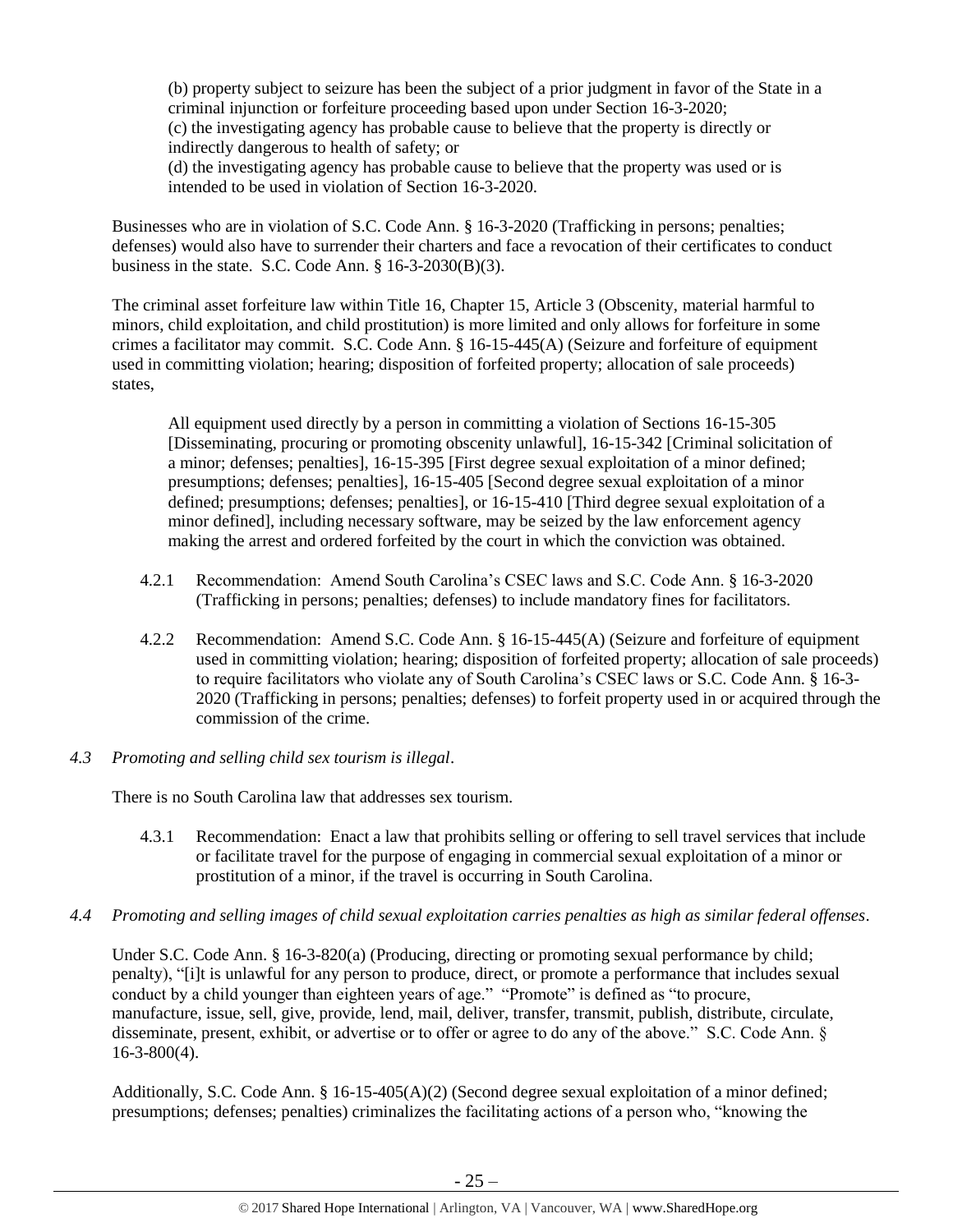character or content of the material, . . . distributes, transports, exhibits, receives, sells, purchases, exchanges, or solicits material that contains a visual representation of a minor engaged in sexual activity or appearing in a state of sexually explicit nudity when a reasonable person would infer the purpose is sexual stimulation."

Under S.C. Code Ann. § 16-15-395(A) (First degree sexual exploitation of a minor defined; presumptions; defenses; penalties),

An individual commits the offense of first degree sexual exploitation of a minor if, knowing the character or content of the material or performance, he:

(1) uses, employs, induces, coerces, encourages, or facilitates a minor to engage in or assist others to engage in sexual activity or appear in a state of sexually explicit nudity when a reasonable person would infer the purpose is sexual stimulation for a live performance or for the purpose of producing material that contains a visual representation depicting this activity;

. . . .

(3) transports or finances the transportation of a minor through or across this State with the intent that the minor engage in sexual activity for a live performance or for the purpose of producing material that contains a visual representation depicting this activity; or

(4) records, photographs, films, develops, duplicates, produces, or creates a digital electronic file for sale or pecuniary gain material that contains a visual representation depicting a minor engaged in sexual activity.

This crime is a Class C felony punishable by imprisonment for 3–20 years, and the offender is not eligible for parole or suspended sentence for the first 3 years. S.C. Code Ann. §§ 16-15-395(D), 16-1-90(C), 16-  $1-20(A)(3)$ .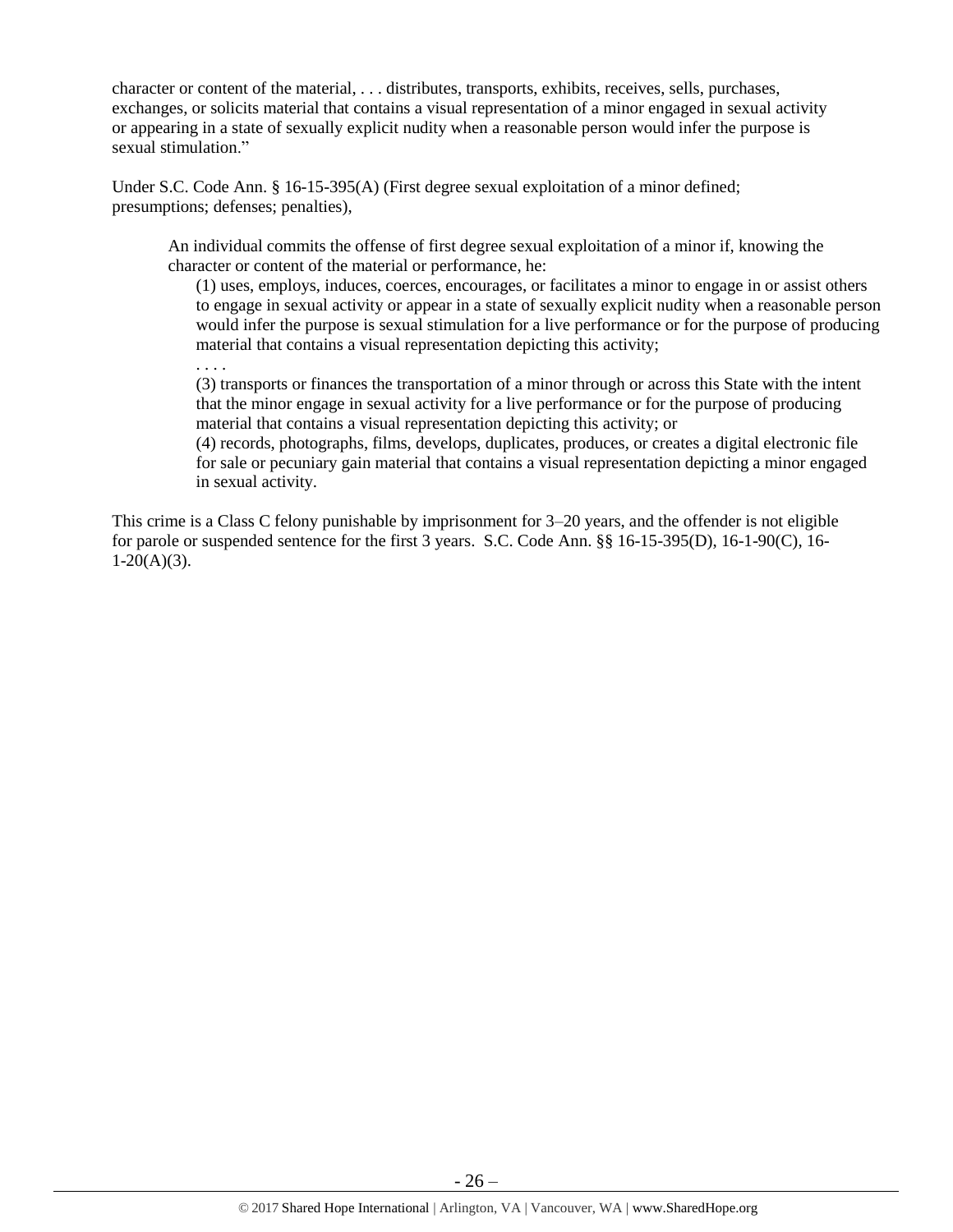# **FRAMEWORK ISSUE 5: PROTECTIVE PROVISIONS FOR THE CHILD VICTIMS**

#### *Legal Components:*

- *5.1 Victims under the core child sex trafficking offense include all commercially sexually exploited children.*
- *5.2 The state sex trafficking statute expressly prohibits a defendant asserting a defense based on the willingness of the minor under 18 to engage in the commercial sex act.*
- *5.3 State law prohibits the criminalization of minors under 18 for prostitution offenses.*
- *5.4 State law provides a non-punitive avenue to specialized services through one or more points of entry.*
- *5.5 Child sex trafficking is identified as a type of abuse and neglect within child protection statutes.*
- *5.6 The definition of "caregiver" or another related term in the child welfare statutes is not a barrier to a sex trafficked child accessing the protection of child welfare.*
- *5.7 Crime victims' compensation is specifically available to a child victim of sex trafficking or commercial sexual exploitation of children (CSEC).*
- *5.8 Victim-friendly procedures and protections are provided in the trial process for minors under 18.*
- *5.9 Child sex trafficking victims may vacate delinquency adjudications and expunge related records for prostitution and other offenses arising from trafficking victimization, without a waiting period.*
- *5.10 Victim restitution and civil remedies for victims of domestic minor sex trafficking or commercial sexual exploitation of children (CSEC) are authorized by law.*
- *5.11 Statutes of limitations for civil and criminal actions for child sex trafficking or commercial sexual exploitation of children (CSEC) offenses are eliminated or lengthened to allow prosecutors and victims a realistic opportunity to pursue criminal action and legal remedies.*

*\_\_\_\_\_\_\_\_\_\_\_\_\_\_\_\_\_\_\_\_\_\_\_\_\_\_\_\_\_\_\_\_\_\_\_\_\_\_\_\_\_\_\_\_\_\_\_\_\_\_\_\_\_\_\_\_\_\_\_\_\_\_\_\_\_\_\_\_\_\_\_\_\_\_\_\_\_\_\_\_\_\_\_\_\_\_\_\_\_\_\_\_\_\_*

# *Legal Analysis:*

 $\overline{\phantom{a}}$ 

*5.1 Victims under the core child sex trafficking offense include all commercially sexually exploited children.<sup>32</sup>*

Under South Carolina's core sex trafficking offense, S.C. Code Ann. § 16-3-2020 (Trafficking in persons; penalties; defenses), not all commercially sexually exploited children are included as victims of sex trafficking. While the definition of sex trafficking under S.C. Code Ann. § 16-3-2010(7) (Definitions) does not require proof of force, fraud or coercion when the victim is a minor,<sup>33</sup> the definition of sex trafficking limits criminal liability for buyers of sex with minors to those buyers who purchase or attempt to purchase sex with a child who is under the control of a third party trafficker.<sup>34</sup> Consequently, commercially sexually exploited children who are exploited directly by buyers without the involvement of a third party trafficker would not fall within the definition of a child sex trafficking victim under S.C. Code Ann. § 16-3-2020 (Trafficking in persons; penalties; defenses), limiting their access to protections, services and benefits intended for child sex trafficking victims.

5.1.1 Recommendation: Amend the definition of S.C. Code Ann. § 16-3-2020 (Trafficking in persons; penalties; defenses) so that all commercially sexually exploited children are identifiable as victims and eligible for protections pursuant to their victim status.

<sup>32</sup> *See generally* SHARED HOPE INTERNATIONAL, "Eliminating the Third Party Control Barrier to Identifying Juvenile Sex Trafficking Victims," JuST Response Policy Paper (2015), [http://sharedhope.org/wp](http://sharedhope.org/wp-content/uploads/2015/08/Policy-Paper_Eliminating-Third-Party-Control_Final1.pdf)[content/uploads/2015/08/Policy-Paper\\_Eliminating-Third-Party-Control\\_Final1.pdf](http://sharedhope.org/wp-content/uploads/2015/08/Policy-Paper_Eliminating-Third-Party-Control_Final1.pdf) (discussing need to include all commercially sexually exploited children within sex trafficking definitions and corresponding need to include buyer conduct in core sex trafficking offenses regardless of whether victim is under control of a third party). <sup>33</sup> *See supra* Component 1.1.

<sup>34</sup> *See supra* Component 2.1.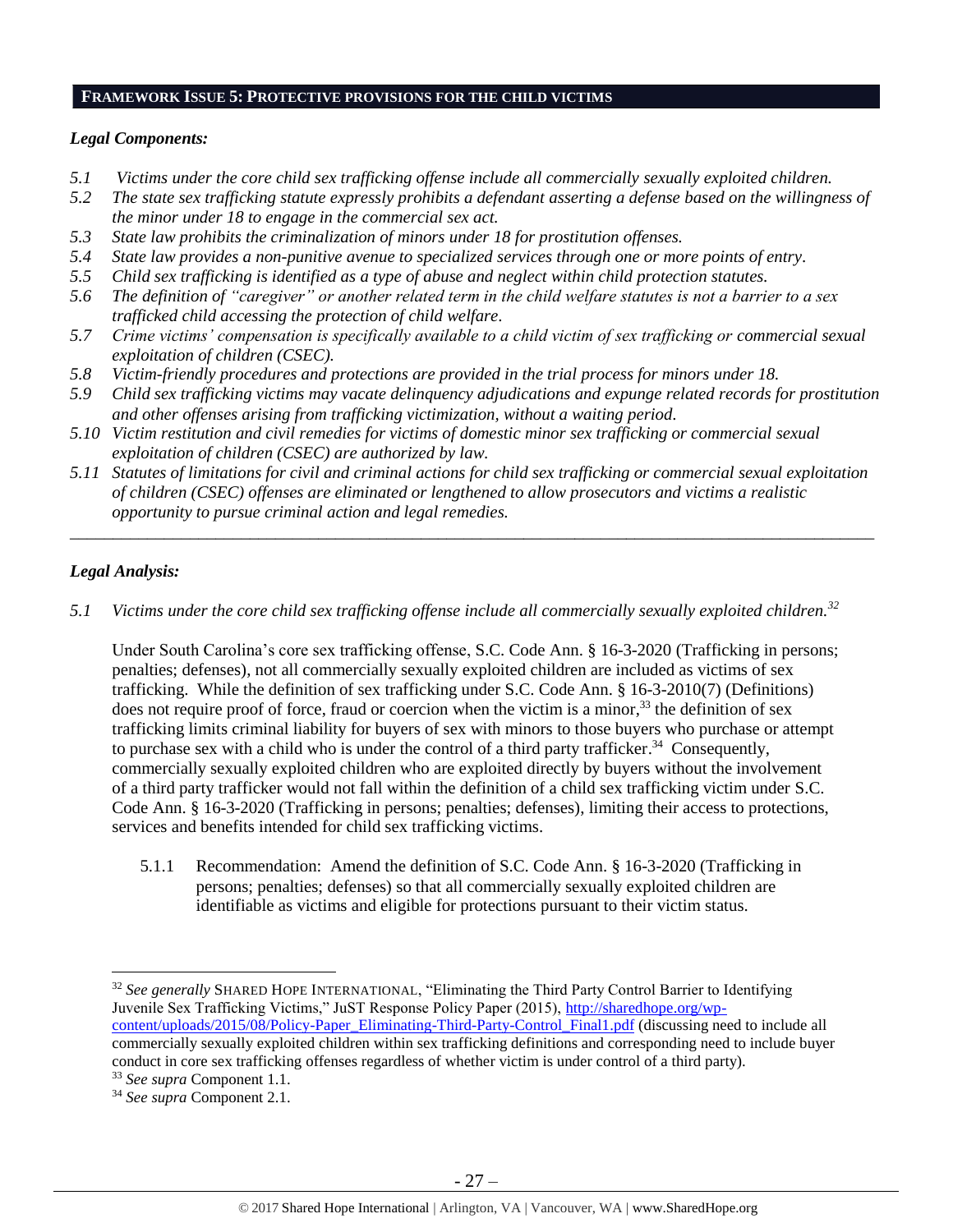*5.2 The state sex trafficking statute expressly prohibits a defendant from asserting a defense based on the willingness of a minor under 18 to engage in the commercial sex act.<sup>35</sup>*

South Carolina's trafficking statute prohibits a defendant from asserting a defense to prosecution based on the willingness of the minor to engage in the commercial sex act. S.C. Code Ann. § 16-3-2020 (K)(3) (Trafficking in persons; penalties; defenses) states, "the implied or express consent of a victim to acts which violate the provisions of this section do not constitute a defense to violations of this section . . . ."

*5.3 State law prohibits the criminalization of minors under 18 for prostitution offenses.<sup>36</sup>*

Although South Carolina's prostitution offense, S.C. Code Ann. § 16-15-90(1) (Prostitution; lewdness, assignation, and prostitution generally), is age neutral, South Carolina's human trafficking offense prohibits the criminalization of minor victims for prostitution.<sup>37</sup> S.C. Code Ann. § 16-3-2020(J) (Trafficking in persons; penalties; defenses) states in part,

A victim of trafficking in persons is not subject to prosecution pursuant to this article [Trafficking in Persons] or prostitution, if the victim was a minor at the time of the offense and committed the offense as a direct result of, or incidental or related to, trafficking.

Therefore, while the state prostitution statute, S.C. Code Ann. § 16-15-90(1) does not prevent minors under 18 years of age from facing prosecution for prostitution-related offenses, minors identified as victims of child sex trafficking are provided a specific exemption from criminalization for prostitution and trafficking offenses.

- 5.3.1 Recommendation: Clarify S.C. Code Ann. § 16-15-90(1) (Prostitution; lewdness, assignation, and prostitution generally) to specify that all minors shall be protected from criminal or delinquency charges for prostitution-related offenses.
- *5.4 State law provides a non-punitive avenue to specialized services through one or more points of entry.*

A juvenile sex trafficking victim is not subject to delinquency charges for prostitution.<sup>38</sup> Regardless of whether the child is identified as abused, neglected, $39$  or delinquent, however, South Carolina law does not provide an avenue to specialized services.

5.4.1 Recommendation: Enact a protective response for juvenile sex trafficking victims that provides an avenue to specialized services. 40

l

 $35$  The analysis in this component is predicated upon the recommendation in 5.1 being simultaneously or previously enacted.

<sup>&</sup>lt;sup>36</sup> For more information regarding recent federal legislation impacting this component see:

http://go.sharedhope.org/stateimpactmemo.

 $37$  The analysis in this component is predicated upon the recommendation in 5.1 being simultaneously or previously enacted.

<sup>&</sup>lt;sup>38</sup> *See supra* Component 5.3 for provisions concerning the non-criminalization of minors for prostitution offenses.

<sup>&</sup>lt;sup>39</sup> *See infra* Components 5.5 and 5.6 for provisions concerning child abuse and neglect.

<sup>&</sup>lt;sup>40</sup> S.C. Code Ann. § 16-3-2050(A), (E)(5) (Interagency task force established to develop and implement State Plan for Prevention of Trafficking in Persons; members; responsibilities), provides for a task force to publish an annual report of its findings and recommendations concerning human trafficking and will review "existing services and facilities to meet trafficking victims' needs and recommend a system to coordinate services including, but not limited to, health services, including mental health, housing, education and job training, English as a second language classes, interpreting services, legal and immigration services, and victim compensation." Additionally,

<sup>&</sup>quot;[t]o the extent that funds are appropriated, the task force may make grants to or contract with a state agency, local government, or private victim's service organization to develop or expand service programs for victims." S.C. Code Ann. § 16-3-2050.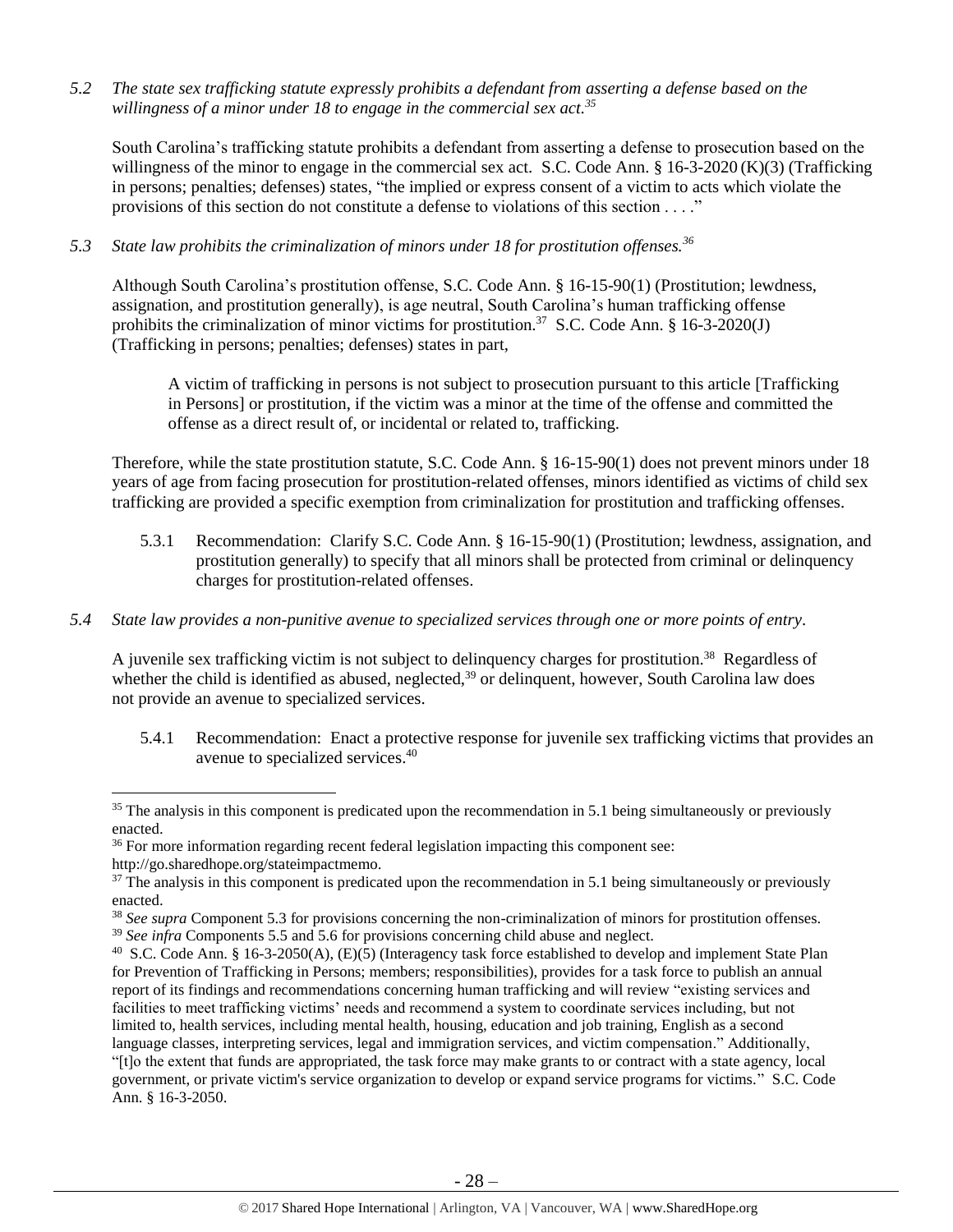# *5.5 Child sex trafficking is identified as a type of abuse and neglect within child protection statutes.<sup>41</sup>*

Child sex trafficking is not specifically defined as a type of abuse or neglect under the definition of "child abuse or neglect" pursuant to S.C. Code Ann. § 63-7-20(4)(b) (Definitions). However, S.C. Code Ann. § 63-7-20(4)(b) states "'[c]hild abuse or neglect' or 'harm' occurs when the parent, guardian, or other person responsible for the child's welfare: . . . (b) commits or allows to be committed against the child a sexual offense as defined by the laws of this State or engages in acts or omissions that present a substantial risk that a sexual offense as defined in the laws of this State would be committed against the child." Therefore, child sex trafficking may be implicitly included as a type of child abuse or neglect.

Additionally, while "sexual offense as defined by this state" is not defined within S.C. Code Ann. § 63-7- 20(4)(b), it is clear that the language is intended to mean "criminal sexual conduct with a minor" under S.C. Code Ann. § 16-3-655, which includes human trafficking.

5.5.1 Recommendation: Amend S.C. Code Ann. § 63-7-20(6)(b) (Definitions) to add commercial sexual exploitation of a child and expressly include S.C. Code Ann. § 16-3-2020 (Trafficking in persons; penalties; defenses) within the definition of "child abuse or neglect" or "harm." *42*

# *5.6 The definition of "caregiver" or another related term in the child welfare statutes is not a barrier to a sex trafficked child accessing the protection of child welfare. 43*

Under S.C. Code Ann. § 63-7-20(4) (Definitions). "caregiver" is limited to a child's "foster parent, kindship foster parent, or employee of a group home . . . ." However, the definition of "person responsible for a child's welfare" pursuant to S.C. Code Ann. § 6-7-20(18) (Definitions) broadens the definition of persons in a position of care or control of a child, defining "person responsible for a child's welfare" as,<sup>44</sup>

the child's parent, guardian, foster parent, an operator, employee, or caregiver, as defined by Section 63-13-20, of a public or private residential home, institution, agency, or childcare facility or an adult who has assumed the role or responsibility of a parent or guardian for the child, but who does not necessarily have legal custody of the child. A person whose only role is as a caregiver and whose contact is only incidental with a child, such as a babysitter or a person who has only incidental contact but may not be a caretaker, has not assumed the role or responsibility of a parent or guardian. An investigation pursuant to Section 63-7-920 must be initiated when the information contained in a report otherwise sufficient under this section does not establish whether the person has assumed the role or responsibility of a parent or guardian for the child.

While this terminology could be broad enough to encompass non-familial CSEC and trafficking offenders, the requirement would still constitute a barrier for juvenile sex trafficking victims.

5.6.1 Recommendation: Amend S.C. Code Ann. § 63-7-20(18) (Definitions) to allow child welfare protection for juvenile sex trafficking victims irrespective of the perpetrator of the abuse.

l

<sup>&</sup>lt;sup>41</sup> For more information regarding recent federal legislation impacting this component see: http://go.sharedhope.org/stateimpactmemo.

 $42$  The recommendation in this component is predicated upon the recommendation in 5.1 being simultaneously or previously enacted.

<sup>&</sup>lt;sup>43</sup> The analysis in this component is predicated upon the recommendation in 5.1 being simultaneously or previously enacted.

<sup>&</sup>lt;sup>44</sup> These definitions in S.C. Code Ann. § 63-7-20 also apply in Chapter 9 (Adoptions) and Chapter 11 (Children's services agencies). The definitions apply to these chapters, "unless the specific context indicates otherwise."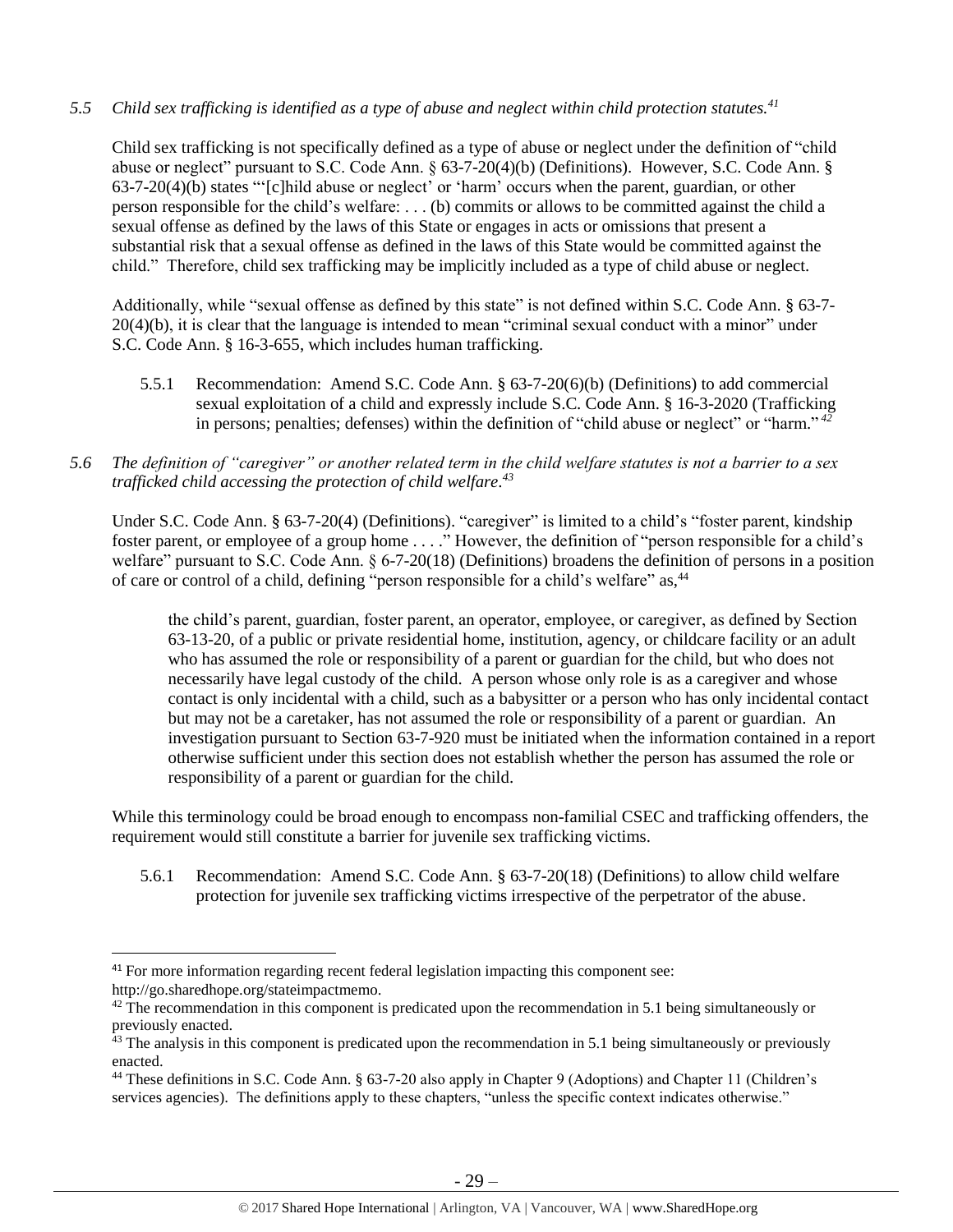*5.7 Crime victims' compensation is specifically available to a child victim of sex trafficking or commercial sexual exploitation of children (CSEC).*

The state Victim's Compensation Fund is codified at S.C. Code Ann. § 16-3-1110 et seq. It defines "victim" in part as "a person who suffers direct or threatened physical, emotional, or financial harm as the result of an act by someone else, which is a crime." S.C. Code Ann.  $\S 16-3-1110(A)(8)^{45}$  (Definitions). Additionally, victims of trafficking "are considered victims for the purposes of the Victims' Bill of Rights and are entitled to all appropriate forms of compensation available pursuant to the State Crime Victim's Compensation Fund." S.C. Code Ann. § 16-3-2070(A). All crimes at the state and federal level are included in the definition of a crime, with the exception of some vehicular crimes. S.C. Code Ann. § 16- 3-1110(A)(6).

Under S.C. Code Ann. §  $16-3-1170(A)^{46}$  (Basis for award),

No award may be made unless:

(1) a crime was committed;

(2) the crime directly resulted in physical or psychic trauma to the victim;

(3) the crime was promptly reported to the proper authority and recorded in police records; and

(4) the claimant or other award recipient has fully cooperated with all law enforcement agencies and with the Office of the Attorney General, South Carolina Crime Victim Services Division, Department of Crime Victim Compensation.

Under S.C. Code Ann. § 16-3-1170(B), barring the "showing of special circumstances or causes which justify the delay," crimes reported after more than 48 hours are not "promptly reported." Furthermore, pursuant to S.C. Code Ann. § 16-3-1200 (Conduct of victim or intervener contributing to infliction of injury), an award may be reduced or rejected based on a determination that "because of his conduct the victim or intervener of such crime contributed to the infliction of his injury . . . ." Similarly, a person is ineligible if he "committed or aided in the commission of the crime upon which the claim is based or engaged in other unlawful activity which contributed to or aggravated the resulting injury." S.C. Code Ann. § 16-3-1220(1). As a result, since minors can be charged with prostitution in South Carolina, it is possible the minor victim could be disqualified from receiving victims' compensation from the Fund if it is determined that the prostitution "contributed to or aggravated the resulting injury."

Additionally, a claim must generally be filed within "one hundred eighty days after the latest of the following events: (1) the occurrence of the crime upon which the claim is based; (2) the death of the victim; (3) the discovery by the law enforcement agency that the occurrence was the result of crime; or (4) the manifestation of a mental or physical injury is diagnosed as a result of a crime committed against a minor." S.C. Code Ann. § 16-3-1230(B)<sup>47</sup> (Claim filed on behalf of minor or incompetent; time limitations). This requirement potentially limits the ability of domestic minor sex trafficking victims to gain compensation dependent upon how the "occurrence" of the crime is defined because many victims may not come forward and report the crime due to the ongoing effects of trafficking. South Carolina allows for extending the filing period "[u]pon good cause shown"; however, "'[g]ood cause' for the above purposes includes reliance upon advice of an official victim assistance specialist who either misinformed

 $\overline{\phantom{a}}$ 

<sup>45</sup> *See supra* note [18.](#page-11-0)

<sup>&</sup>lt;sup>46</sup> The text of S.C. Code Ann. § 16-3-1170 cited here and elsewhere in this report includes amendments made by the enactment of Senate Bill 289 during the 2017 122nd Legislative Session of the South Carolina Legislature (effective July 1, 2017).

<sup>&</sup>lt;sup>47</sup> The text of S.C. Code Ann. § 16-3-1230 cited here and elsewhere in this report includes amendments made by the enactment of Senate Bill 289 during the 2017 122nd Legislative Session of the South Carolina Legislature (effective July 1, 2017).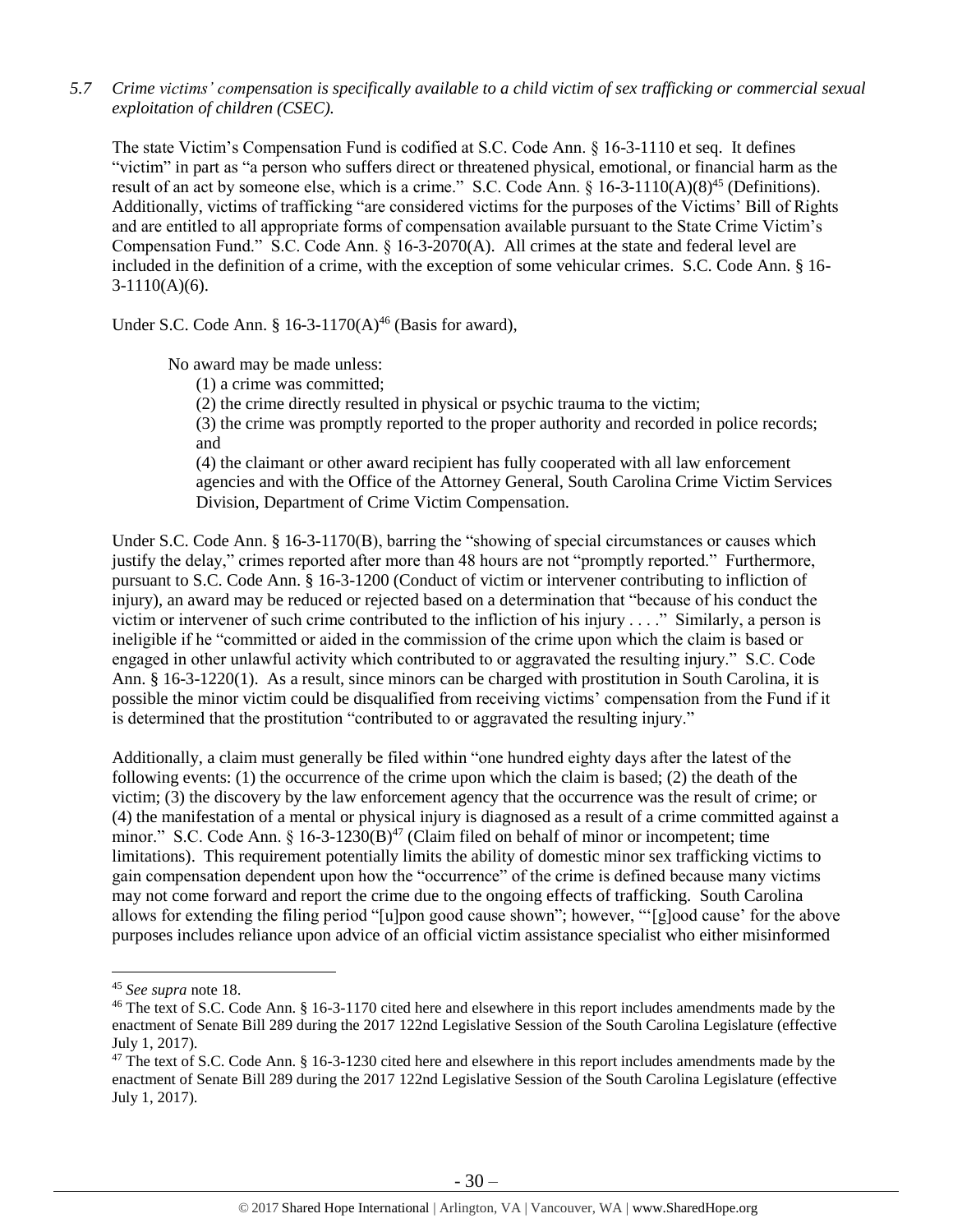or neglected to inform a victim of rights and benefits of the Victim Compensation Fund but does not mean simply ignorance of the law." S.C. Code Ann. § 16-3-1230(C).

5.7.1 Recommendation: Amend S.C. Code Ann. § 16-3-1220(1) and § 16-3-1200 to ensure that domestic minor sex trafficking victims are not ineligible due to crimes their traffickers forced them to commit. Also, amend S.C. Code Ann.  $\S$  16-3-1170(B) and  $\S$  16-3-1230 to relax the time requirements in cases of domestic minor sex trafficking.

# *5.8 Victim-friendly procedures and protections are provided in the trial process for minors under 18.*

South Carolina has a few victim-friendly criminal justice procedures. According to S.C. Code Ann. § 16- 3-659.1(1) (Criminal sexual conduct: admissibility of evidence concerning victim's sexual conduct), "evidence of a victim's past sexual conduct or reputation is inadmissible in certain cases, including cases of first, second, or third degree criminal sexual conduct, criminal sexual conduct with a minor, and sex trafficking. However, under the provision, "evidence of the victim's sexual conduct with the defendant or evidence of specific instances of sexual activity with persons other than the defendant introduced to show source or origin of semen, pregnancy, or disease about which evidence has been introduced previously at trial is admissible if the judge finds that such evidence is relevant to a material fact and issue in the case and that its inflammatory or prejudicial nature does not outweigh its probative value. Evidence of specific instances of sexual activity which would constitute adultery and would be admissible under rules of evidence to impeach the credibility of the witness may not be excluded." Nevertheless, for victims of sex trafficking, "the victim's sexual history or history of commercial sexual activity, the specific instances of the victim's sexual conduct, opinion evidence of the victim's sexual conduct, and reputation evidence of the victim's sexual conduct" may not constitute a defense. S.C. Code Ann. § 16-3-2020(K)(1) (Trafficking in persons; penalties; defenses).

Also, for victims of rape, S.C. Code Ann. § 16-3-660 (Deposition testimony of rape victim or victim of assault with intent to ravish) states that "the deposition of [the female witness who is alleged to have been assaulted may] be taken at a time and place designated in such order within the county in which the trial is to be had . . . ." The procedure for these depositions requires that only the witness, the accused, and the attorneys be present at the taking of the deposition. S.C. Code Ann. § 16-3-670. According to S.C. Code Ann. § 16-3-700 (Reading deposition to jury), "Such deposition shall be read to the jury upon the trial and shall be considered by them as though such testimony had been given orally in court." South Carolina also provides for the destruction of these depositions when the case is closed and appeals have both been taken and settled or the time for taking an appeal has elapsed. S.C. Code Ann. § 16-3-720.

Further, S.C. Code Ann. § 16-3-730 (Publishing name of victim of criminal sexual conduct unlawful) states,

Whoever publishes or causes to be published the name of any person upon whom the crime of criminal sexual conduct has been committed or alleged to have been committed in this State in any newspaper, magazine or other publication shall be deemed guilty of a misdemeanor and, upon conviction thereof, shall be punished by a fine of not more than one thousand dollars or imprisonment of not more than three years. The provisions of this section shall not apply to publications made by order of court.

Under S.C. Code Ann. § 16-3-2070(B) (Compensation for victims of trafficking; identity of victim and victim's family confidential), "in a prosecution for violations of the criminal provisions of [trafficking in persons], the identity of the victim and the victim's family must be kept confidential by ensuring that names and identifying information of the victim and victim's family are not released to the public, including by the defendant."

S.C. Code Ann. § 17-23-175(A) (Admissibility of out-of-court statement of child under twelve;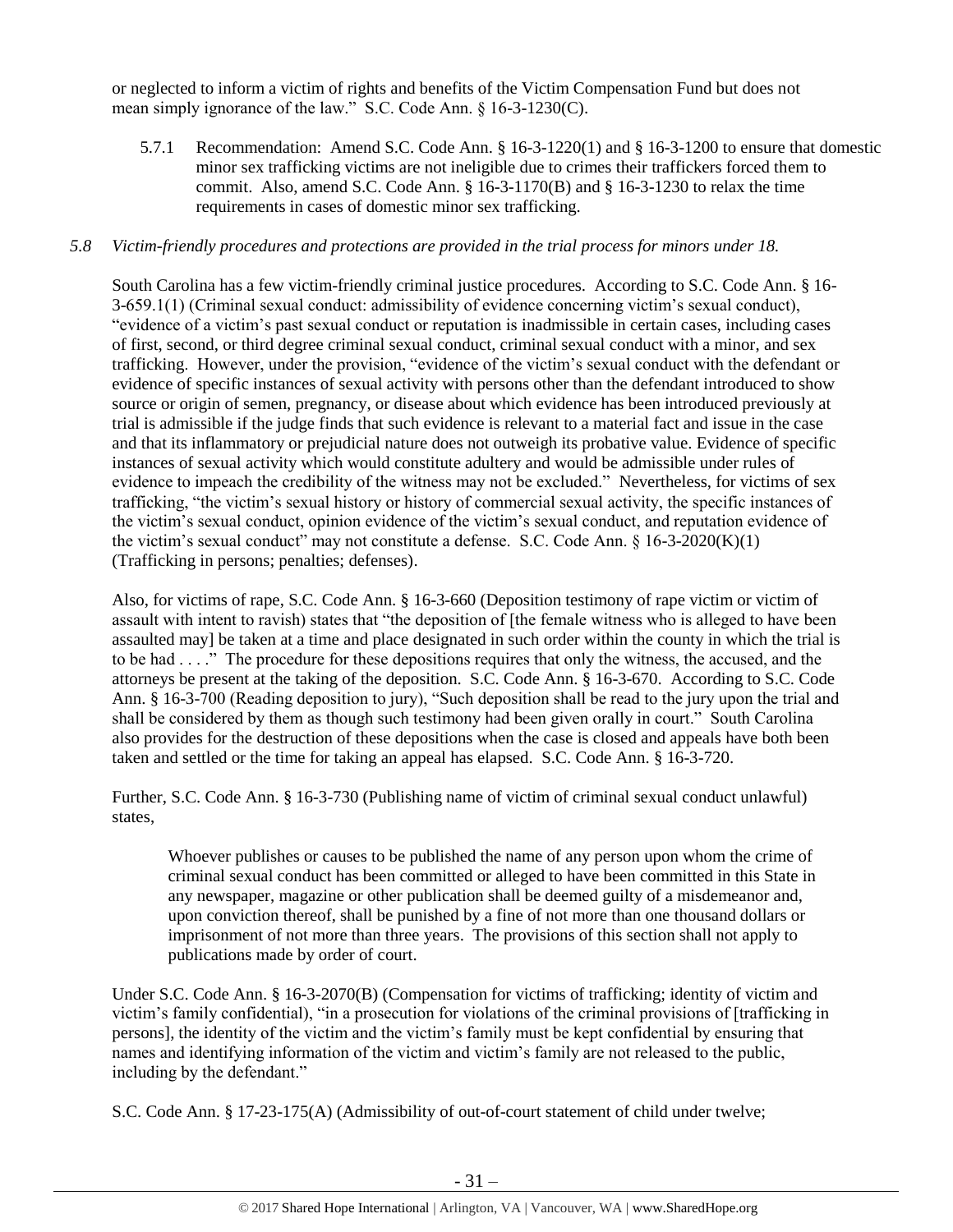determination of trustworthiness; notice to adverse party) allows for out-of-court statements for children under 12 to be admissible if certain conditions are met:

In a general sessions court proceeding or a delinquency proceeding in family court, an out-ofcourt statement of a child<sup>48</sup> is admissible if:

(1) the statement was given in response to questioning conducted during an investigative interview of the child;

(2) an audio and visual recording of the statement is preserved on film, videotape, or other electronic means, except as provided in subsection (F);

(3) the child testifies at the proceeding and is subject to cross- examination on the elements of the offense and the making of the out-of-court statement; and

(4) the court finds, in a hearing conducted outside the presence of the jury, that the totality of the circumstances surrounding the making of the statement provides particularized guarantees of trustworthiness.

# *5.9 Child sex trafficking victims may vacate delinquency adjudications and expunge related records for prostitution and other offenses arising from trafficking victimization, without a waiting period. 49*

South Carolina law does not provide a mechanism for minors to vacate delinquency adjudications related to trafficking victimization, and juvenile records may only be expunged after a waiting period.

Regarding record expungement, S.C. Code Ann. § 63-19-2050 (A)(1) (Petition for record destruction) provides,

A person who has been taken into custody for, charged with, or adjudicated delinquent for having committed a status or a nonviolent crime, as defined in Section 16–1–70, may petition the court for an order destroying all official records relating to:

- (a) being taken into custody;
- (b) the charges filed against the child;
- (c) the adjudication; and
- (d) disposition.

l

Generally, a court must grant expungement for a status offense and may grant expungement for multiple status offense or nonviolent offenses.<sup>50</sup> S.C. Code Ann. § 63-19-2050(C). However, certain eligibility requirements are listed; "[a] person may not petition the court if [he] has a prior adjudication for an

 $^{48}$  A "child" for the purposes of this statute include "(1) a person who is under the age of twelve years at the time of the making of the statement or who functions cognitively, adaptively, or developmentally under the age of twelve at the time of making the statement; and (2) a person who is the alleged victim of, or witness to, a criminal act for which the defendant, upon conviction, would be required to register pursuant to the provisions of Article 7, Chapter 3, Title 23 [Sex offender registry]." S.C. Code Ann. § 17-23-175(C).

 $49$  The analysis in this component is predicated upon the recommendation in 5.1 being simultaneously or previously enacted.

<sup>50</sup> Pursuant to S.C. Code Ann. § 16-1-70 (Nonviolent crimes), nonviolent offenses are all crimes not specifically listed as violent crimes within S.C. Code Ann. § 16-1-60 (Violent crimes defined), which does not include the offense of prostitution, S.C. Code Ann. § 16-15-90 (Prostitution; lewdness, assignation and prostitution generally). However, violent crimes listed in S.C. Code Ann. § 16-1-60 do include:

producing, directing, or promoting sexual performance by a child (Section 16-3-820); sexual exploitation of a minor first degree (Section 16-15-395); sexual exploitation of a minor second degree (Section 16-15- 405); promoting prostitution of a minor (Section 16-15-415); participating in prostitution of a minor (Section 16-15-425) . . . .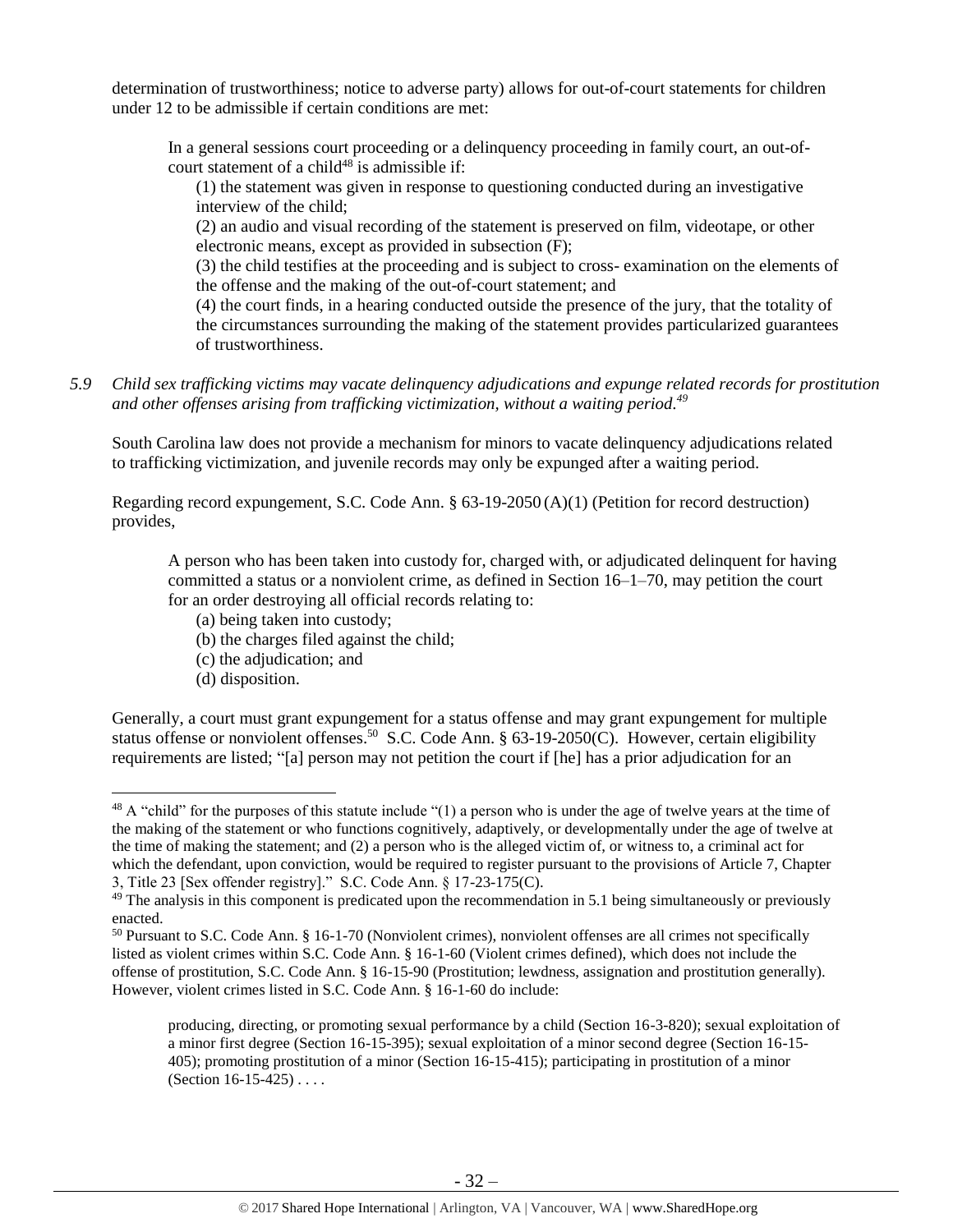offense that would carry a maximum term of imprisonment of five years or more if committed by an adult." S.C. Code Ann.  $\S 63-19-2050(A)(2)$ . In addition, the court must "not grant the expungement" order unless [it] finds that the person" who is seeking to have the records destroyed "is at least seventeen years of age, has successfully completed any dispositional sentence imposed, has not been subsequently adjudicated for or convicted of any criminal offense, and does not have any criminal charges pending in family court or general sessions court." S.C. Code Ann.  $\S 63-19-2050(C)(3)$ .<sup>51</sup>

If granted, expungement serves to completely eliminate all evidence of the records and to "restore the person in the contemplation of the law to the status the person occupied before being taken into custody." S.C. Code Ann. § 63-19-2050(E).

A child under the age of 17 who has committed a non-violent offense that is either a misdemeanor; Class D, E, or F felony; or is punishable by a maximum sentence of no greater than 15 years is eligible for "youthful offender" status if the minor "has been bound over for proper criminal proceedings to the court of general sessions pursuant to Section 63-19-1210 . . . ." S.C. Code Ann. § 24-19-10(d)(i). Additionally, a minor who is at least 17 but less than 25 when convicted of an "offense that is not a violent crime, as defined in Section 16-1-60, and that is a misdemeanor; a Class D, Class E, or Class F felony; or a felony which provides for a maximum term of imprisonment of fifteen years or less" falls under the definition of "youthful offender." S.C. Code Ann. § 24-19-10(d)(ii). A youthful offender's criminal record may be expunged once pursuant to S.C. Code Ann. § 22-5-920 (Conviction as a youthful offender), which states in part,

Following a first offense conviction as a youthful offender for which a defendant is sentenced pursuant to the provisions of Chapter 19, Title 24, Youthful Offender Act, the defendant, after five years from the date of completion of his sentence, including probation and parole, may apply, or cause someone acting on his behalf to apply, to the circuit court for an order expunging the records of the arrest and conviction. However, this section does not apply to an offense involving the operation of a motor vehicle, to a violation of Title 50 or the regulations promulgated under it for which points are assessed, suspension provided for, or enhanced penalties for subsequent offenses authorized, to an offense classified as a violent crime in Section 16-1-60, or to an offense contained in Chapter 25, Title 16, except as otherwise provided in Section 16-25-30. If the defendant has had no other conviction during the five-year period following completion of his sentence, including probation and parole, for a first offense conviction as a youthful offender for which the defendant was sentenced pursuant to the provisions of Chapter 19, Title 24, Youthful Offender Act, the circuit court may issue an order expunging the records. No person may have his records expunged under this section more than once. A person may have his record expunged even though the conviction occurred before the effective date of this section. A person eligible for a sentence pursuant to the provisions of Chapter 19, Title 24, Youthful Offender Act, and who is not sentenced pursuant to those provisions, is not eligible to have his record expunged pursuant to the provisions of this section.

Because South Carolina's general expungement laws mandate a minimum 5 year waiting period or that a minor turn 17, child sex trafficking victims may face collateral consequences associated with having delinquency records during those periods.

Regarding vacatur, S.C. Code Ann. § 16-3-2020(J) (Trafficking in persons; penalties; defenses) allows victims of human trafficking to petition the court for vacatur of certain convictions. Specifically, S.C. Code Ann. § 16-3-2020(J) provides,

 $\overline{a}$ 

<sup>51</sup> Under S.C. Code Ann. § 63-19-2050(F), "[f]or purposes of this section, an adjudication is considered a previous adjudication only if it occurred prior to the date the subsequent offense was committed."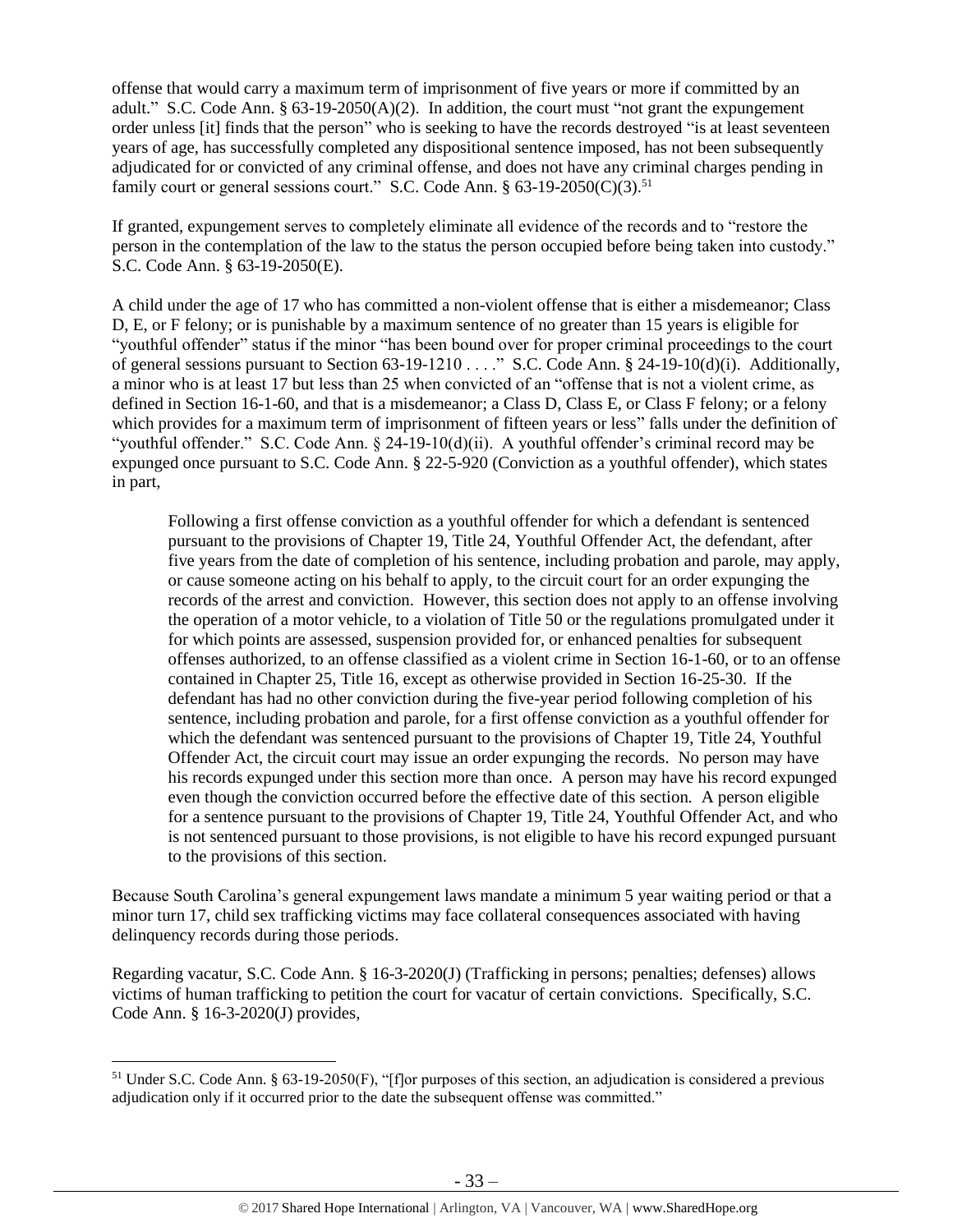[a] victim of trafficking in persons convicted of a violation of this article [Trafficking in Persons] or prostitution may motion the court to vacate the conviction and expunge the record of the conviction. The court may grant the motion on a finding that the person's participation in the offense was a direct result of being a victim.

Pursuant to S.C. Code Ann. § 63-19-1410 (Adjudication), however, "[n]o adjudication by the court of the status of a child is a conviction . . . ." Because S.C. Code Ann. § 16-3-2020(J) applies specifically to "convictions," a delinquency adjudication cannot be vacated under S.C. Code Ann. § 16-3-2020(J).

- 5.9.1 Recommendation: Amend S.C. Code Ann. § 16-3-2020(J) (Trafficking in persons; penalties; defenses) to allow child sex trafficking victims to vacate delinquency adjudications and expunge related records for prostitution and other offenses arising from trafficking victimization, without a waiting period.<sup>52</sup>
- *5.10 Victim restitution and civil remedies for victims of domestic minor sex trafficking or commercial sexual exploitation of children (CSEC) are authorized by law.*

Under S.C. Code Ann. § 16-3-2060(A) (Civil action for victim of trafficking; statute of limitations),

[a] person who is a victim of trafficking in persons may bring a civil action in court of common pleas. The court may award actual damages, compensatory damages, punitive damages, injunctive relief, and other appropriate relief.<sup>53</sup> A prevailing plaintiff also must be awarded attorney's fees and costs. Treble damages must be awarded on proof of actual damages when the defendant's acts were willful and malicious.

A victim of trafficking or a surviving family member is also entitled to mandatory restitution from the offender under S.C. Code Ann. § 16-3-2040 (Restitution for victims of trafficking), which includes,

payment for all injuries, specific losses, and expenses, including, but not limited to, attorney's fees, sustained by a crime victim resulting from an offender's criminal conduct pursuant to Section 16-3-1110(12)(a). In addition, the court may order an amount representing the value of the victim's labor or services.

The victim is also entitled to one-fourth of the value of any forfeited property. S.C. Code Ann. § 16-3-  $2090(B)(7)(b).$ <sup>54</sup>

 $\overline{\phantom{a}}$ 

Disposition of forfeited property under this section must be accomplished as follows:

 $52$  The recommendation in this component is predicated upon the recommendation in 5.1 being simultaneously or previously enacted.

 $53$  In the forfeiture of a defendant's property during a criminal investigation, "[a]ny property taken or detained under [Section 16-3-2090] is not subject to replevin but is considered to be in the custody of the investigating agency making the seizure subject only to the orders of the court having jurisdiction over the forfeiture proceedings. Property is forfeited and transferred to the government at the moment of illegal use. Seizure and forfeiture

proceedings confirm the transfer." S.C. Code Ann. § 16-3-2090(A)(4).

<sup>54</sup> Pursuant to S.C. Code Ann. § 16-3-2090(B)(7)(a), (b),

<sup>(</sup>a) Property forfeited under this subsection shall first be applied to payment to the victim. The return of the victim to his home country or other absence of the victim from the jurisdiction shall not prevent the victim from receiving compensation.

<sup>(</sup>b) The victim and the South Carolina Victims' Compensation Fund shall each receive one-fourth, and law enforcement shall receive one-half of the value of the forfeited property.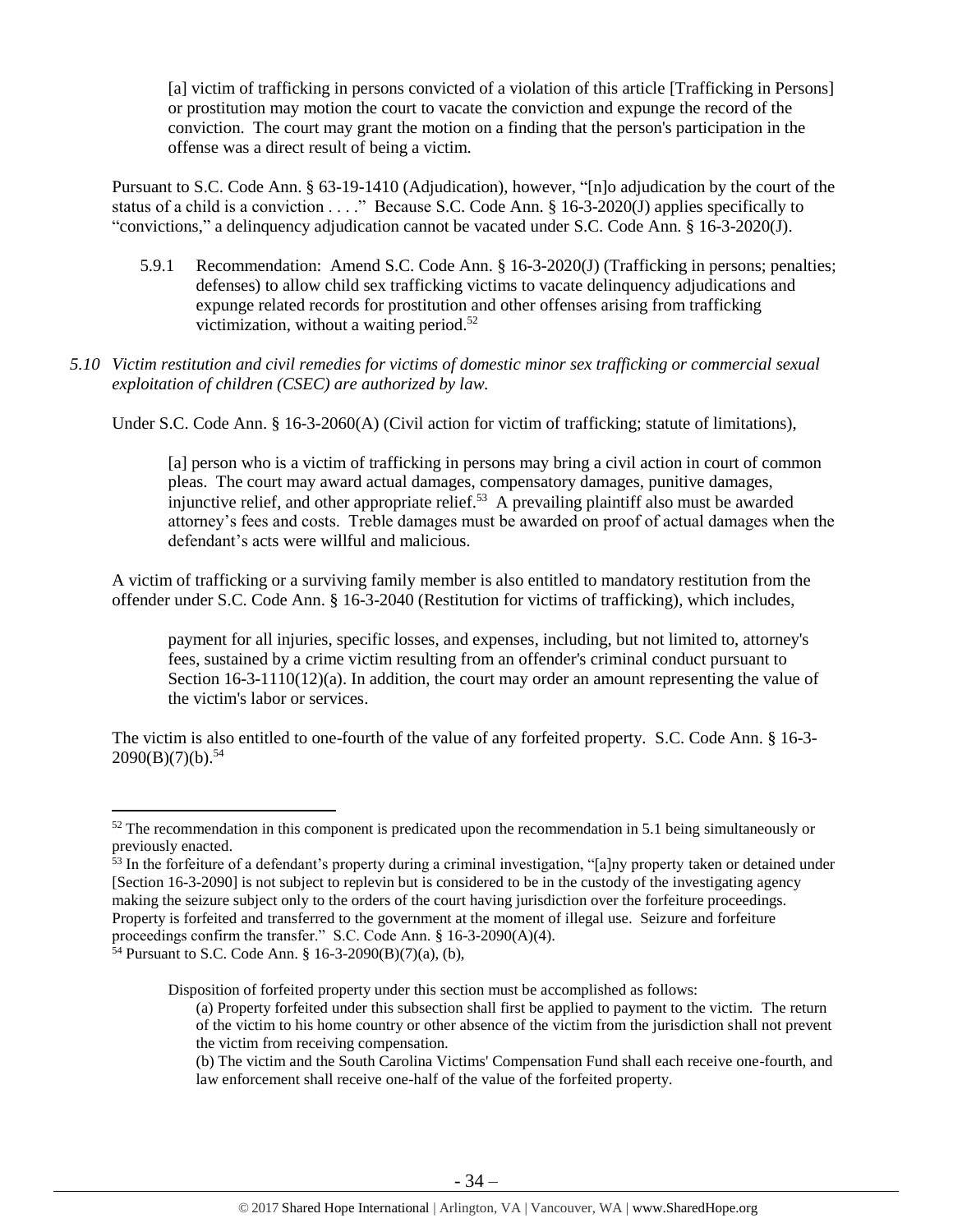S.C. Code Ann. § 17-25-322(A) (Restitution to crime victim by person convicted of crime; hearing; determination of method, manner, and amount; entry of order) also states in part, "When a defendant is convicted of a crime which has resulted in pecuniary damages or loss to a victim, the court must hold a hearing to determine the amount of restitution due the victim or victims of the defendant's criminal acts." The following items may be considered by the court when determining the amount, method, or manner of restitution: "(1) the financial resources of the defendant and the victim and the burden that the manner or method of restitution will impose upon the victim or the defendant; (2) the ability of the defendant to pay restitution on an installment basis or on other conditions to be fixed by the court; (3) the anticipated rehabilitative effect on the defendant regarding the manner of restitution or the method of payment; (4) any burden or hardship upon the victim as a direct or indirect result of the defendant's criminal acts; (5) the mental, physical, and financial well-being of the victim." S.C. Code Ann. § 17-25-322(B). Additionally, subsection (E) provides, "An offender may not be granted a pardon until the restitution and collection fees required by the restitution order have been paid in full." S.C. Code Ann. § 17-25-322(E).

*5.11 Statutes of limitations for civil and criminal actions for child sex trafficking or commercial sexual exploitation of children (CSEC) offenses are eliminated or lengthened to allow prosecutors and victims a realistic opportunity to pursue criminal action and legal remedies.* 

"South Carolina does not have a general statute of limitations for criminal actions; however, in a few very rare instances, a period of limitations is incorporated in specific criminal statutes."<sup>55</sup>

Civil actions based on sexual abuse or incest may be available to victims of domestic minor sex trafficking. S. C. Code Ann. § 15-3-555(A) (Statute of limitations for action based on sexual abuse or incest) states,

An action to recover damages for injury to a person arising out of an act of sexual abuse<sup>56</sup> or incest must be commenced within six years after the person becomes twenty-one years of age or within three years from the time of discovery by the person of the injury and the causal relationship between the injury and the sexual abuse or incest, whichever occurs later.

In the event the crime was perpetrated by a parent, subsection (B) states, "Parental immunity is not a defense against claims based on sexual abuse or incest that occurred before, on, or after this section's effective date."

The statute of limitations for civil actions for trafficking victims authorized under S.C. Code Ann. § 16-3- 2060(A) (Civil action for victim of trafficking; statute of limitations) is provided under S.C. Code Ann. § 16-3-2060 subsections  $(B)$ – $(F)$  as follows:

(B) Pursuant to Section 16-3-1110, the applicable statute of limitations for a crime victim who has a cause of action against an incarcerated offender is tolled and does not expire until three years after the offender's sentence is completed, including probation and parole, or three years after release from commitment pursuant to Chapter 48, Title 44, whichever is later. However, this provision does not shorten any other tolling period of the state of limitations which may exist

 $\overline{a}$ 

<sup>55</sup> *Summary Court Judges Bench Book—Substantive and Procedural Law*, SOUTH CAROLINA JUDICIAL DEPARTMENT, http://www.judicial.state.sc.us/summaryCourtBenchBook/HTML/CriminalA.htm (last visited September 20, 2016).

<sup>56</sup> S.C Code Ann. § 17-25-135(2) defines "sexual abuse" as "(a) actual or attempted sexual contact with a child; or (b) permitting, enticing, encouraging, forcing, or otherwise facilitating a child's participation in prostitution or in a live performance or photographic representation of sexual activity or sexually explicit nudity; by any person including, but not limited to, a person responsible for the child's welfare, as defined in Section 63-7-20." However, S. C. Code Ann. § 15-3-555 does not cross reference this definition.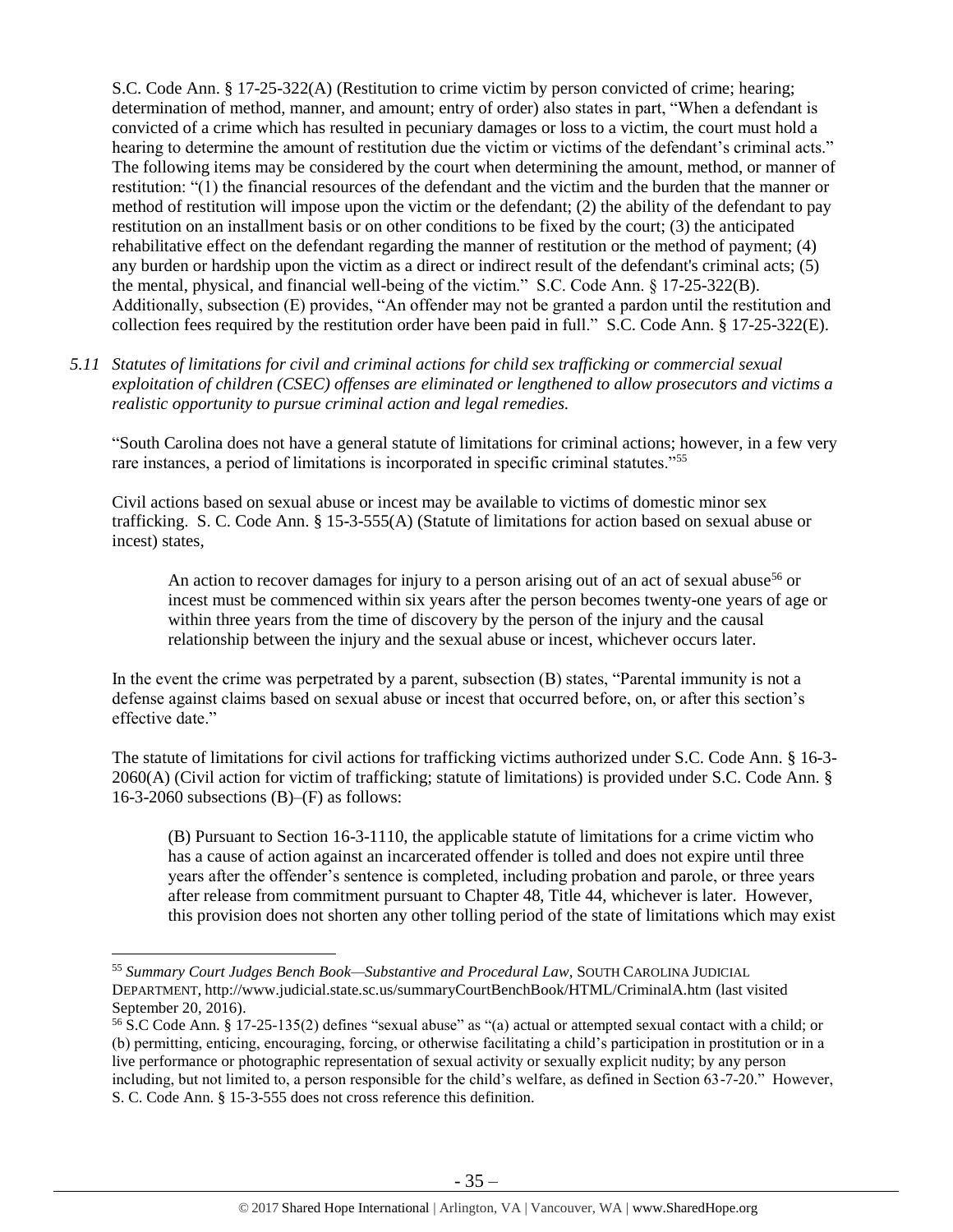for the victim.

(C) The statute of limitations for the filing of a civil suit does not begin until a minor victim has reached the age of majority.

(D) If a victim entitled to sue is under a disability at the time the cause of action accrues, so that it is impossible or impractical for him to bring an action, then the time of the disability is not part of the time limited for the commencement of the action. Disability includes, but is not limited to, insanity, imprisonment, or other incapacity or incompetence.

(E) The running of the statute of limitations may be suspended when a victim could not have reasonably discovered the cause of action due to circumstances resulting from the trafficking situation, such as psychological trauma, cultural and linguistic isolation, and the inability to access services.

(F) A defendant is estopped to assert a defense of the statute of limitations when the expiration of the statute is due to conduct by the defendant inducing the victim to delay the filing of the action or placing the victim under duress.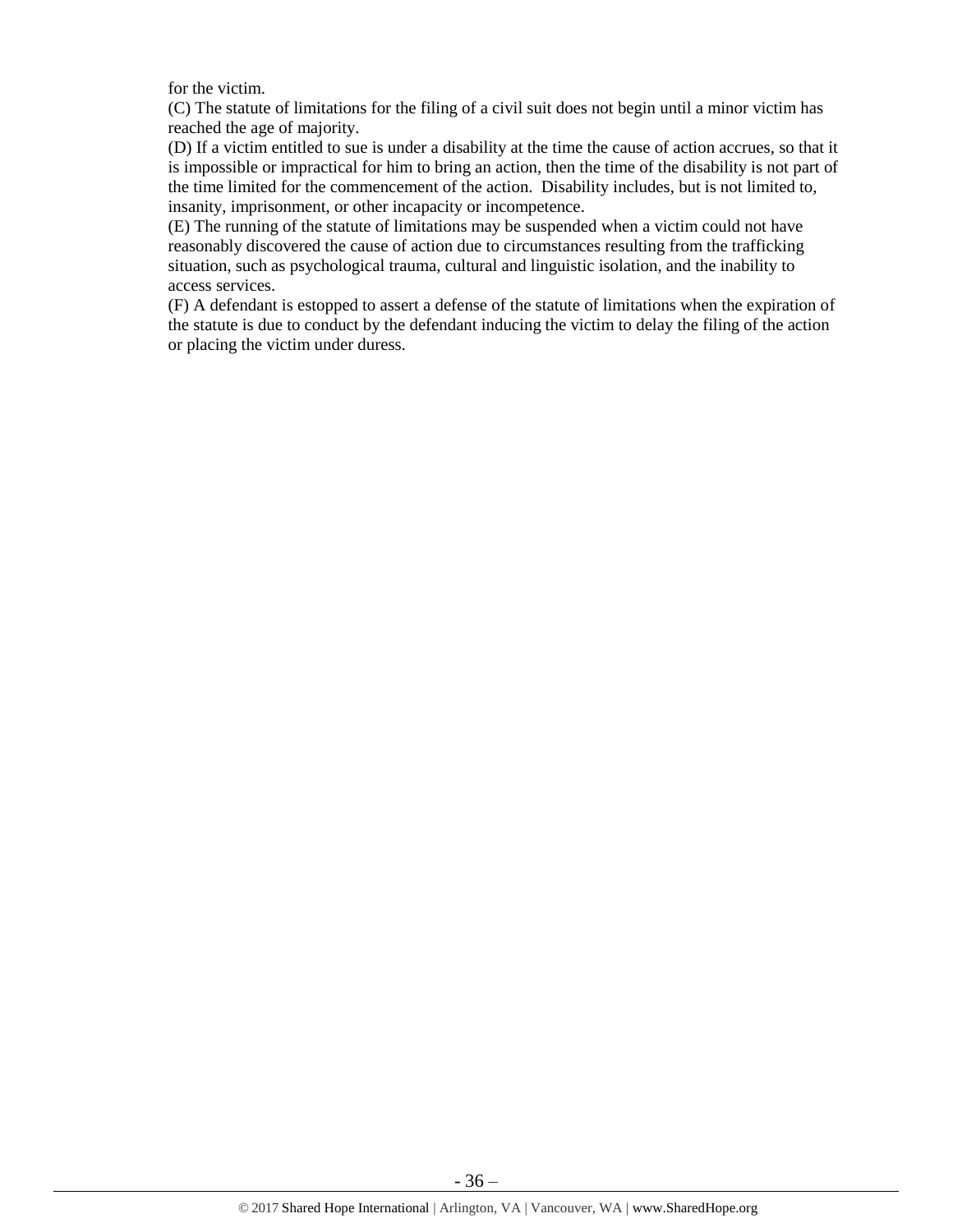#### **FRAMEWORK ISSUE 6: CRIMINAL JUSTICE TOOLS FOR INVESTIGATION AND PROSECUTIONS**

## *Legal Components:*

- *6.1 Training on human trafficking and domestic minor sex trafficking for law enforcement is statutorily mandated or authorized.*
- *6.2 Single party consent to audiotaping is permitted in law enforcement investigations.*
- *6.3 Wiretapping is an available tool to investigate domestic minor sex trafficking and commercial sexual exploitation of children (CSEC).*
- *6.4 Using a law enforcement decoy posing as a minor to investigate buying or selling of commercial sex acts is not a defense to soliciting, purchasing, or selling sex with a minor.*
- *6.5 Using the Internet or electronic communications to investigate buyers and traffickers is a permissible investigative technique.*
- *6.6 State law requires reporting of missing children and recovered missing children.*

## *Legal Analysis:*

 $\overline{a}$ 

*6.1 Training on human trafficking and domestic minor sex trafficking for law enforcement is statutorily mandated or authorized.*

*\_\_\_\_\_\_\_\_\_\_\_\_\_\_\_\_\_\_\_\_\_\_\_\_\_\_\_\_\_\_\_\_\_\_\_\_\_\_\_\_\_\_\_\_\_\_\_\_\_\_\_\_\_\_\_\_\_\_\_\_\_\_\_\_\_\_\_\_\_\_\_\_\_\_\_\_\_\_\_\_\_\_\_\_\_\_\_\_\_\_\_\_\_\_*

Mandated law enforcement training on domestic minor sex trafficking is not codified, nor is authorization to develop training on the issue. However, issues related to domestic minor sex trafficking could be included within other trainings mandated by South Carolina law. Specifically, the Missing Person Information Center ("MPIC") has the responsibility of "[c]onduct[ing] statewide training sessions and seminars relative to missing and exploited children and missing persons, including, but not limited to, methods to enhance the locating of missing children and missing persons and training regarding the operation of the MPIC." S.C. Code Ann. § 23- 3-260(j). "Exploited children" are defined as "children under the age of eighteen who are placed in positions where they were taken advantage of sexually because of their inability to cognitively assess or resist the contact or who were placed into these positions because of their dependency upon the offender." S.C. Code Ann. § 23- 3-210(4). Therefore, domestic minor sex trafficking may be included in the "exploited children" training section of the Code.

- 6.1.1 Recommendation: Amend S.C. Code Ann. § 23-3-260(j) to specifically include training on domestic minor sex trafficking identification, interrelationships between domestic minor sex trafficking and missing and exploited children, and protocols for intervention.<sup>57</sup>
- *6.2 Single party consent to audiotaping is permitted in law enforcement investigations.*

S.C. Code Ann. § 17-30-30(B) (Interception by employee of Federal Communications Commission, by person acting under color or law, and when party has given prior consent) permits single party consent to audiotaping. It states, "It is lawful under this chapter for a person acting under color of law to intercept a wire, oral, or electronic communication, where the person is a party to the communication or one of the parties to the communication has given prior consent to the interception." S.C. Code Ann. § 17-30-30(B). Subsection (C) states, "It is lawful under this chapter for a person not acting under color of law to intercept a wire, oral, or electronic communication where the person is a party to the communication or where one of the parties to the communication has given prior consent to the interception." S.C. Code Ann. § 17-30-30(C).

<sup>&</sup>lt;sup>57</sup> The task force established under S.C. Code Ann. § 16-3-2050(A),  $(E)(7)$  will consider "mandatory training for law enforcement agencies, prosecutors, and other relevant officials in addressing trafficking in persons . . . ."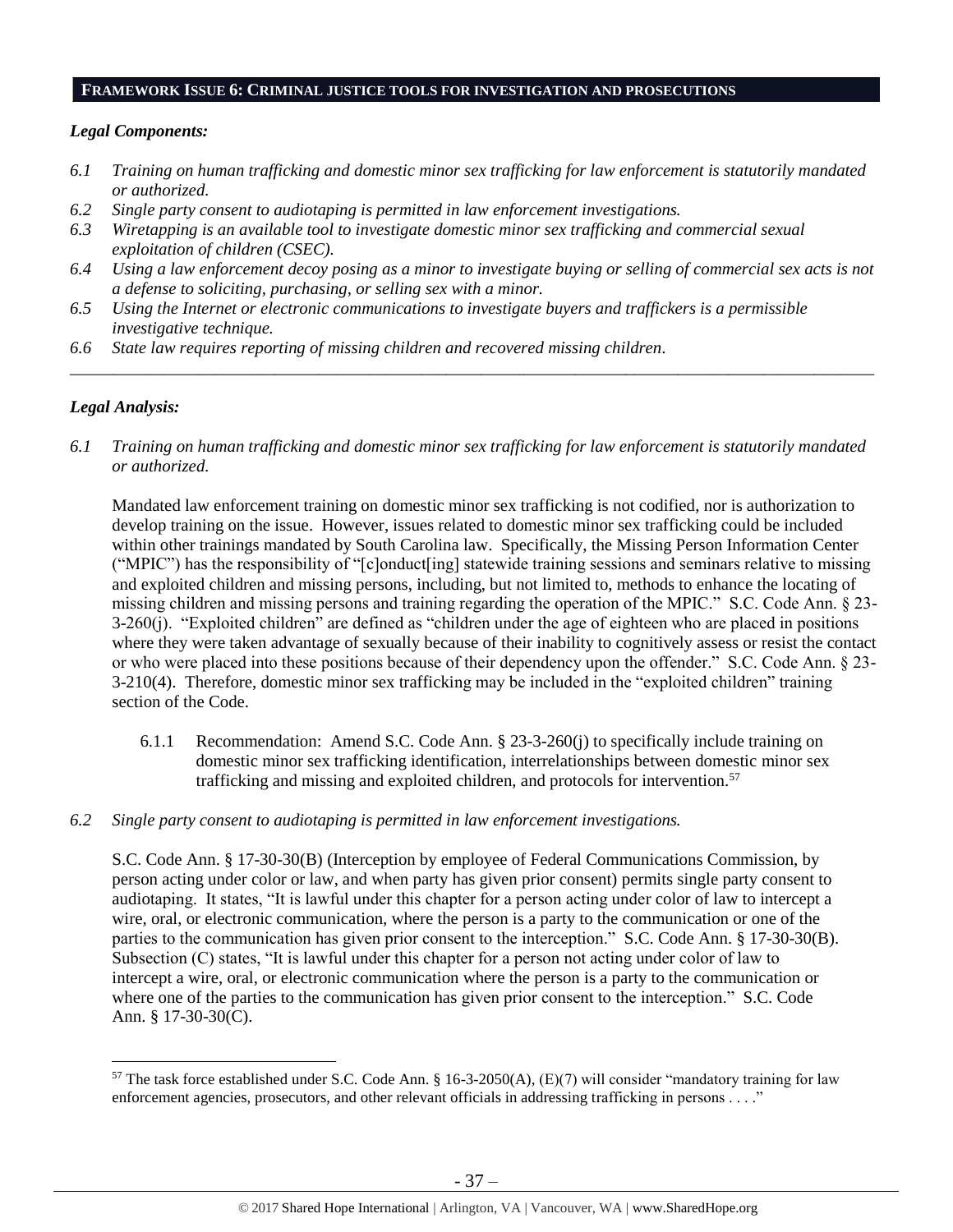# *6.3 Wiretapping is an available tool to investigate domestic minor sex trafficking and commercial sexual exploitation of children (CSEC).*

Investigations related to domestic minor sex trafficking are not authorized to use wiretapping pursuant to S.C. Code Ann. § 17-30-70 (Orders authorizing interception). The offenses for which law enforcement can specifically use wiretapping are "murder (Section 16-3-10); assault and battery with intent to kill (Section 16-3- 620 - Repealed kidnapping (Section 16-3-910); voluntary manslaughter (Section 16-3-50); armed robbery (Section 16-11-330(A)); attempted armed robbery (Section 16-11-330(B)); drug trafficking as defined in Sections  $44-53-370(e)$  and  $44-53-375(C)$ ; arson in the first degree (Section 16-11-110(A)); arson in the second degree (Section 16-11-110(B)); accessory before the fact to commit any of the above offenses (Section 16-1- 40); or attempt to commit any of the above offenses (Section 16-1-80)." S.C. Code Ann. § 17-30-70(A)(1).

Additionally, pursuant to S.C. Code Ann. § 17-30-95(A) (Interception prior to obtaining order; oral notification of judge in emergency),

(A) Notwithstanding any other provision of this chapter, any agent of the South Carolina Law Enforcement Division specifically designated by the Attorney General or his designated Assistant Attorney General may intercept the wire, oral, or electronic communication if an application for an order approving the interception is made within forty-eight hours after the interception begins to occur, and the agent determines that more likely than not:

(1) an emergency exists that involves an offense provided for in Section 17-30-70 and an immediate danger of death or serious physical injury to any person or the danger of escape of a prisoner and requires that a wire, oral, or electronic communication be intercepted before an order authorizing the interception can, with due diligence, be obtained; and

(2) there are grounds upon which an order could be entered under this chapter to authorize the interception.

Therefore, since an offense authorizing emergency wiretapping must involve one of the same offenses listed for normal wiretapping investigations, domestic minor sex trafficking investigations may not use this law enforcement tactic.

- 6.3.1 Recommendation: Amend S.C. Code Ann. § 17-30-70(A)(1) (Orders authorizing interception) to include § 16-3-2020 (Trafficking in persons; penalties; defenses), § 16-15-415 (Promoting prostitution of a minor; defenses; penalties), § 16-15-395 (First degree sexual exploitation of a minor; presumptions' defenses; penalties), § 16-3-810 (Engaging child for sexual performance; penalty), and § 16-3-820 (Producing, directing or promoting sexual performance by child; penalty) as offenses for which law enforcement can utilize wiretapping.
- *6.4 Using a law enforcement decoy posing as a minor to investigate buying or selling of commercial sex acts is not a defense to soliciting, purchasing, or selling sex with a minor.<sup>58</sup>*

S.C. Code Ann. § 16-15-342 (Criminal solicitation of a minor, defenses; penalties) expressly prohibits a defendant from raising a defense as to the use of a law enforcement decoy posing as a minor when a defendant is charged with soliciting, purchasing, or selling sex with a child. S.C. Code Ann. § 16-15-342(D) states, "[i]t is not a defense to a prosecution pursuant to this section, on the basis of consent or otherwise, that the person reasonably believed to be under the age of eighteen is a law enforcement agent or officer acting in an official capacity."

 $\overline{a}$ 

<sup>&</sup>lt;sup>58</sup> The analysis in this component is predicated upon the recommendation in 2.1. being simultaneously or previously enacted.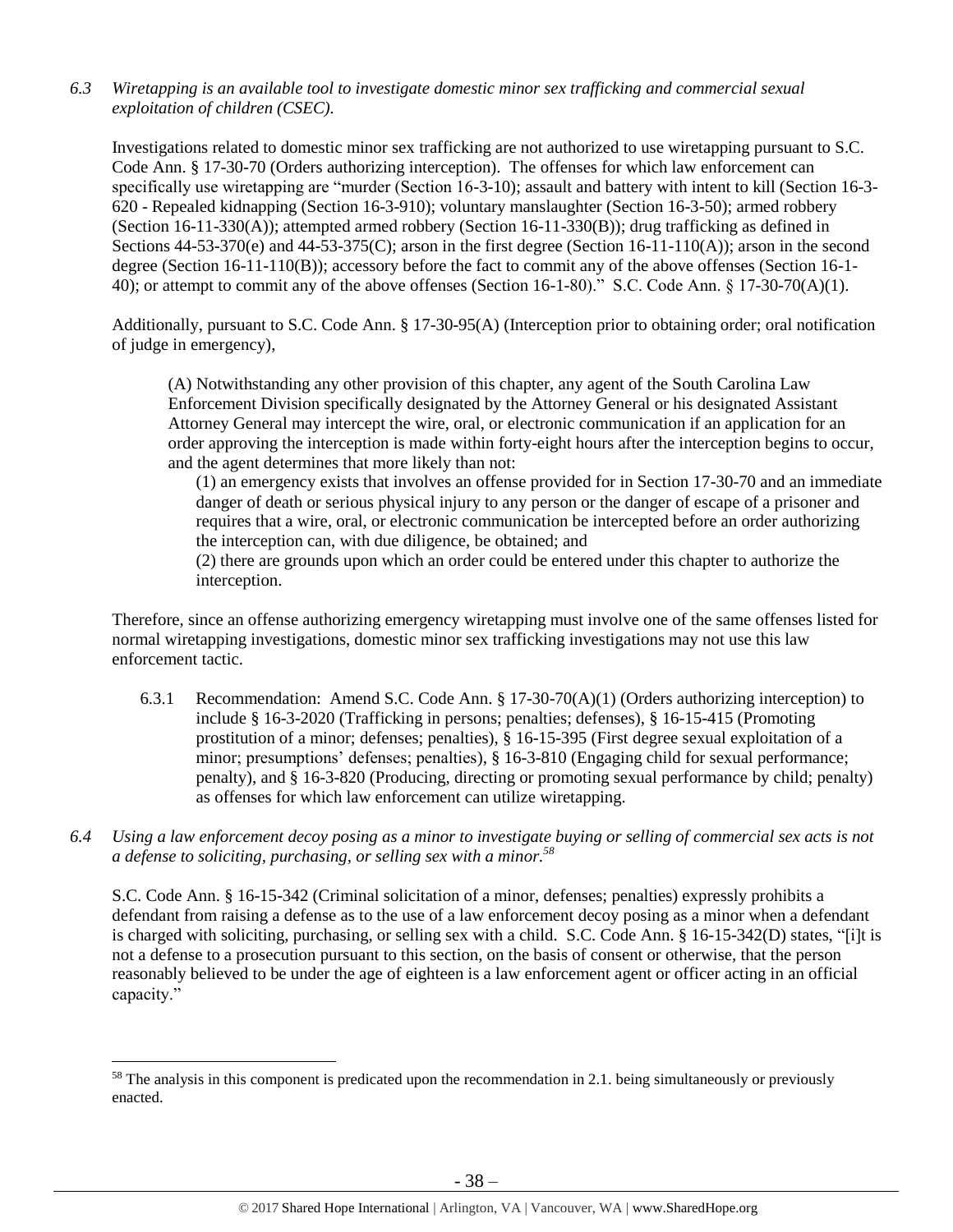*6.5 Using the Internet or electronic communications to investigate buyers and traffickers is a permissible investigative technique.*

Law enforcement officers are not clearly authorized to use the Internet to investigate the crime of buying or selling sex with minors.

6.5.1 Recommendation: Enact a law that expressly permits the use of the Internet and electronic communications to investigate the crime of buying or selling sex with minors.

#### *6.6 State law requires reporting of missing children and recovered missing children.*

S.C. Code Ann. § 23-3-200 (Creation of Center; use of FBI file) states that the Missing Person Information Center ("MPIC") has the purpose of "serv[ing] as a central repository for information regarding missing persons and missing and exploited children, with special emphasis on missing children." Among other things, the MPIC collects and disseminates information on missing and exploited children and "distribute[s], both intrastate and interstate, a monthly bulletin of missing persons and missing children from South Carolina to law enforcement agencies." S.C. Code Ann. § 23-3-260(c), (e). Additionally, the MPIC "[m]aintain[s] all available information on any missing person or missing child including, but not limited to, the missing person report, fingerprints, blood types, dental information, and photographs." S.C. Code Ann. § 23-3-260(i). Pursuant to S.C. Code Ann. § 23-3-250 (Dissemination of missing persons data by law enforcement agencies), "A law enforcement agency, upon receipt of a missing person report by a parent, spouse, guardian, legal custodian, public or private agency or entity, or any person responsible for a missing person, immediately shall make arrangements for the entry of data about the missing person or missing child into the national missing persons file in accordance with criteria set forth by the FBI/NCIC, inform all of the agency's on-duty law enforcement officers of the missing person report, initiate a statewide broadcast to all other law enforcement agencies to be on the lookout for the individual, contact the agency's local media outlets when appropriate, and transmit a copy of the report to the MPIC."

Once a missing person is reported located, then the MPIC "shall instigate and confirm the deletion of the individual's records from the FBI/NCIC's missing person file, as long as there are no grounds for criminal prosecution, and follow up with the local law enforcement agency having jurisdiction of the records." S.C. Code Ann. § 23-3-270.